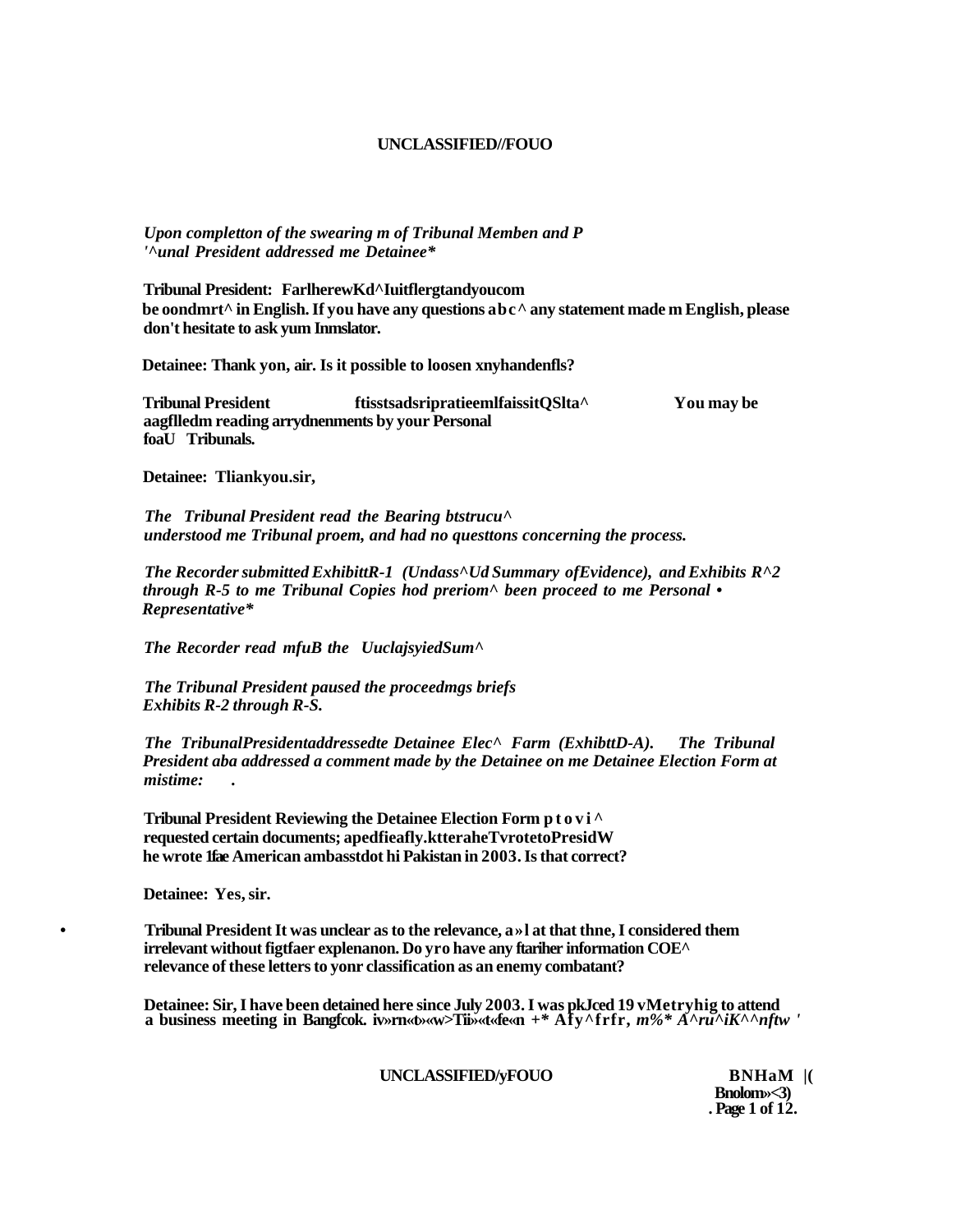# r.\*\*» i-fU- $_{\rm ev}$ -ngQ22-PLF Document 21-2 Filed 01/18/2005 Paoe 14 of 20

# UNCLASSIFIED/vFOUO

Tribunal President: Exeareme: weare going to ha ^emore opportuiul vin 1 hu statement Does mis pertain to the letters?

Detainee: Yes, sir, I have been interrogated extensively in Af^anistanbefiiroamgbofficiil; me Mgh official met me in Aftlia<sup>^</sup>

letter I wrote to President Bush. HI am allowed to tell a joke, mis would only lake two seconds: There were three professionals, and [they ask] which one is me oldest? one doctor) one engineer, and or<sup>\*</sup>e politician. The doctor said he was me oldest [t^iessioii]<sub>></sub>becaoser«fi3Tmded the birth of Adam and Eve onto Earth; me engineer said he was me fii« profession, Decease he round chaos slid occlusion on Earm sal retmlt ft. Tnerwltridsiissidhewaameold^rrofesaion, because he was the one mat started all me chaos and contusion m the first place, When I mentioned me letter to Itris high nffirial, he w<sup>^</sup>

toil Isaidmattttor&VlrveswoukliiDthm

said and agreed that 9/11 would not have had to hsppea I sai4' why did rioc « pay attention to this letter?' He said me poHtidana created mis chaos aad contusion. The high official also condacted a polygraph test on me fat A 'jh' ista ' and hecleaied nmmstl to Mmetrum.

Tribunal President Did mis high official identify hmiself?

Detainee; No, air. No one so ikrhas identhied themselves mm I have prpbabry been interrogated by me MI, FBI, and anfr^ertorism [personnel].

Tribunal President WbatFd Hke to do is take your request under advisement tor mese

statement you wish to make. Also it would be vsluabteiOTmepandtoevah^aninedassified information\* As me Tribunal President^ I can rec^iuveue to sd^ becomes necessary.

Detainee: Ikr\*owthearnbassadorofPakistari;Iliv^

her wraa my son was detained mNew York. I wrote to her a detailed letter asking to discuss my minir/» nrvoivememni there a fl a  $\wedge$ 

Ttieyhaven'tcknieBiymingfrcmmere. IwutoldbysaFBIagemthatlwaspreventednxm purmm<sup> $\wedge$ </sup> this mitil I talked to them [fim] Sir, I was never Hdmg, and offered my availability. It was very ugly and very unnroJessioiial hW I wis picked up.

Tribunal President I raictarstand; there will b« a better place m f o kinds of statements. I like to get back to me letter you sent to me U.S. ambassador to Pakistan; what did you feel like mat would provide us?

Detainee: I crfEbred myself voluntarily to

Tribunal President: Again, I believe my previous rulirigregardlrigrelevai^stiU stands; we'll review mat consideation agam after s e e ^ obtain those documents, we'll do it at mat time.

Detainee: Thank you, sir.

UNCLASSIFIED//FOUO

 $BN*Ofe$  |fyt[ Bnclcwm(3) Pajs2of12

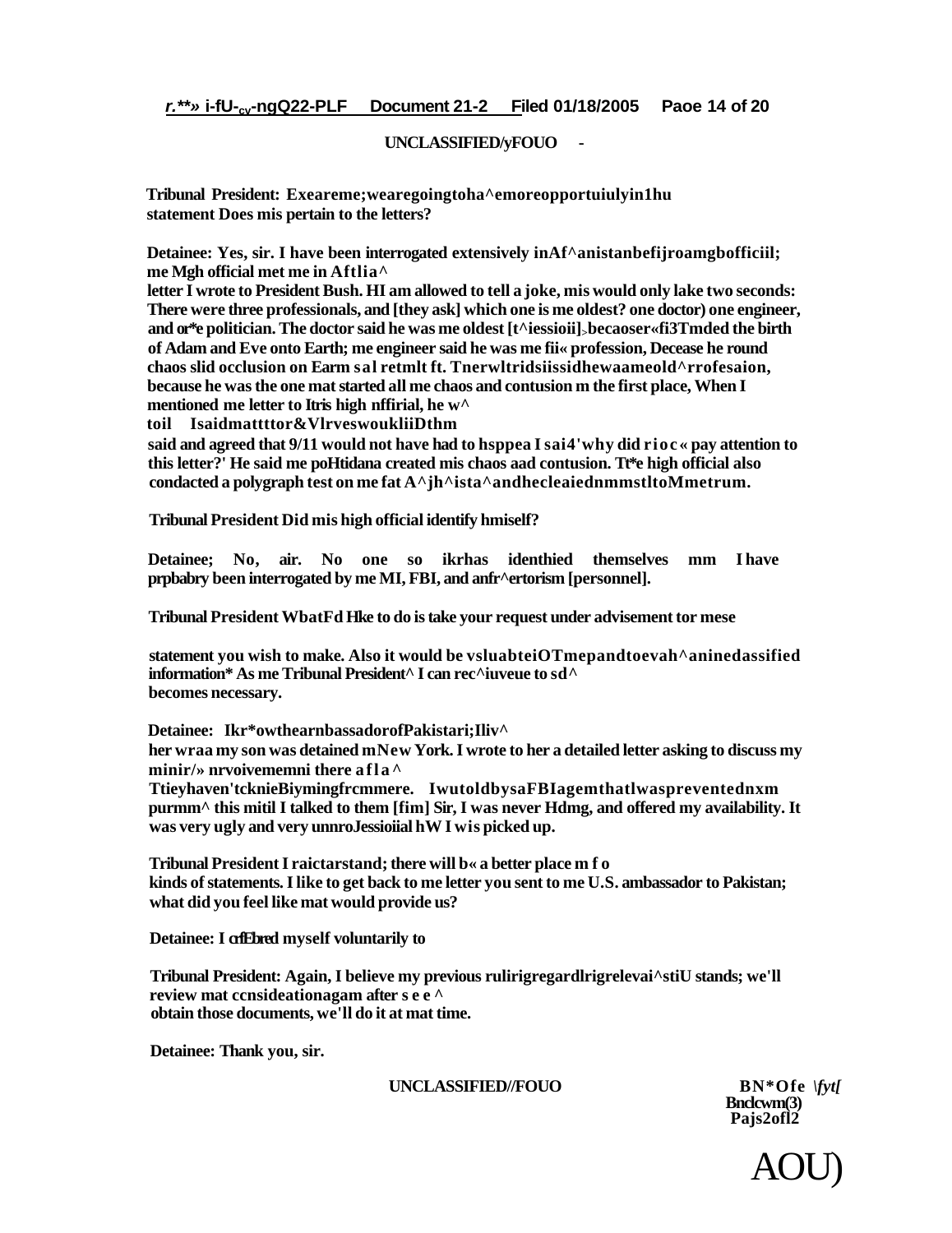# **fiaaft 1:04-cv-02022-PLF Document 21-2 Filed 01/18/2005 Page 15 of 20**

# **UNCLASS1FIED//F0U0**

**Tribunal President Yon may now psesent any evidence yon hm to the assistanoe of your Personal Representative in doing so. I understand you wish to make a statement to me Tribunal?** 

**Detainee: I havo written Borne, and Td like to go throng Evidence] also.** 

*IneTribmrtPreiidsntconflrMedtneDetalnm wax then administered the oath by the Recorder^ VpouceinpUthncf ike oath, tte Tribunal President informed the Detainee Aet he could make a address the IJnclass^ledSmnmerywIm the assistance* 

*3.0, The Detcanee supported the TaUban and d Qaida ag^ partners.* 

**Detainee: I have never been supportive of the Taliban or al Qaida or its partners.** 

*3.a-l. Jte Detainee was tnvobrf in med Qaida plm to smug^ States,* 

**Detainee: I have never been involved in an al Qaida plan to smug^eaqiloiivesirito the United States.** 

*3.a-2. TheQetatnee "heldfi>rsaftt\*epmg"iargt(amounts of al Qaida money given to Mm by known al Qaida operatives.* 

**Detainee: I have already grvmtto FBI details tf found anything. I never held money ibr safekeeping** *far* **any al Qaida operative.** 

*3.0-3. The Detainee, atthe requestof'analQaida operative, researched ofjbhor\* companies for investment possibilities.* 

**Detainee: Iriever gave any research for airy corflrmyfo** 

*3.0-4. The Detainee associated with known high-level al Qaida operatives.* 

**Detainee: I have never associated with any mjMevel al Qaida operatives.** 

*3.a-5. The Detainee recommendedtoon al Qaida operative that nuclear weapons should be used against US troops and suggestedwhere these weapons might be obtained* 

**Detainee: I never recoramendednto to al Qaida,« where available; I dont know, sir, where these are available.** 

**UNCLASSIFIED//FOUO ISNfltfssB.** *\bV* 

**Enctoww(3) Page3ofl2**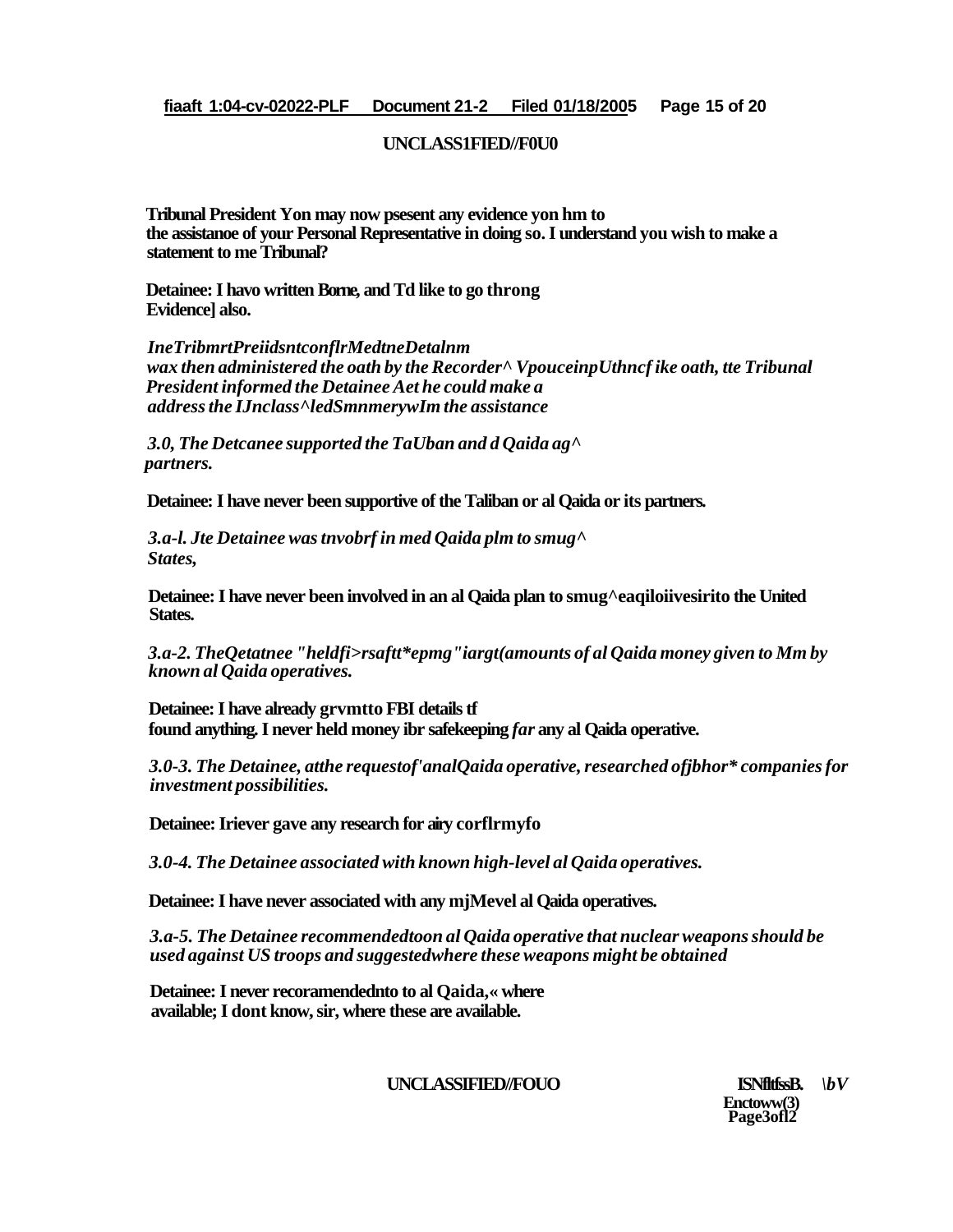#### $^{\wedge}$ Hal-nA $^{\wedge}$ -Ovv-PLF Documant21-2 Fifed 01/18/2005 Pafli»1flflf20-

#### **UNCLASSIFIED//FOUO**

3.a-6. The Detainee assisted al Oaida In locating houses Jbr al Oaida members and their families to rent

Detainee: I have never swifted aa al Qaida xnemte did assist aoinepocqilevAK) said fliev were Pakistanis, I showed one Pakistam ^ area I lived And I showed another Pakistani how to find a plflx»fiaii the classifieds iafte newspaper.

The Detain- offered to al Qaida hismea^facilitiesMVrdutranslatkmofextrtn^  $3.a-7.$ material, including statements jromUsa^

Detainee: I never offered al Qaida media facilities or translation; I do have a news agency I own. The work iato provide news to newspapers and magazines, airiftis wiled Universal News Private Limited; I gsve"tiris information to my interrogators.

3.6-A AtOaida(invested money in a company owned by the Detainee.

Detainee: Al Qaida never invested money in the company owned by myself

3.a-9. The I)etatne\* had a dlscusstm with a Mgh level d Qaida  $f^{\wedge \wedge}$ chemicals and explosives Into a coalition partner's notional boundaries.

Detainee: X have never djacaased this with any, al Qaida ftcflfator.

3.0-10. The Detainee met wan Usama Bin Laden.

Detainee: IdidmeetwimU8ainaBmI^denml999arid2000<sub>1</sub>twotime8.

3.a-U. The Detainee met with two high level al Oaida officials and biew they were 'Wanted' mem"

Detainee: I never met two high-level al Qaida officials that were wanted men, sir.

Tribunal President Any omer statements you'd like to make.

Detainee: Yes, sir. The nation of Pakistan is over 140 million people; we are Ac most victimized of the Cold War between Rnesia and thct LS. During the late 70's, Russia invaded A^hanistan and Pakistan dexeno>d **at** that  $t^{\Lambda}$ **President Carter did not pay** much attention to that WhenPresidentReaganwaseleotedml9M, Vk)ePresi6^ foamcrCaA director, roali<sup>^</sup> hupci<sup>^</sup> the So, d XTT g prrvp^pwi jtT..^ ^ n ^ ft^™, ffjfofag; ftrmftrm flght\*rw, yrmgwrmfflnnn radical **Mualmis** brought fl^fe were m to **Finally.** Russia left Those ireedom fighters wore left there, and are stfll there to thousands. Pakistan and Af^ain^tan share  $a_n$ unregulated. unco Many fled to Pakistan as refugees, and n<sup> $\land$ </sup> are stiHujere and have been meie for 20 years. They haw no family, parents, or brokers and sisters. They have not been accepted back to tikdr home countries; tenorismhMb<sup> $\wedge$ </sup> harbored m Pakistan because of th<sup>^</sup> Pakistan baa become a center of terrorism. They

#### UNCLASSIFIED//FOUO

BN#aajBa>  $\vert ry/L \rangle$ Enokwre(3)  $\text{Fast}^*4$  of 12

 $\big\setminus CQX$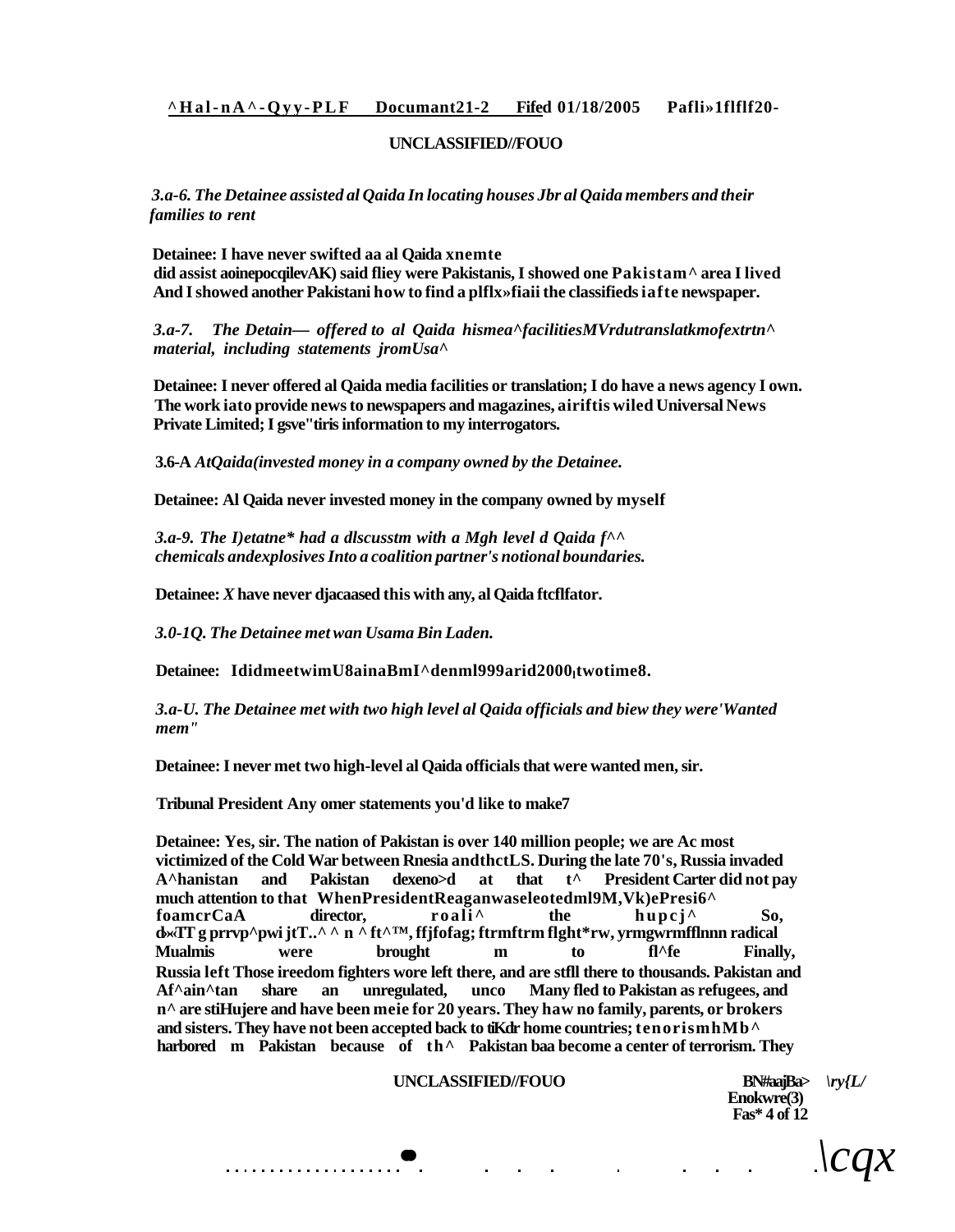#### **jfrPLF Document 21-2 Filed 01/1872005 Page 17 of 20**

#### **UNOASSMED//FOUO**

**have become Pakistanis; they act fflce Pakistanis, eat the same food; look HkePd oneeenteUmemapert Airybody raised m Pakistan <SOUMOOIM knows who's who. When HaHSMrAbbar was arrested, that was the Art time mey had airytinng todbwim^samaBmljdemlkncwIh^ met with Wm. WhanIinetUsaina,hed^foeied1te He said very nice minga, very mipreaiive. I aaked mm to apeak about the terrorism program for an EDgUahprogiam. We intended to make an mytosaifiMprogpnii for my television rtatioii, and I claim mat if people watched my station, fliat they wffl know tto**  *\*M* **Trff« During me eoaraeofthe Cold War, Pakistan ar^ Aighanistanis poor people, and Pakistan Is on the verg^ of banlauptey. The only country with. power is the United States. I swore to send up letters to Prarklert bat nobody paid attention. WhatIteel,arr,ismeIx)rdAhingh^**  Pakistan, U.S. and Russia; God fbr<sup> $\wedge$ </sup> They bom harve enough **weapou of mass dealracteto des**  War to be ended wim me.least casualties. Yesterday, some were your soldiers, arid t c ^ **are being labeled u your enemy. Please, acoordmg to the Bible and Koran, if wisdom were afjpBed|.tiift fjtoatfftfl ™wgd b\*** *jRffarm±.* **I am a student of me Koran and of history. I have offered my services to mtenogBtors. I can help to control terroii^^ mat BymelawofmelxriAhnig^Ihavewp andgrvenmemtotheintenogatoiiandthe^ Ihey discussed with ine fbr houw and days aiboutJiow I amjnst giving yoa.a brief backgraurid Ibis could be handled more effectively; we coutt stop tenori^ That's all, sir.** 

**Tribunal President Thank you. I understand that concedes yowstB^^** 

*TkePenotudRipwtntotiM tktn intmHrnd* **ffi** *kthttD-B, akemd wiJtttn7-pege document fhmt fa Detemee to me Tribunal The Tribunal men paused briefly to review me document* 

- **Q: myom written staiement, you dHd show some Pa^ who mat was was?**
- **A: Ho identified fafaselto Pakistan.**

**Q: Do you ot o show your area? Are you a real estate agent?** 

**A: He wanted me to show Imn the am I liv\* He said he doesn't live Karachi but fiom fiv away fio^n other c** 

**Q: How did you oorne to meet hmvto bffgrn with?** 

**&Sir,ImentioaedImetUsamaBm** 

**showed on various channels. I psodnee programs, and we have a su ^ We have me most modem equipment m Pakistan. IKvedmNewYori^andlhadmypi-ogiaui there for me Pakistani community. I wertf to Pakistan ml9S6.1 lived m New York from 71-'86;IstudiedmNewYorkattb\*Ihtu^ I knew the r«ople there, and I** 

**. UNCLASSIFIED//FOUO** 

**Bnclo«ar»(3) P\*g»5ofl2**   $i$ &waaaja,  $i$  <rtf **W\**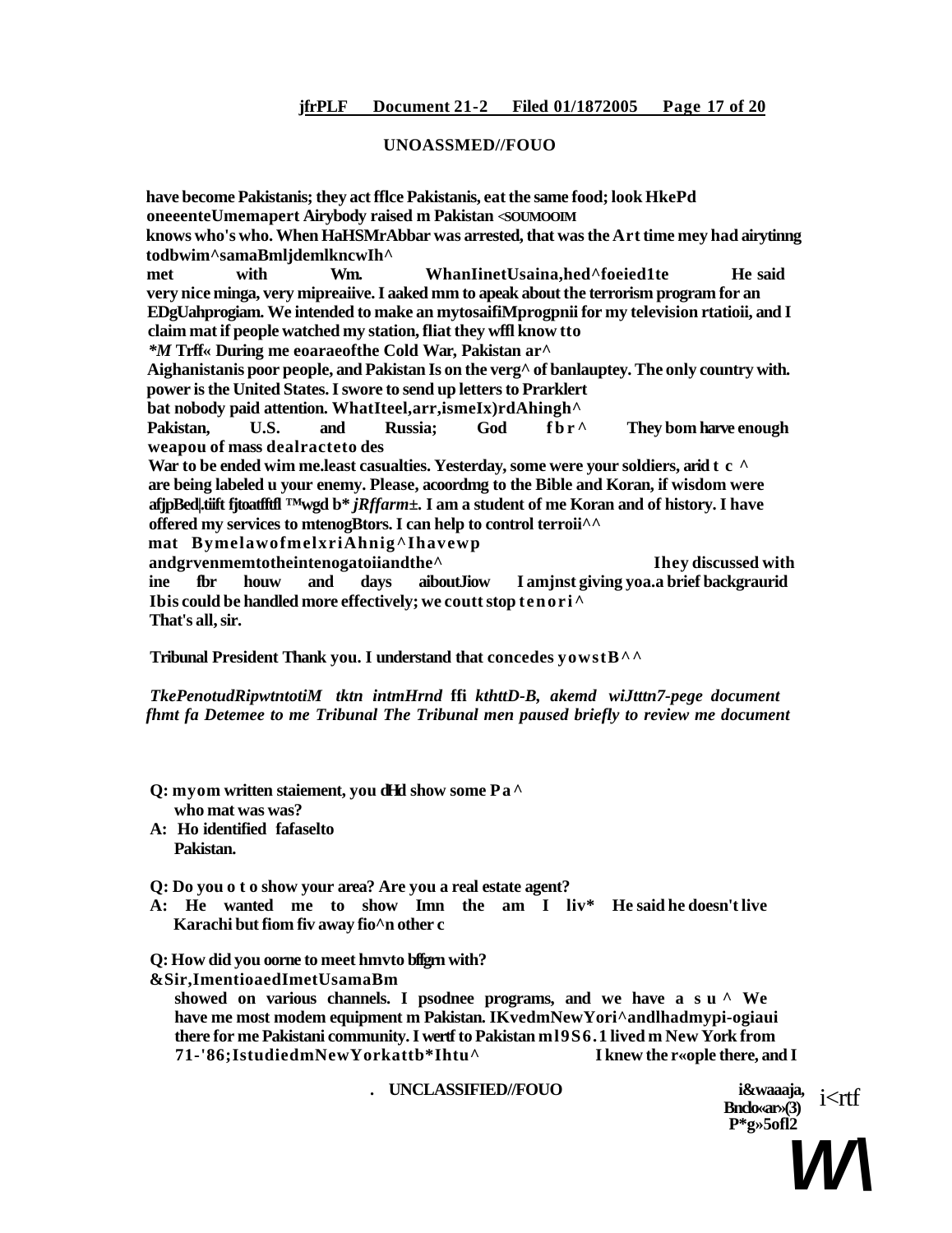had a house tore, XhewtoGhristtacomimn^

PakutfaniMushm. IsmdiDdtoKoranmPilrfstan. So with some senior producers, we had a **idan niake** for introduce We wanted programs  $\mathbf{f}$ program  $\mathbf{a}$ far Ihft antirwTM, far what to gomny i Amrt 1 MM wid Anait fyirti'awjfr  $U$ m a  $x^*$ many smiilarfties between to Komairi to programs; ones that describe what me Koran says about Abraharn, Mary, Moses and Jesus.

Q: Did me person yoa showed to area to  $g^{\Lambda}$ imrory<sup> $\Lambda$ </sup>

- A: Went I met Usania after six months, Ilisd already g i ^ businesses, and that is how he...
- O: So he [Mir] got vour name and address tough a paid vou gave Usama?
- A: Yee,andhehadalotcf\*nowledgeofin^ I came in contact with him.
- O: One of to questumswsa mat you invested m<sup>^</sup> charity work too? Do you tas» large invesmients or donations from p . ptodnctions?
- A: Sir, my orgaznzaoon is a conservative «gan  $\wedge$ 
	- or give any money. Bemgorbawtag Irvodinto West, Iknovytos

wanted  $f_{\Omega}$ organize edooaAkmiheafth **I** wanted Т toteflpeoplehowtoputtoseontrackaiKlbeinoiree m order to tefl people tose things are workable, and we were about 30 people; each of mem are businessmert and have thdr own resources, We dart aakpeopfe to contribute to 1n^ Thefr experienced charity work. We have to soundest schoobm poor areas, and we he<sup> $\sim$ </sup> grve them a good secular education Pakistan ar ^A ^hanistm are known fa called Madrases. We ate finiphathring secular edocattosx because you need a formal education to get a livelihood. You need thia education I alaohe^ed to lai^eat hospital in Karachi<sub>t</sub>300beds,totwumbadsliape. Tbeyhadnogoc^workirjgtouetsaiHilhe^ed wife my own personal sources.

- toougfcbu<sup>^</sup> **ItfsnotHkesonieonecameoflfto** O: So everythmg was funded street and donated money; your business assocuu^hsri money and yon ^ vourself?
- A: Esactrir, air. IwouUsaymatonethne, fir, hadiJM\*onimdoffon to orm an account at a bank I do banking. Heopenedanac«)untandr^maybe\$15,000to \$20,000 m tore. Solsaiditwouldbewkfetornakeanmyesmientwto return on it One of top rognuns or shews thai is isoputo to make me a part c£ I have bad experience mme States, stall needed sending money, and he invested  $\hat{\mathcal{S}}^{\wedge}$ . (K)0m mat buainesa. & 61dnot0o1iiiBO $\wedge$ [whn]topro $\wedge$ me money; I kept it for six months.
- Q: So did you provide translation [eervic  $\sim$ 
	- A: No sir, no translation, There was a news hem brought tons by riews agencies needing translation the newspapers and  $m$  ag  $*7$  ^ That's what I did, sir.

UNCLASSIFIED/yFOUO.

 $\overline{\mathbf{N}}$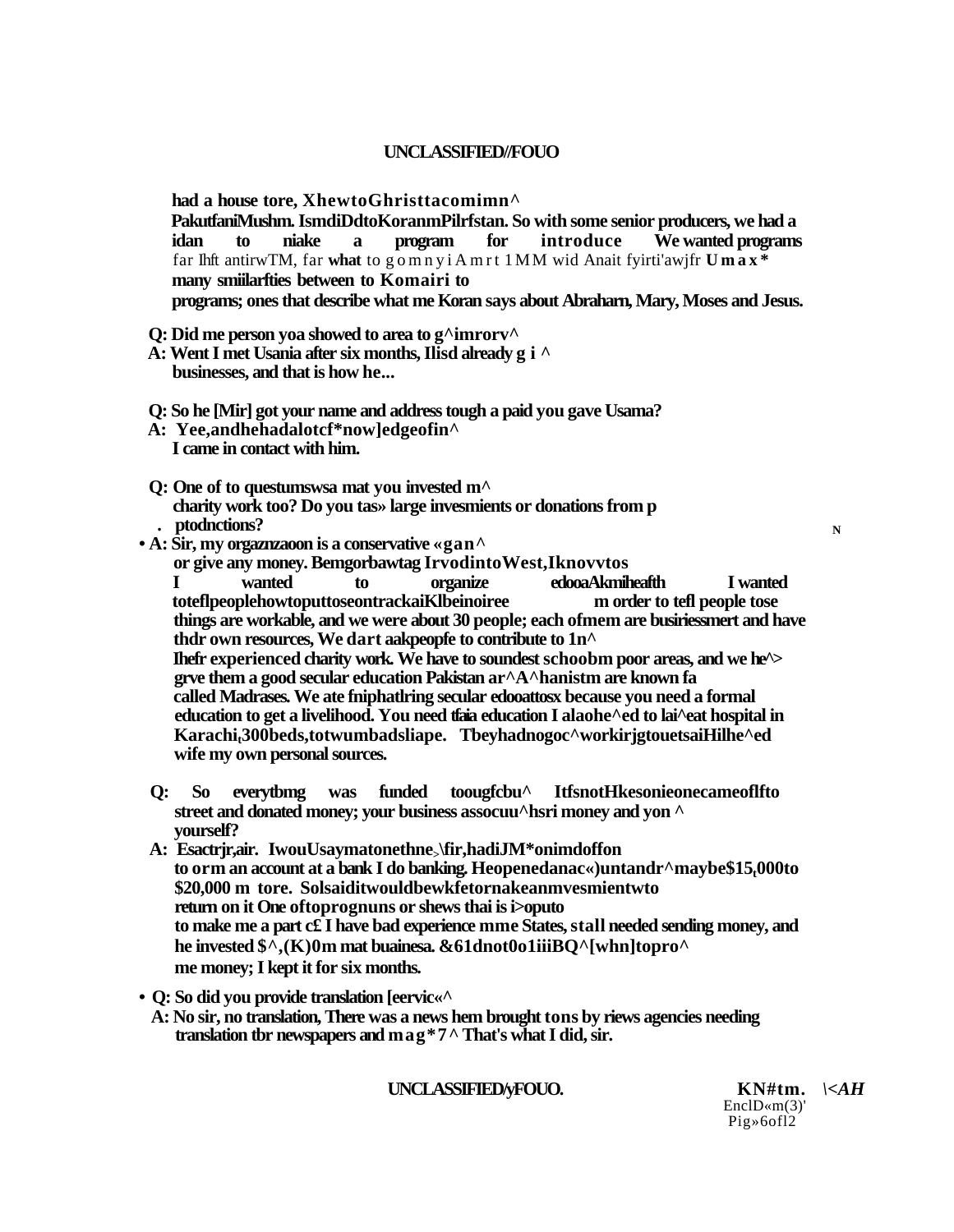#### Casft 1K)4-cv^2022-PLF Documant 21-2 Filed 01/18/2005 Page 19 of 20

#### **UNCLASSIFIED//FOUO**

- O: Whoptid&rihiiitemtobetraMkted?
- A: TfcatwasgivmbyMusteiiBslir.vdrlch^
- **O: When dtovOTineet with Usama?**

A: First in 1999, and Hien 2000.

- O: Ihe Hst of allegations, youaddressed. But some cfyoiv responses were addressed in a. aroory fashion. soxnest^ecifleafly. Vatesm^ymtiMywvm\*ncwbxwt^vii& any al Qaida plan to bring explosives to ihe U.S.?
- A: Yea.
- Q: Did yottfawwofa $\wedge$  plan to bring exceptions to the U.S.?
- $A: No.$
- Q: SortdidnHniattarifit^malQaidaaiaybodyelse?
- A: No, sir. The allegation was specific, sol gare<sup> $\wedge$ </sup> know.
- Q: For example on these ouwapegations; on #3  $v^{\wedge}$
- A: No,sir. Ihaveairland, avrfnto Ameiksn Jewm New Ycdc, who hs «be^mypextner & rlO years. TherewasaproblemmPakisnmoftBMtio^ whether ornotyonmao^ or loetmoney. We olscoaW an ofi&how account for onr commissions. ItoldtheareainsnagerlhatsmcoIgetNovvsweet abcrtofttmbarjkmfrsndlsakedfbr It happened to be ftst I gave a copy of Una advertisement to hBt,
- Q: Residing  $#5$ , did yopewmxTinm<sup> $\wedge$ </sup> troops?
- A: Never, sir.

#### Q: Did you ever recommend this to anyone?

A: No, sir. I told interrogator shout tids. Uanoolearweapoaisomethir^Icouldbuyoffme shelf? Can yon bayft from Tony Blair? Is that something tossy to anybody?

 $\bullet$ 

- Q: Yora-bsnkground is conn^itan sarins
- A: I waa bom m Pakistan; when I vw two my father died, ar<sup>^</sup> We were Irving in a very small village vdm no fittflidea:! went to school mPskistin, but primarily in Afghanistan, I went to Karachi to\* high school I studied plryaiesmKsraehi in college and graduated withhonots. ImmgotadmisawnattheNewYoikhistmitoof Technology in New York City and was fimded by, one organizaricom Pakistan, a youm orgsnfrsfton, I stndiodM a conipuia systems analyst I worloed in the U.S. for a few years, and p^nanedbnsttiBSsoppugUniltles there. I had officwmWasbmgton, Chicago, San Francisco and New York. Most were travel agendas.

Q: Do yon have any business mat deals with weapons?

#### **UNCLASSIFECV/FOUO**

Fas\*7 of 12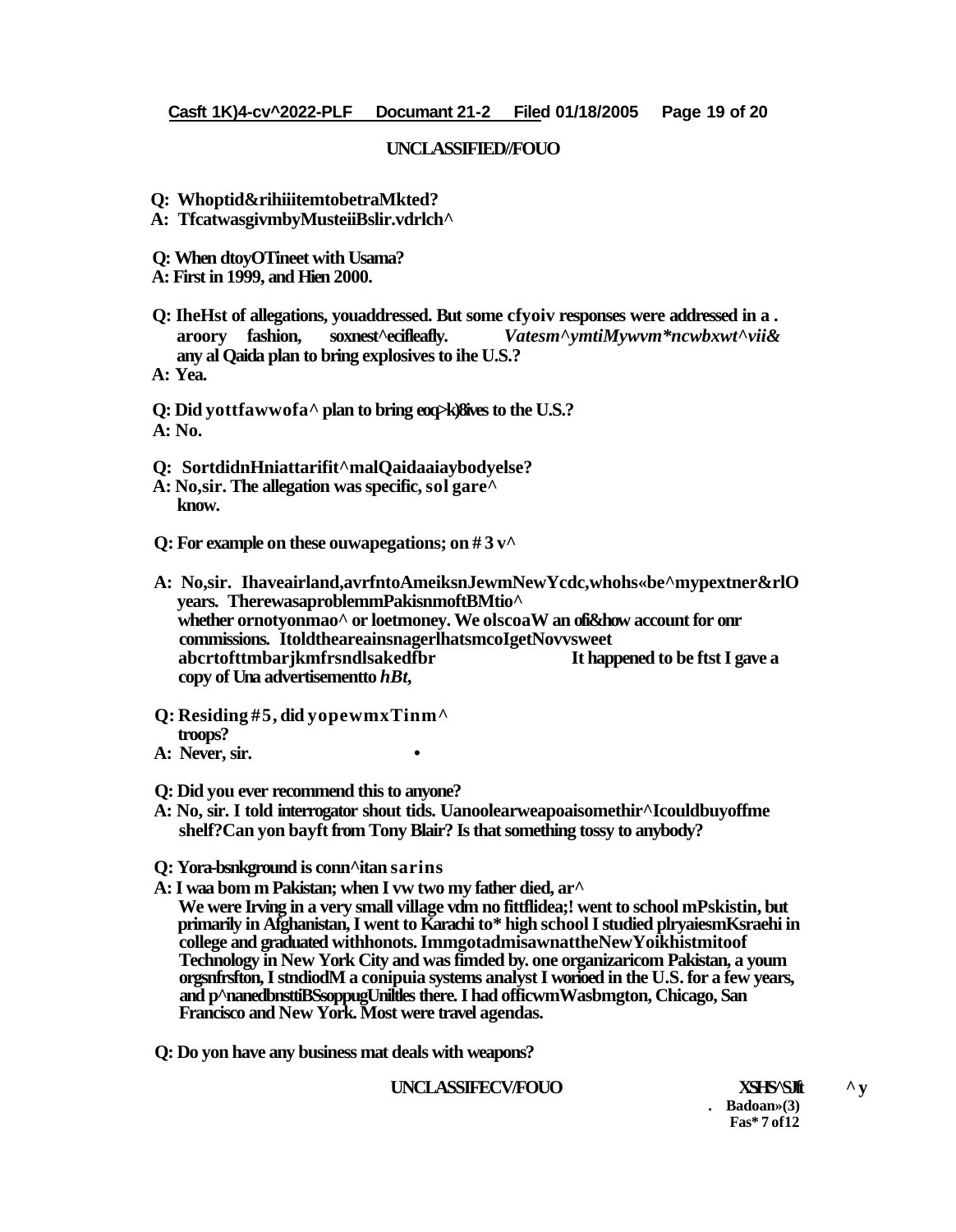#### **UNCLASSMED//FOUO**

A: No, sir. Never. Iriaven«verseenanyweapons, even now.

- Q: No company you owned deaft with chemicals?
- A: N6,tn\ I believe in the Komi-that killing one mrkKmperac\*, is eo^ial to killing all THWH ""y I believe on the " and practice that"
- Q: rdfiko to clarify tint when you showed the neighboihoodtomePakMtamvlshorJ understand von were living in Pakistan at the time?

A: Yes, sir.

**Q: Andthatyearwas2000?** 

A: Idon\*treniemberifftwas2000or2001.

O: Was it before 9/11?

 $A^*$  I think so, sir.

• O: Another panel member was talking abontyowbuajness interests; a mmiber of your **businesses** financial proWema, Tdn^ had and fciefivsmce there are so riumy. The first is Maiaton ( $^{\wedge}$  Business of Karachi? -

**Thaiisapiiblioiy**  $com{s^{\wedge}}$ Theyihannfiacturebags,  $A$ : traded sogg, cement, iertiHger; ibatindpitry ago. The governor of PiMstin offered a good mccnUvejo put me biisiueM there, about one

million dollars came from me European Union and the U.S. to establish ft t i ^ poppy industry time. The government put the money sctne^mere else, but I invested a million ctollars in that myself. It was in a remote area, and was not profitable.

O: Hu it been closed; is ft a Miid business?

A: Yea, but I wrote tto American embassy that tb<sup>^</sup>

the buaipeai:  $\mathbf{it}$ cnii he  $elfa^{\wedge}$ I hare been trying poppy never to do tins and I know a lot of government officials,

- Q: Ihetearealotofsocialandeooponiiopossibflttie^ However, Td like to explore fromi the list Ihsve here. Tefl me about TntBtnatiowlMerchandise.
- A: mrenwrionel Merchandise is a busmessw<sup>^</sup>

York. We facilitate fbr Wal-Mart, KMsrt;ccinr»ar<sup>^</sup> We do not cto shipping. We areabuymgagetf ibrganxientsaiKlotiierme  $1^{\wedge}$  shipment is trom • theftc^ccv straigMtoNow York.

- Q; There is an international ahrpfrtpg component to that busniess?
- A: NOaWesnabuymgagentonty-  $W_{\text{LB}}$  g\*\* \* enmmimAmi  $h^*$  px\* <a\*j\*a<sub>l</sub> m «trfrfi T OM t«]|f from  $m$ ypaztner.
- O: Wr rhff^y fr—ti rtw<sup>TM\*</sup> T^ntvrtBl ftirrti^irmg, and T ftrfffH<sup>\*\*\*</sup> \*—ring \*frm tiwt The last businessislistedhezeuSftSAssc<iatnout of Karachi It saya here it is a construction venture; could you tell us a Utile bit mem about that?

**UNCLASSIFIED//FOUO** 

 $ISN#SJV$  to  $V$ Eaototara0 PsnlofU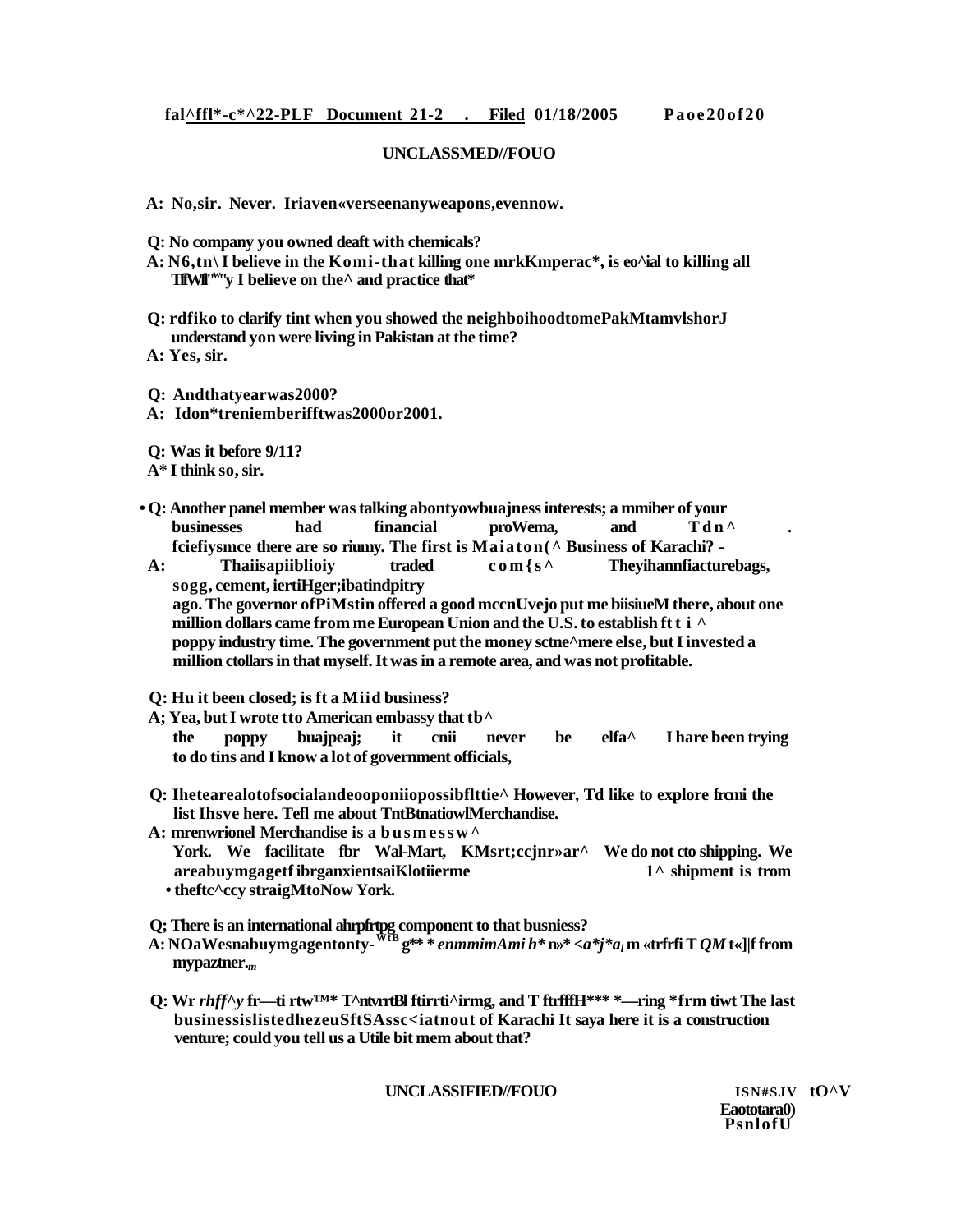# Case 1:04-cv-02022-PLF Document 21-3 FHvi 01/18/2005 Pace 1 of 20

#### UNCLASSIFIED//FOUO

A: TiteagKnmoffpeoptemPaldutothsthsda^^ into a slum. Tl»resic>9towerm^ interested m buying it ThemayorofKaiachiisavery close fHend One day he visited me sad we werd.<sup>^</sup> I negotiated with the people to got80% ctf the shares, and Thelr ~ wim the ftiuiT ~ fc them. I readied a sflert agreement wim1beni,aiidt<sup>^</sup> money and reinvert it It took a wrille, but Ibeyofferedmc 70 apartment dollar investment on my part and recovery for the investnient Hwy had 70 apartments. One mvestormade240BurosOTlhatandItelpedn^ Because my son had been to meU.S., weach rertised f the aviry mutt Paldst<sup>^</sup> response, and there were about 45 potential buyeniiego^atrngtbrthemmNewYork.

O: Is that a complete suminary of your busmess a here?

A: Hat's aH, sir.

 $\sqrt{ }$ 

- **Broadcast Iimfted** writhe  $\mathbf{c} \mathbf{r} \mathbf{f}^{\wedge}$ **O: UntverssI** news Are there broadcasts m Pakistani text broadcasts ware broadcasts m Are there translations or dual language iirvorvoments?
- A: No, sir. OurnaiionsltoignsgniaUicH In our country, me educated people know English, but the language U Urdu.

Q: Did those two coinpames have any dual language or translation purposes? A: No, air. Never..

O: DovounotaasiderUsamaBmLadentobe al Oaida?

A: I never saw any definition of al Qaida. Tl»firrt time I heard fliis was soon President Bush who said al Qaida. I wem to Afghanistan not to meet Usama, fc^ Axgbenpeoplewrmeducation. I was the case who continued me Taliban g c  $\wedge$   $\wedge$ put ssidv\*  $st\bar{x}$ cool:  $\mathbf{I}$ would im themes<sup>^</sup> Someone else ·  $\mathbf{a}$ schedoled to meetUsame took me along with him. IdVmHhaveanvoontact:Iwasmadeto meethim, and that's ft.

#### .. O: What were the dromistances of the second m

A: Iwasaniemberofoneca^anizationofTazmilslami Ifecmtfofuftora^mizafoawas

ambassador of Afghanistan. We were about 18-20 people in mat delegation. We were with ' mem, but I never talked to him personally.

Q: You made a statement; and you asked some questions about what law applies; you asked about what law applies, and whemer U<sup> $\wedge$ </sup>. law binds us..

n\*TrtbuadPraUtot\*thmma4eMMtaUmenttotk\*D46d\*# posed to thdTHbnud,

Tribunal President: Let me clarify that; you do undents\*^ this is not a legal proceeding. I do know you had some questions about the legality of your

**T.INCLASSIFIED/FOUL** 

BN«ssis> iO^M

• BacloMnO)<br>Page 9 of 12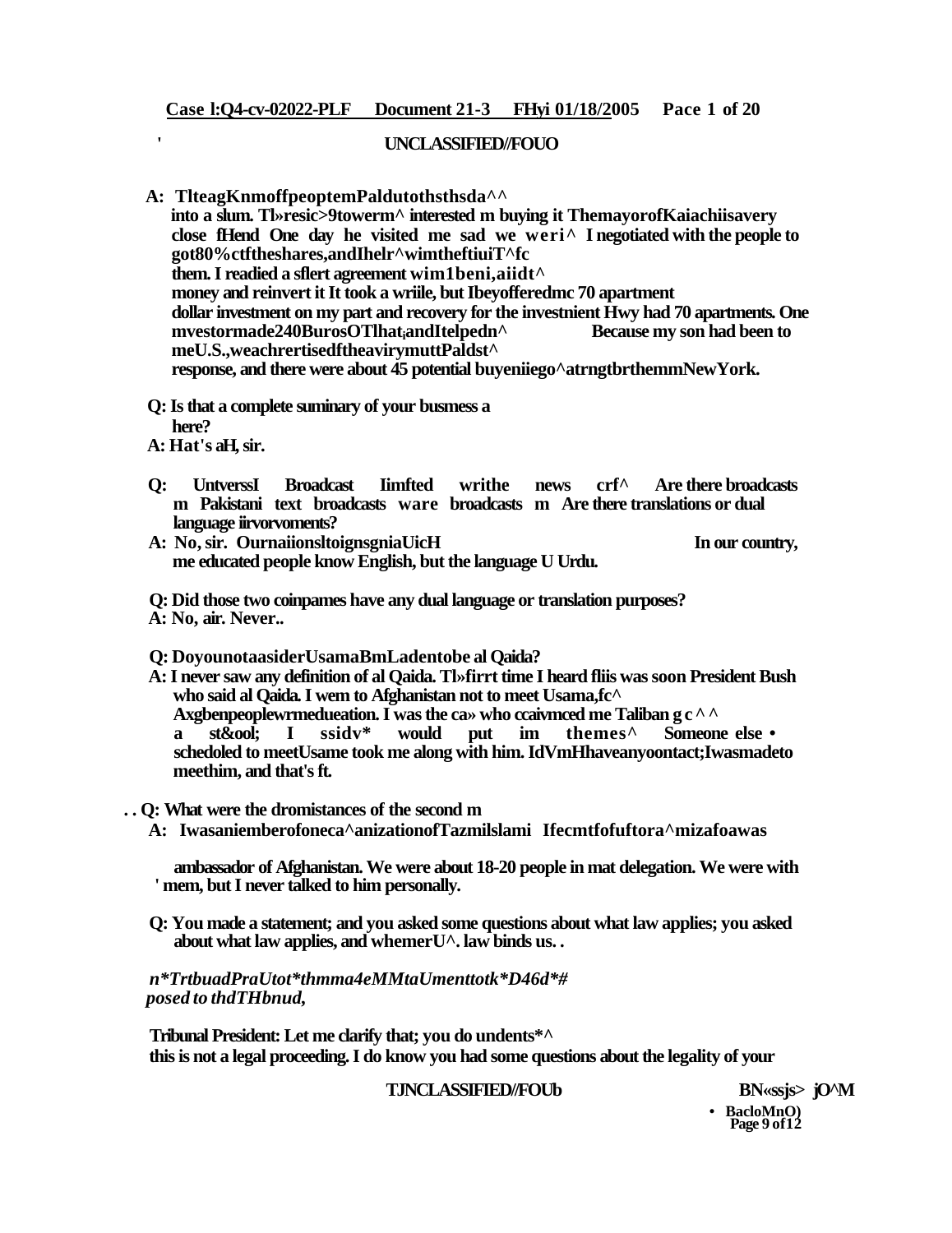#### fifrga 1:ai-cv-02022-PLF Document 21-3 Filed 01/18/2005 Page 2 of 20

#### **UNCLASSMED//FOUO**

detention. That would be reigned to omororgamgs<sup>^</sup> receiving more specific instruction! shortly of bow to bring your fflesnon to U.S. courts.

Detainee: Your honor, I have been here over 17 inonihsiwouMm<sup>^</sup>

Tribunal President; I wcraldcertaMy hope so, especially since yw government while you ate here. As iex as some of the omex statements you nuule about Jurisdiction, this it a U.S. government executive decision in regards to the detention, of enemy cojuhatsnts: this it an administiative hearing being coodnoted to

\* basis, the government's hubananon and statements you provide us, to oonsidei or reconsider whether you are art enemy combatant I believe ycoNe previously been read o w o  $>$  ^ enemy combatant\*

Detainee: Yourhonor.mva^iestionialhatisvoOTExecun^

Tribunal President: It U a global war an terrorism.

Detainee: I know sir<sup>^</sup> but you are ijot me master of me earth, ah''.

Ttibuuu President No, butweare moct Jintawra\allto

combatant statu it a dafiaitta to see if it meets mat c^finhlon. Regarding national legal issues, matia a nuntor for U.S. courts, Hjl4 y'wi will ha pimrifod fl«fr wifamdnif y|yifffyfrjfrfjflgyf<sup>1</sup>H'<sup>"M</sup>\*\*<sup>n</sup>fk\*in

Detainee: Thank you, air.'

#### TteTrtbmtfMiMbmlkmmmmdOmtbmsoftktDttaiitt\*

Q: The reason why mil has global is anification is, is

holding \$20 million for me riarehare of weapon<sup> $\wedge$ </sup> and 1fa $\wedge$ you werejust coe person holding arifle. Tlic<neaicaIwantedtoa«kyouabo^aMebit more, is about me \$500 K you were holding for Mb; you said you bad a business plan but it didn't work; do you have proof of lids business plan?

A: I gave aU me details to ttoiulmt>gatura. I have given me details, of me plan and me bank. I haven't been given me abflny to give evidence of airy sort becanre I am here m i s  $\wedge$ 

Q: As far as me television ritfbts, did you h r o

A: Sfoura is a gentleman named JsJtevmohaa rights, but the plan fall through, so I could not be a partner.

Tribunal Member: rm going to aak me Tttbuml President to exjOam we don<sup>\*</sup>t see what me intetrogators have teen.

TrJbunatPresMent Wa may wwfan attw rf»««ifud itr\*^^™ it - ™w^ y <sub>n</sub>^ <sub>n</sub>fo available to you. ft may indole Mtwfran preview If you foel there is somctm>igiinpmlautfiomti^

UNCLASSIFIED//FOUO

**ZSNSOJBJ** BnolopanP) FsgBl0efl2

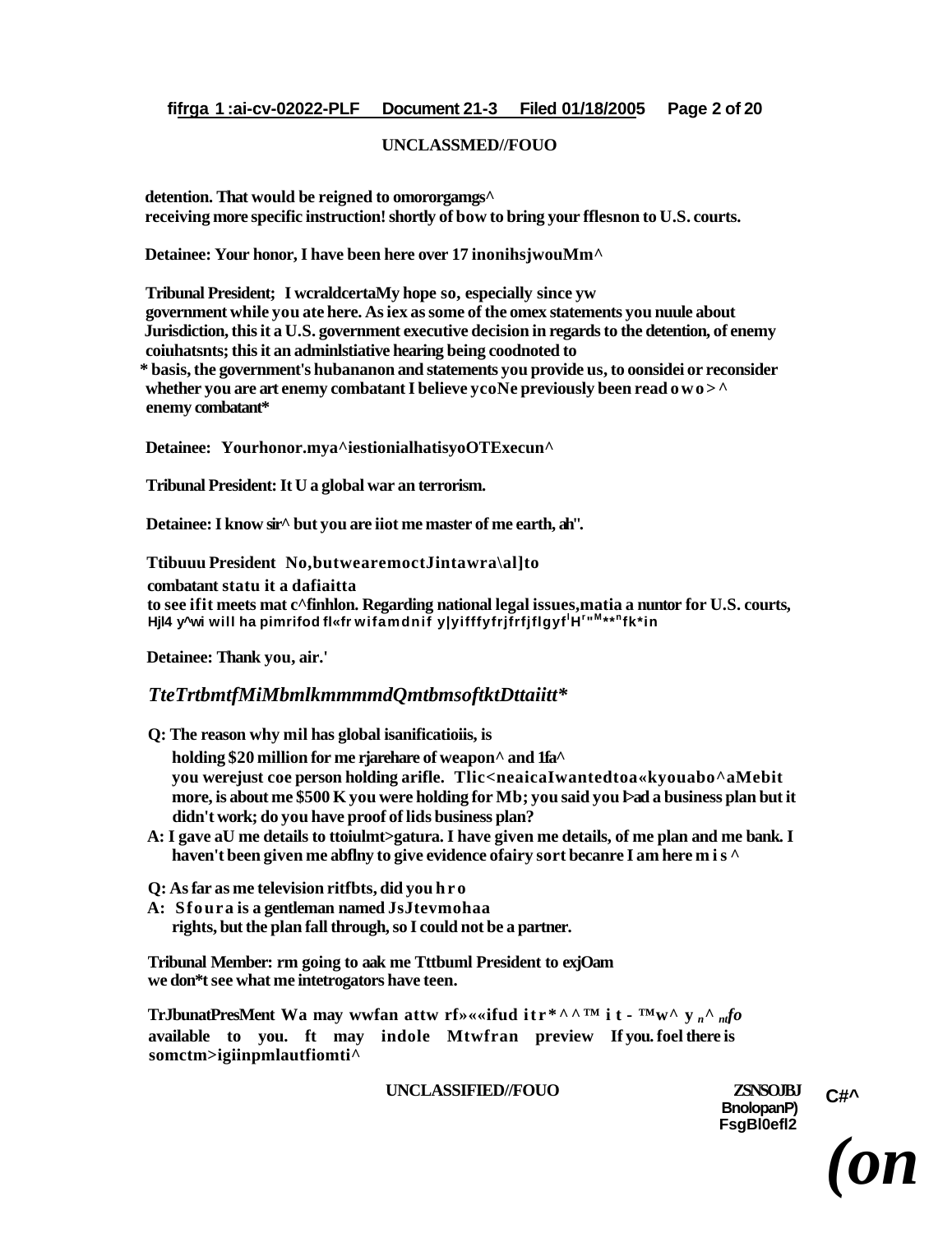# $r^{*** \text{ }\land}$ na-rM-02022-PLF Document21-3 FIMM/lft/2005 Paae3of20

# UNCLASSIF3ED//F0U0

fnftTnw\*^'' Thtfs pert of the ieewm'we provided yon 1^ request evidence. If you direct us to flr» dsametm<sup> $\land$ </sup> such u d e t a  $\land$ outtheinfbcmatioo. WedonHitavethoJurisfl<^toobutopu^ private papers, unless it was gathered by other sources or nlgovenniieotciiitody^likOOliniglitbe able to receive it For example, you provided letters to senior government officials in the put Tnosedocrarients<sub>r</sub>h?recerve4wo^

necessary.

Detainee: The FBI agent hew. She has it Yon could have it in a couple minutes.

Tribunal President: I may see ft later, and I reserve the oppor ^ ^ tune, if I find it is necessary to determine ynir case iegardbi« your classification.

- O: IfIoouldinstpurswoneHr«IWMgoingtDa«k[eetUer]. Is \$500,000 a lot ftar a TV show?
- A: No, sir. Thebeiu: was wilh ^togive ineecre& uwbenktolheiiiteaogatofs. It wast prime baiutmlEjs^ dealing whh Jabber, awl he has an office in New Jersey.

Q: Why was your son detained?

- A: Yes.sir. Wh«IwasmPakistsn.amanki»wnuAbmarm live. He tabodocedns both, my son and ^ MajidKhan. We wore sitting and eating at a table, and he menftmed he bad an immigration problem, and he wanted to keep his b a  $^{\wedge}$  account active. My son we\* working on the website fox me apartments in the  $U\&$ , and heaskedinys<mtohelp, sndlsaidofooutsehe can hefc while he vw mere [m the U.S.]. Iliose documents were recovered by my son, and meyssyheisaterrorist, Id^^know.
- O: MajMKnfflsaidhohadwfmirrig^ active in me U.S.? •
- A: Yes, sir. He wanted to keep his bank account actfo because of an Jmrfrigratinn problem. Ihore\*saprooedure,andonoeyowvisan]imberis approved, it goes to hismahari I tere is a procedure.
- Q: WhatoV>youkiiowabo^AhmtTandMtjidKhan?- HcwwouUvoubDOWthem.andwhv would von provide tills business or financial support?
- A: I met trW through Mhr; Ahiiar was r^ anotiw province of Pakistan. I have his iden^catinn also; they aU dress arkl act lite Pakistanis, so he introduced himself as aPaldstanl

O: DovouhroaMdemuteiofalOaida? What his? A'Idontsir.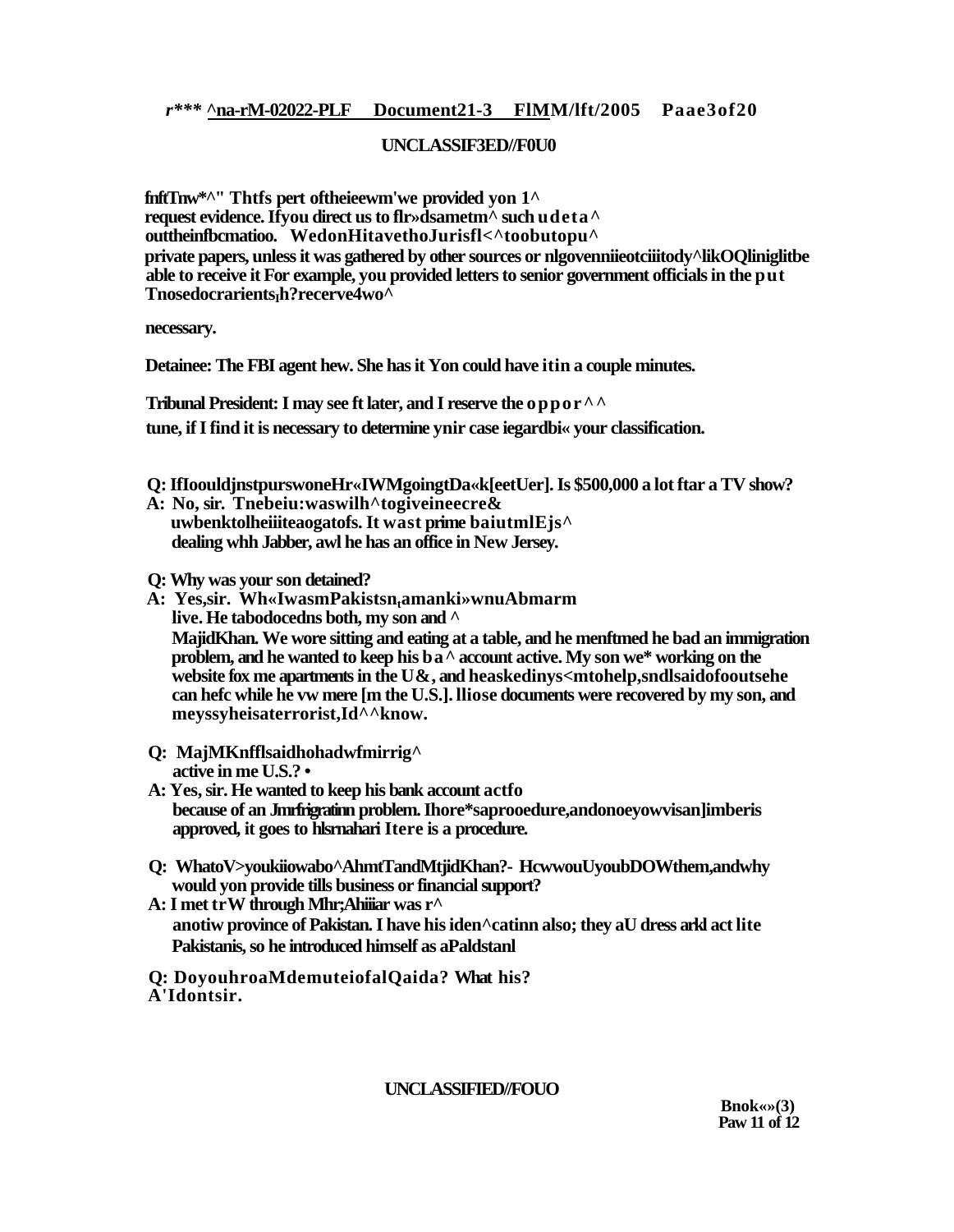#### Case1:04-cv-02022-PLF Document 21-3 Filed 01/18/2005 Page 4 of 20

# **UNOASSIFIED//FOUO**

Q: Would you b^rarpriaed to hear UBan»BmUto p<>ple from an over the world? People from America, A^Ji<ri>tan<sub>t</sub>Pakiftaa<sub>(</sub>Phi%puies, and people from wherever? At Sir; how could anybody know who al Qaida ii?

Itfbunal President Re^Kaiic: Good qoeation. Tliafi a very good question.

Tribunal,aii1kmik\*4foD\*ilmmjbrtoHi1to\Mymtfp\*1kJpatlim. **TUTrlbwud** 

I certify the material conliined to tranaor<sup>^</sup> given during the proceedings.

Colonal, USAF

**Ttibunsl Fresident** 

UNCLASSIFIED//FOUO

I»it\*m>  $10 \times H$ **Bnckant®** 

 $\mathbf{x}$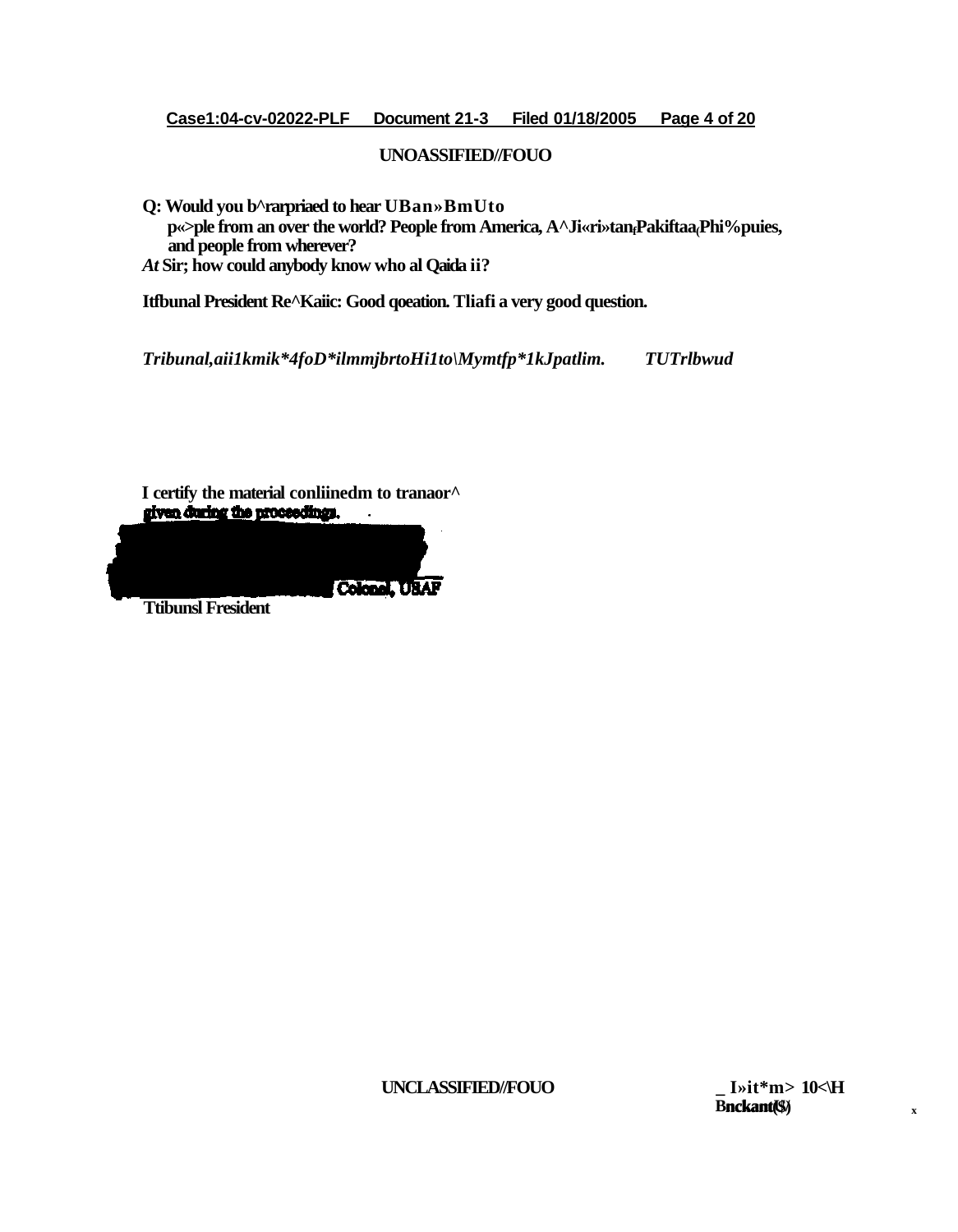$\ldots$   $\ldots$   $\ldots$   $\ldots$   $\ldots$   $\ldots$   $\ldots$   $\ldots$   $\ldots$   $\ldots$   $\ldots$   $\ldots$   $\ldots$   $\ldots$   $\ldots$ Tvv«- . P&rSi^ciT. . . . . . . . . . . 

...........Q&?G£\*'\*Ctk2..........C?rC» C^jg.TT.C-1-^- ^QMEM&&-.\$?&£!)  $.SV f$  > T6 e T; Sg 5? ^ ^ T\*\*\*T... ST^/^TU^ rs<\* YJTE^ ..

# o x 'Xu \* r o 6, 2 o o 3 A \*" > fv T T H £ A  $\prime\prime$ ,  $2$  p\*  $\#$  —

.TKtyet . ViMi Njp. H^.^..'^./S'....^OA/Sf bgfc&TvGA)..........0. T....

VX/K\* Tb^ Ft^j Tvv/X Aisi.? K^p-7. ,^v^>. 63r^-\*4>

**OOUOI**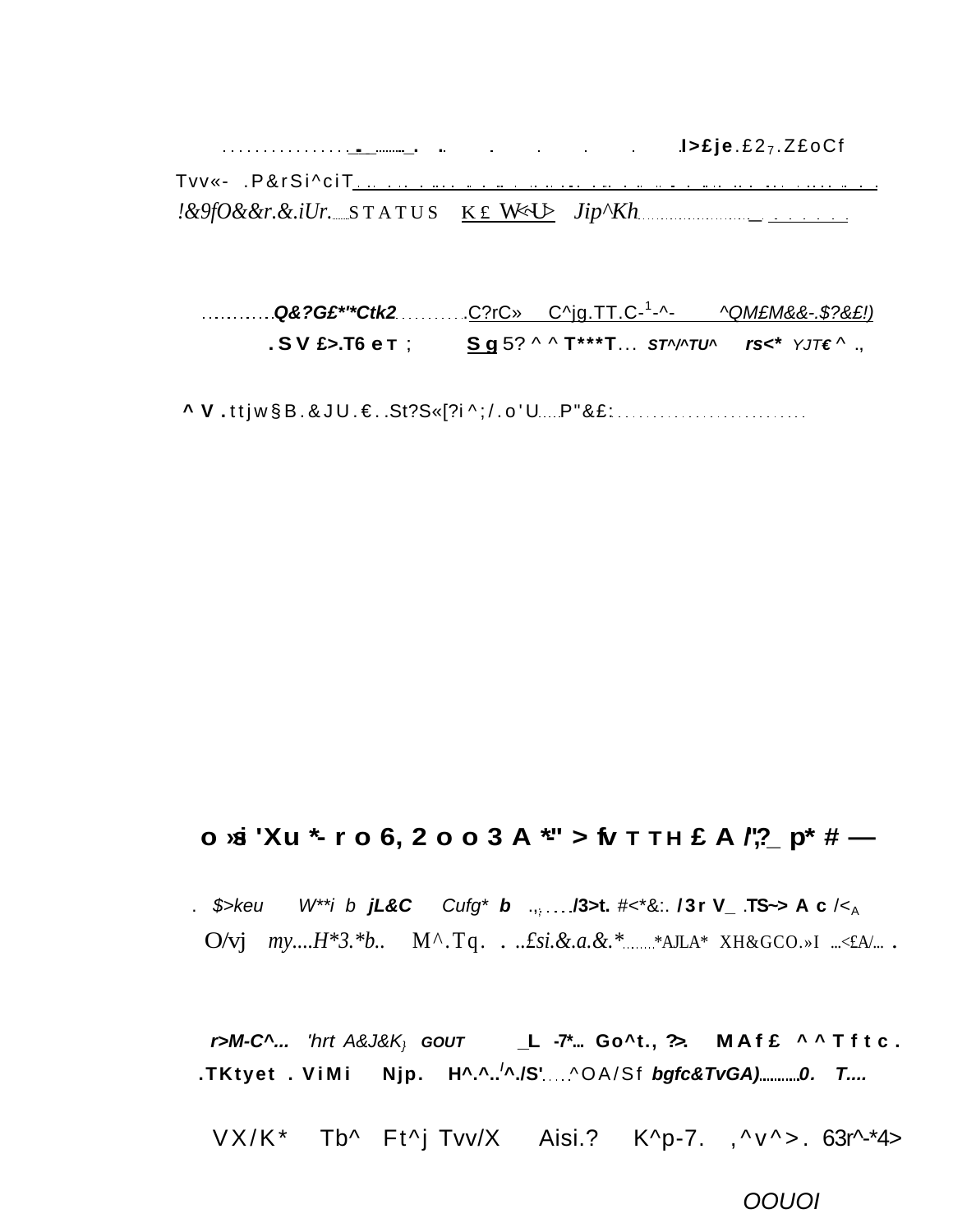& mt-s. QQ s/e SI, 14 ^ fj y >. e u\* P.P6.\*b ... U?. .c e a e p s.i P\*.£ TgA. .C^yo X>A.yf.....X N^7.SC.--TTfiL A- u r.Sftu£Sa:£&...... ..Pk\*-\*\* ...130...A£.^tL^.LS^^..^..\_.I^i3£^....£v.r.?,^j^,r ,..^^jraf /^(^.jQo.^^j'n^.c........CC .....uoAf. ..feL£ ex ...3T#j. ...lio'-^r^4.......£.&9.\*\*2... J3Co.\*££...!^>.°-3 ....\_. SGP-T  $X \wedge$ ,...^^ A\*^.7>. ?V\*/ e.c .? f.fT..^^fi » «^..^.....< ft-/T2...3ZAJ .^Csaj^Ti 

 $(2 rO' D \cdot e_{m} p_{m} \cdot ft_{m} 3^{*}fi_{m} < 0.0012$  SUR.J?O^AC-&P/?&5^Ajvr\*tanfX..&£&&.. A<-C€ cUTrOA)....A(; .AU .> "T .M.g\_r3i €&£ \_ i> ... N 0 3^fr «/\* rifi\* ..M.^.^^..Vy?tt?.SW .. LA ^O X U3.fr\$....ft&ft€S'n?"3> g....&£.t.fiJA.

NOT ^/pyft £"<-\*●€ > NCJTH «?/L.. YocA^t fny Fiftth/c,^

Hftv:^./3»<«N....A^S^re Ti £.£T7\*&1-IJLB.......K6Jr:&T<sup>ioa</sup>J. A^?\*\*<sup>7</sup>\*\*\*

 $\wedge Wf \rightarrow ?$ Aio f%^|.ij{^ 0 it .A ^.f/!°<\*/...Vr,,.j... .<?R....{.£...^' -^ , ^Y 

M.€ ? Lo Hy P ^ i W ^ ' i c c CJC//^T (SLa-M.A/^T 6AJ "\> £ 5: i t >< £ . Oily ^ / -A! 7 U? H y X.V. Tf^^TXe. A/'A.U  $\ldots$  60.04-T. <2AH NBYE  $UE/HZ$ /AJG ^ ^ ^ ^ ^ Sfcf^rif

SLO\*T<\€ ...UP..A. ..Tk A^'T/AJA LfV&. ./T^^ fObSn\*\*JL ,"Tf4-c.o

...Q?£......6vi-t fS^T TO, (R<spftiS^'e.,..«2y..6?«B^>/...

OOUOT-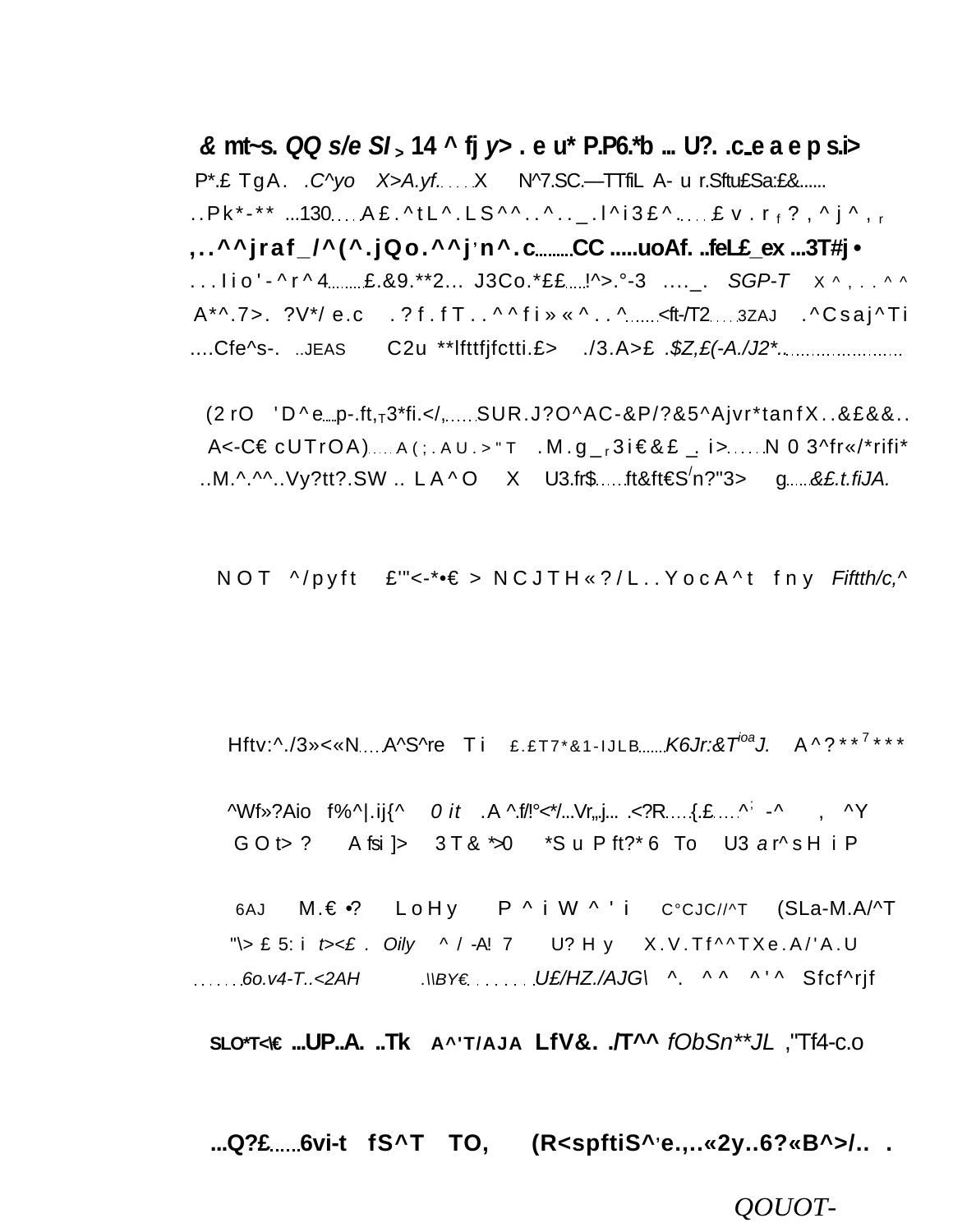- .1\*...Be-Ai.fey. £rrh\*T&.. £t&G.fnuf p.fi£feLfl-it)w Tft&r.....

\_.\*\*-,. Vo CTy C-Sf-jc.A^j cj.. \_TP. Jsfjo.tf.JL.Aju^^frrc©/^. i,, .XL. HEMEC.. ............N £ Vgft- VPggd 'JI.A) V 0C.V'Gj>. X..M........k<KJ ft-C-StA >>dt PuS-tJ 

^ . \*«NjTuvV Bjgft^ftfcc TO W\*°<sup>u</sup>.^. AU€Cc/\*m\$/>J <S, X I4^V€ N  $fa$  v  $\wedge$  r $\lt^{\mathcal{Y}}$  W  $\wedge$  P  $\geq$  P  $\star$  .  $f \wedge P$   $\star$  fe $\star$ s $f$ i. $\star$ /.fci ... CJ $\star$ A  $\wedge$  e ft  $\star$  o  $\star$  pfT  $\ltimes$  0 r . . feSr-. QAihA ..MDA/FY. . G-<sup>1</sup>./\*\* To ./yie fey.....A-.fo.y . kN.^v 

/\*1 (VX>€ & «Y-. (2e^.A2-eH....& (?.£•\*&&£\* .^ptVpteitSI ... P.&.^r... 

W.n!5... && Fg/SLfe \*' e % TO. ^/DO,<t fi-tif <X/t77C\$A) ... ty JL W^.6"

... A.\*! D - ^ X //\* Vfc hM\* A" fl>!.< 6..? A £.... k\* #<#<?. UJJTAPJP.^S... .....

# $00$ To $\Lambda$

 $-$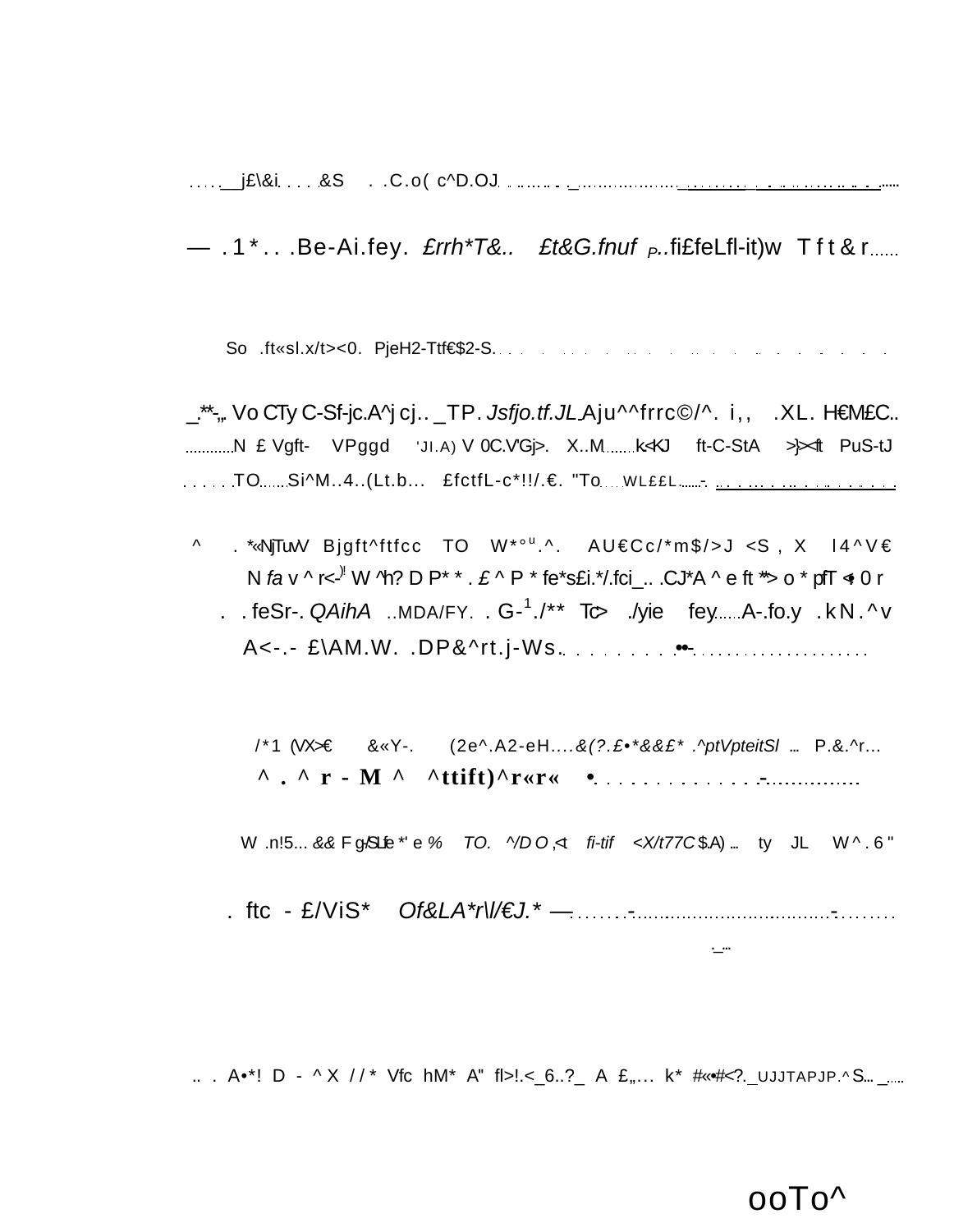AstSurm.^.....At. rJs&A.i.j\* ^E\*J- JUe?LAfr.!Afc.. Haass Fp^^-fifeijS& 1  $t > \mathfrak{b}$  sMou? roy Rgs i fre<sup>s</sup>iT > A-I<u>CTO</u> m v\_Pfe<-ct>uj....... 

Uj ITH- C\* £ efff · \* LCS..to?.... "Vfij^ji \_Aa^&j&xiDc?..27..^ H.AfgvsTL ... Ojr.ftMsX To...J^S-.-ss.fiAJj&a f#Y M^3>iA. .fi4cjt-t<sup>-</sup>r\*'j&^ frP<€.

. A N  $Yf$  St7jtnsMEK£Z JfrfidukL. U££a?./\*-Sc.Al... 4~Jtj>f.rl.7£r\$&•}£/£%

 $N \pounds H^{*/*}$  A Qoffr&p  $\pounds \& \& ^*$ ) AC^.J^L£LA~/ULY--' M.o.tf&'Y-Ai.rAg. rra. Trhif ...3T/s//^T  $XA/\rightarrow W$ ...(%#&\*\*&& $\xi$ s

pAfegJMMc'cJ' ' 

**tA-U/tf.** AU.P&H.Z.\*.. TO.... YQOA /*Jcc*^^*iS7..cPfLi.Q<sub>h</sub>*.'*jr*\_ MAP, **Meerr JESS** Co **fISf**  $k^{\wedge} \text{\textsterling}Atjt^{\wedge} s^{\wedge} \dots \text{\textsterling}tfr < \text{\textsterling}t.f \dots \wedge / 4$  ^- 'fca/\* **rr.voo..**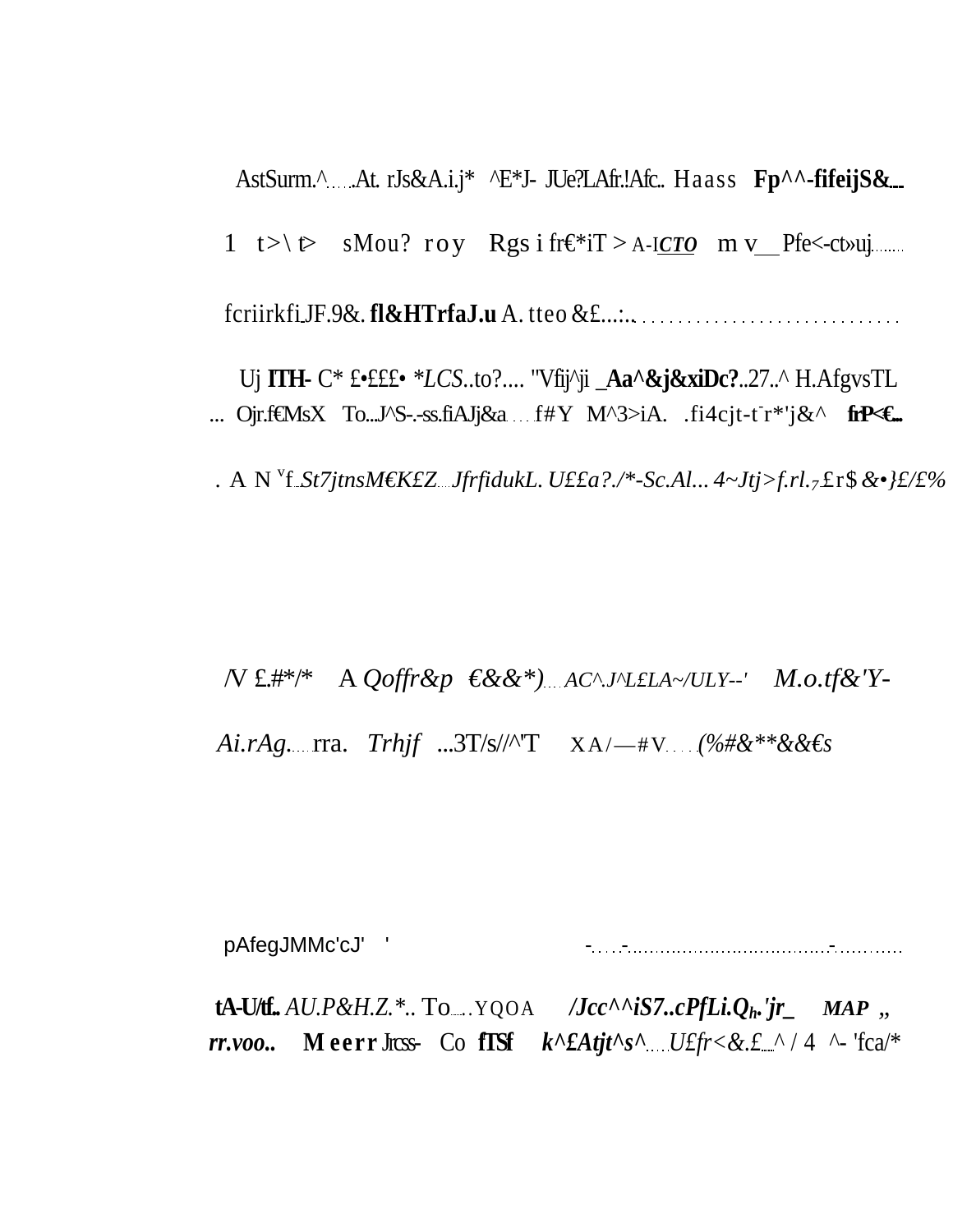$tNerr.uce...$ 

D.£ £.€ATJ6!>~ . G>"/ . A F £H A.^ ^felfAStB.\*Jii - 41. #A& i'\* \*.Vr........ K€fc&GUiOWi.I!30.u3.Uj»...CftJWJE fttomd\*'"firte. VAJQ^^..^^ N...........

(^Goo-r I7,..p«o/ «4-0\*0,000 "br^A-/^V^.-.ACfi.y.A.f\ij5.<sub>T</sub>A^ LOS-T

 $A \leftarrow E^*$ ,  $CA/O.E$  ft. NTf/L. ^P  $Te\&\&QAi\&JW-E>ML^*4?J\&L$  ........ Ar&oo-r .t;\$»,\*\*».  $f \in f(x)$ .  $t \vee f(x)$ .  $t \vee f(x)$ .  $dA - r$   $h$  -rfa fi^.K/Sr^Ai P.&MJ  $Qf^{*}.h$ . UMtQfiiT4c < \*...g \* /««jf. ^£ 40LC.&&, port, bf/i j3£?\*JteO

 $$>$ rf\6L\/ei > Mw.f.. Afo f:\*#lfuf Bti\*6 (ft\* Ffljlfa\*\*-- ffld«?\*K£T& W a &£-?)  $\frac{1}{2}$  AJ^T P3-y/AJ.Cv. /fai/1.... &.TT&tfT<od To  $\frac{1}{2}$ -Tti'S  $\angle$ /yJA.vTe^ H&flL&.O^fa rf<~- 7gA/Z <£/£(},17 Ro\*rt <?/\$-uiS~} JC fy S

U.f. & ef LiCHT^P.^\/4£ Pdc./ic^.m... £ rk. «Dfeij.J^.  $X^{\wedge n}$ r®^.,.  $Ov^*$ .  $< \&<^*$  gp^ye  $\forall$ £A.v':...  $< l(c < z, Q, tf.i < ?U$ .^...\Aks L-QMc,....

 ${}^mTBM^m...tsrr^i...$  ^jk.jCfea rr  $\sim$   $\sqrt{C}$ . fiatxx/4^...Akr........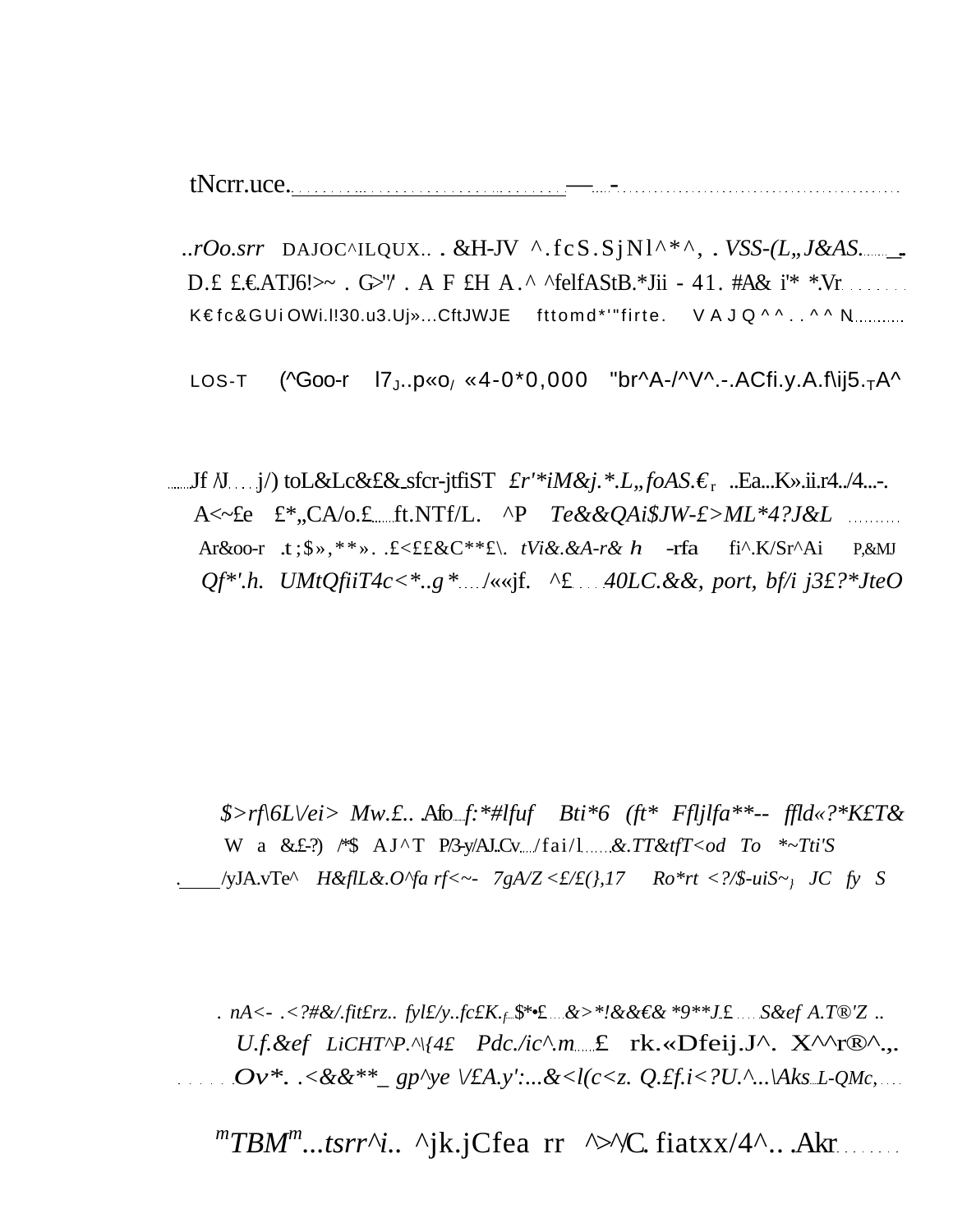Li.T...T. k£ A rr^.TiA.M.... To .00.^:. .C.^tte:^.......J)./J.I................. "T&jlflp.(li s 7". A.T.TA.£k. -..C?Dv.u h\_M/&£.... &II£>±&h.h^&££yig'. U\_£A  $L \sim Oyr$  300^\_,, jLfy£ ^#J 5 4Pf?&&g^®zO:A....-?£i/<FO.. \_£ \_\_ HALA \_\_\_\_\_ CTJIi-\-±toH S DG ^ ^ WI ^ L \*. .. (H-J-SULJ, ........... nbey? WasawLK\* & P?\*j&£d.T.ftTAJ££....<sup>ro</sup> ^W^-e-T **FdQM.**....(r.&'X H-.dGtfT Jp\i

.. JT  $I-W\leq$  Offig6A  $\ldots$  ly?v f&\*zv)c $f$  = T» f). C&T.: TeAfi&<LLL \*a...

A<sup>\*</sup>i/ ,07-re/4Tlo/J, i£u #£.£ ttf ^y r/t<sup>\*j</sup> C£ k;  $\mathcal{L}$ > r^ Atjkoy ....S^/L.ujxi^A..,£niLJX^^T^^^f^^o.ja^.. jtfh£Y- -ACuL£&.A....U\* r/7/: /K.^ 

my. . .53?/J V.%fr, CL £. VA-aA.c&to..\\frt far\*\* ..h&<r/h(\*fejb \* $E$ KJ

.N toMY ..€o<sup>e</sup>^A\*7..<sup>m</sup>.£'0&. AN.....jQsfl3&£rtJTsti "To\_\_C^.^hL /\*iv **AhlD**  $r \wedge Y$ SkM&4b&., PtfatfF  $CP/v\text{-}cs$ : *fluT* flyQ C-xtfer\* Tf'ra^ ~7HA-r L&Tmt wf/TH f/lr /)~cst^T ft\*\*\* f. T-T.. Ptteetrrh ...  $h.$  Au50..  $\therefore$  & £  $f(z, fm)/H$ &  $k^*$  TBIOLt-bAte-MA  $\therefore$  (& £Af\*l. fort- To  $\therefore$  (4L \c  $f(z, f(z))$ 

frhlb f)f.& HA\*JI'Sc&d....&\*.-£' I/^Xyr. P&aPL <2G#\*\*T(U&  $1 h^* < S r^*$ -»\]

. M©c!iAC€>, X/H-5« UM.57:6- TP. . ^i\* JMa «.. t^Arfc.............

# *OonOb*

 $\sim 100$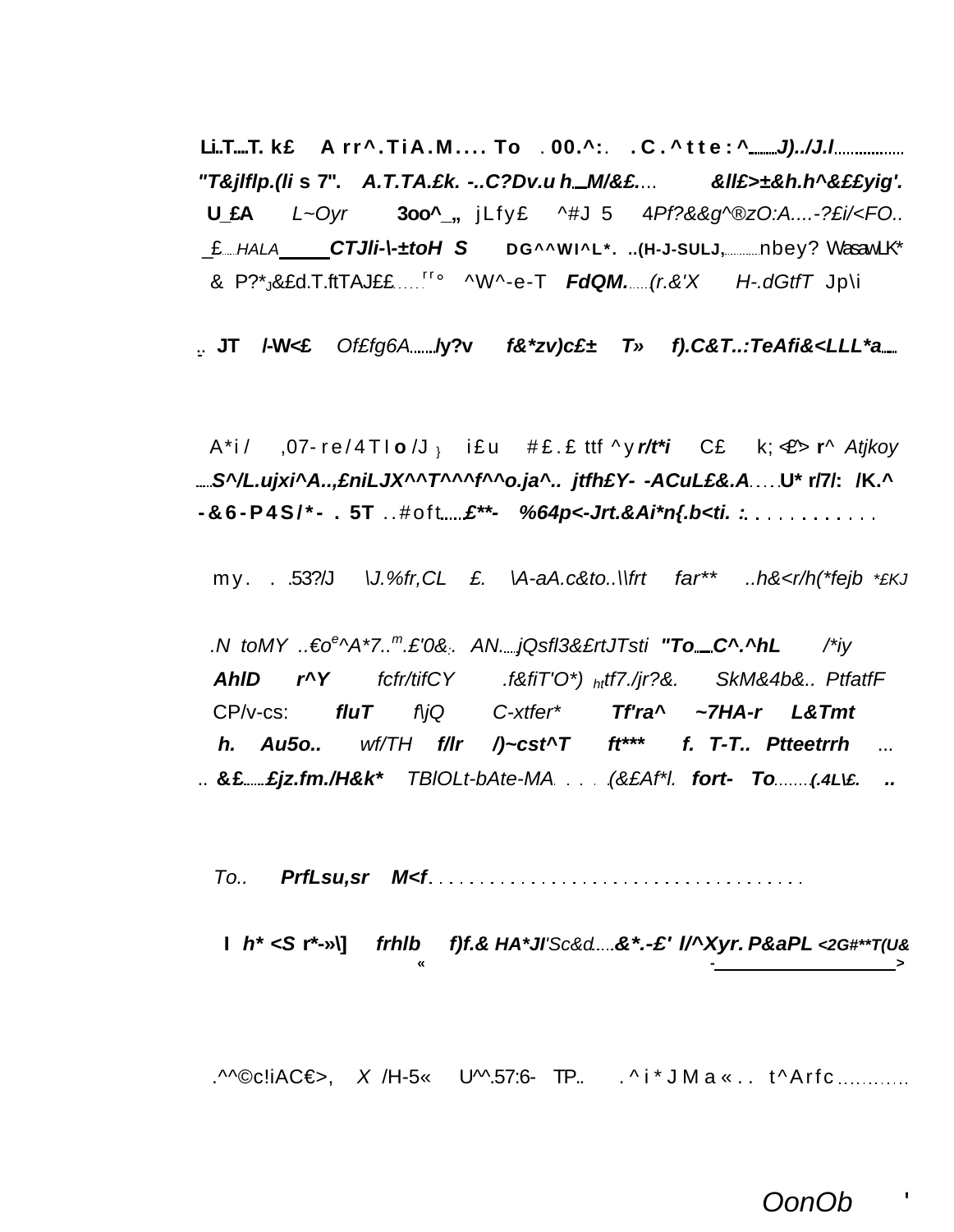. *%rt/. £jgt. Crr* .. ^ .illkw. V/£tt2JL.3a..... jffe  $\{ \&\&\&A \in h_1 \ldots \ldots$ ...Goft. £)^MiaMTX... Put\*}  $t^0$ ... J^

.ft&ja...  $D/rk^{\wedge}$ :ejr....*ff.£u* ^..~:...@>*f>.x\_HArdhNtL\_\_ttAK£.*,..*laJM'h* -. L&teT.. <£ASo.4t-Ti£S ..>..Mo.< $f$ . (?\*<- $f$ >...is.....6.K $f$ &<sub>m</sub> fear S<sub>i</sub>rt  $L \leq te$  pus Ls.  $\epsilon$  Ls.  $\epsilon$  Ls.  $\epsilon$  Let  $L \leq V$   $\epsilon$  Let  $\epsilon$   $\leq$   $\epsilon$   $\leq$   $\epsilon$   $\leq$   $\epsilon$   $\leq$   $\epsilon$   $\leq$   $\epsilon$   $\leq$   $\epsilon$   $\leq$   $\epsilon$   $\leq$   $\epsilon$   $\leq$   $\epsilon$   $\leq$   $\epsilon$   $\leq$   $\epsilon$   $\leq$   $\epsilon$   $\leq$   $\epsilon$   $\leq$   $\epsilon$   $\$ 

.... OQy.......?/LAy.j£XL. Xd yc o / s  $\pounds$  //t, We  $\pounds > \pounds X$  $P\&CTfi$ <sup> $\in$ t $L$ </sup>  $\wedge M \wedge_S$   $A - \wedge m \& Y$   $H \# e_S$  $\&o^*JS$  $\langle fY\rangle$ y  $\langle T/h/\mathcal{R} \quad \text{ft*}/\mathcal{CT} \text{feA}.$  JTOJS^S X (2&&U&S.7 'y.Q&Uccrf.&Lp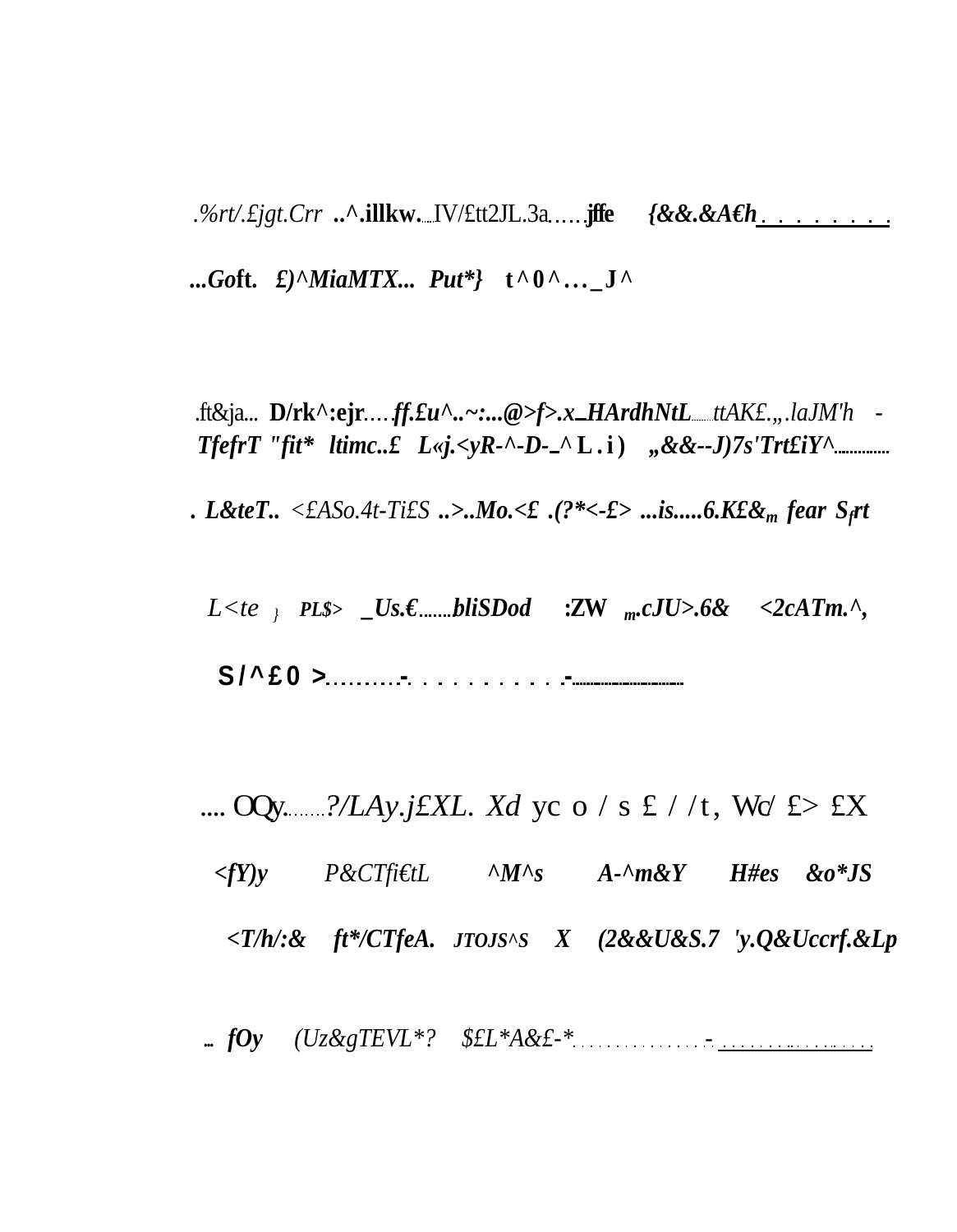#### **Summarized Detainee Statement**

Tribunal President: Do you have any questions concerning the Tribunal process?

Detainee: Yes.

Tribunal President: You have questions?

Detainee: I am going to speak Arabic because my English is not too good, you know? Does this Tribunal follow the laws of the United States?

Tribunal President: Yes.

Detainee: Based on this, I don't understand or 1 don't know who makes the laws, and because of this I will require a lawyer. 1 have nothing to say here.

Tribunal President: This is not a criminal court.

Detainee: That's what I have to do.

Tribunal President: Okay, this is not criminal court, Jaralla, so it is not necessary for you to have a lawyer.

Detainee: No comment.

Tribunal President: Personal Representative, was it your understanding that Jaralla was going to participate in this hearing?

Personal Representative: Yes, it was, ma'am.

Tribunal President: Personal Representative was the Tribunal process explained to Jaralla?

Personal Representative: Yes, it was, ma'am.

Tribunal President: With that understanding Jaralla, of course you are not compelled to testify and you are not required to participate if you do not wish to do so; however, this is your opportunity to tell this Tribunal your story, and we are here now and we are willing to listen to your side of the story. So what is your decision?

Detainee: No comment.

Tribunal President: Does that mean you do not want to participate?

Detainee: No comment.

ISN #334 Enclosure (3) Page 1 of4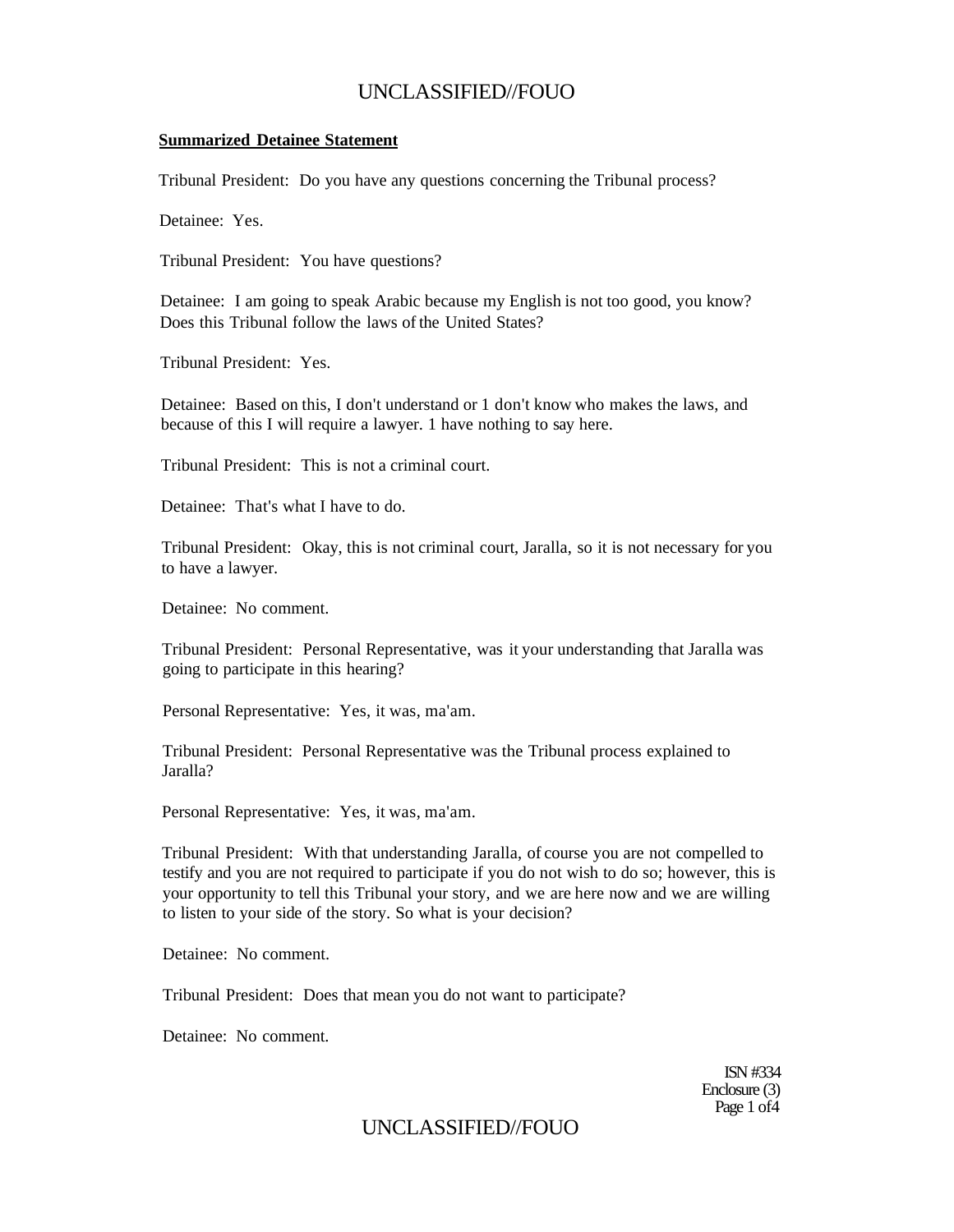Tribunal President: I need to know if you would like to participate because we can go on with you here or we can take you back to your cell.

Detainee: No comment.

Tribunal President: Would you like to stay here while we go through the process?

Detainee: No comment.

Tribunal President: Okay, Jaralla<sub>}</sub> the Tribunal has decided to allow you to stay here while we go through the process. You are certainly encouraged to participate or to respond, if you like.

Detainee: No comment.

Tribunal President: Jaralla, you may now present any evidence you have to the Tribunal and you have the assistance of your Personal Representative in doing so. Do you want to present information to this Tribunal?

Detainee: No comment.

Tribunal President: Personal Representative, do you have any questions for the detainee?

Personal Representative: When we met for our interview, I did take a few sentences and notes. He had agreed that he was going to speak on his own. But I had asked if I could take a few notes as reminders. I did. Is it his wish that I read these notes? These comments?

Detainee: No comment.

Tribunal President: Okay, we will move on as if we did not have access to this. Personal Representative, is it your wish to present those comments?

Personal Representative: I would be asking for some guidance on this. I do have comments when I met with the detainee regarding each of the accusations you gave me. A few sentences worth of information. He said he does not want me to say them, but I am not sure what I should do, because I have them written here. **[Note: As noted in the transcript above, the detainee did not say, "don't present my statements." He only said, "No comment" when the Personal Representative asked him if he wanted statements presented.]** 

Tribunal President: It's up to you.

ISN #334 Enclosure (3) Page 2 of 4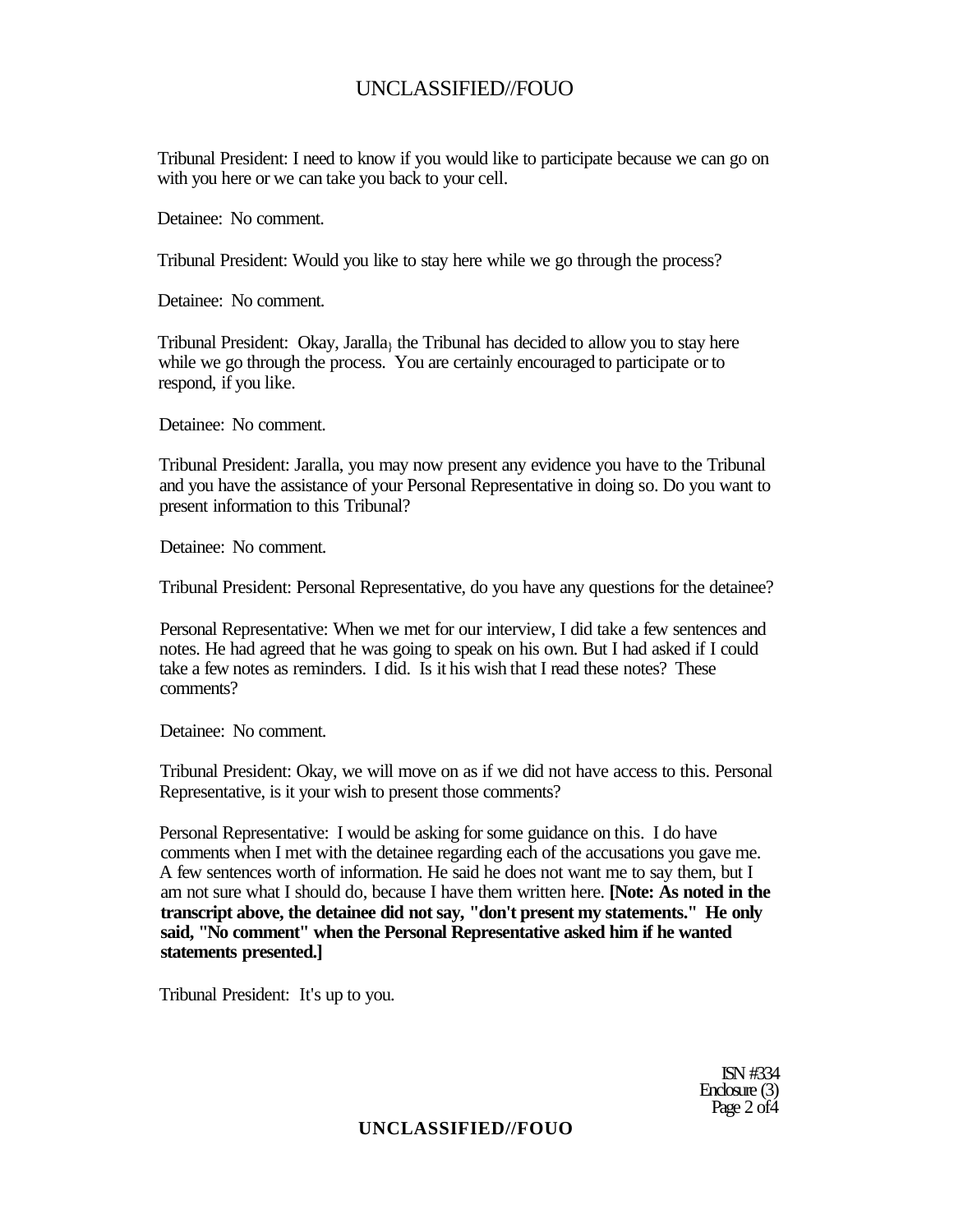Personal Representative: I would say regarding his comments, he does not want me to say anything. **[Note: Same point as above; the detainee did not tell the Personal Representative not to present the detainee's statements. He only said, "No comment."!** 

Tribunal President: What are your wishes, Personal Representative?

Personal Representative: I think since he said it to me, I should read them.

Tribunal President: Are these comments related to the Unclassified Summary?

Personal Representative: Yes, ma'am.

# 3.1. **The detainee** is **a Qatar citizen who traveled to Afghanistan through Pakistan, to participate in the Jihad.**

Personal Representative: His response was that he met people in Mecca who brought him to Afghanistan.

# **3.2. The detainee arrived in Pakistan in the fall of 2001 and later traveled to a guesthouse in Afghanistan.**

Personal Representative: He did not know anyone. The house belonged to some people who brought him to Afghanistan. At this time, he did not know who they were.

# **3.3. Prior to 11 September 2001, the detainee went to the Al Farouq camp, even after learning it was owned by Usama Bin Laden.**

Personal Representative: His response was, "yes."

# **3.4. The detainee fled the Al Farouq camp after 11 September 2001, and was issued an AK-47.**

Personal Representative: He said this was wrong. He did not have an AK-47. He fled because after September 1 l<sup>til</sup>, the Americans were going to bomb the camp. He said, "I never fought anyone. I did not want to continue because it was wrong."

# **3.5. The detainee had interaction with the Taliban and they directed him through checkpoints throughout Afghanistan.**

Personal Representative: The notes I have here say they did not help him. At that time, the Taliban controlled all of the country and all of the checkpoints.

> ISN #334 Enclosure (3) Page 3 of4

# **UNCLASSIFIED//FOUO**

*WlO*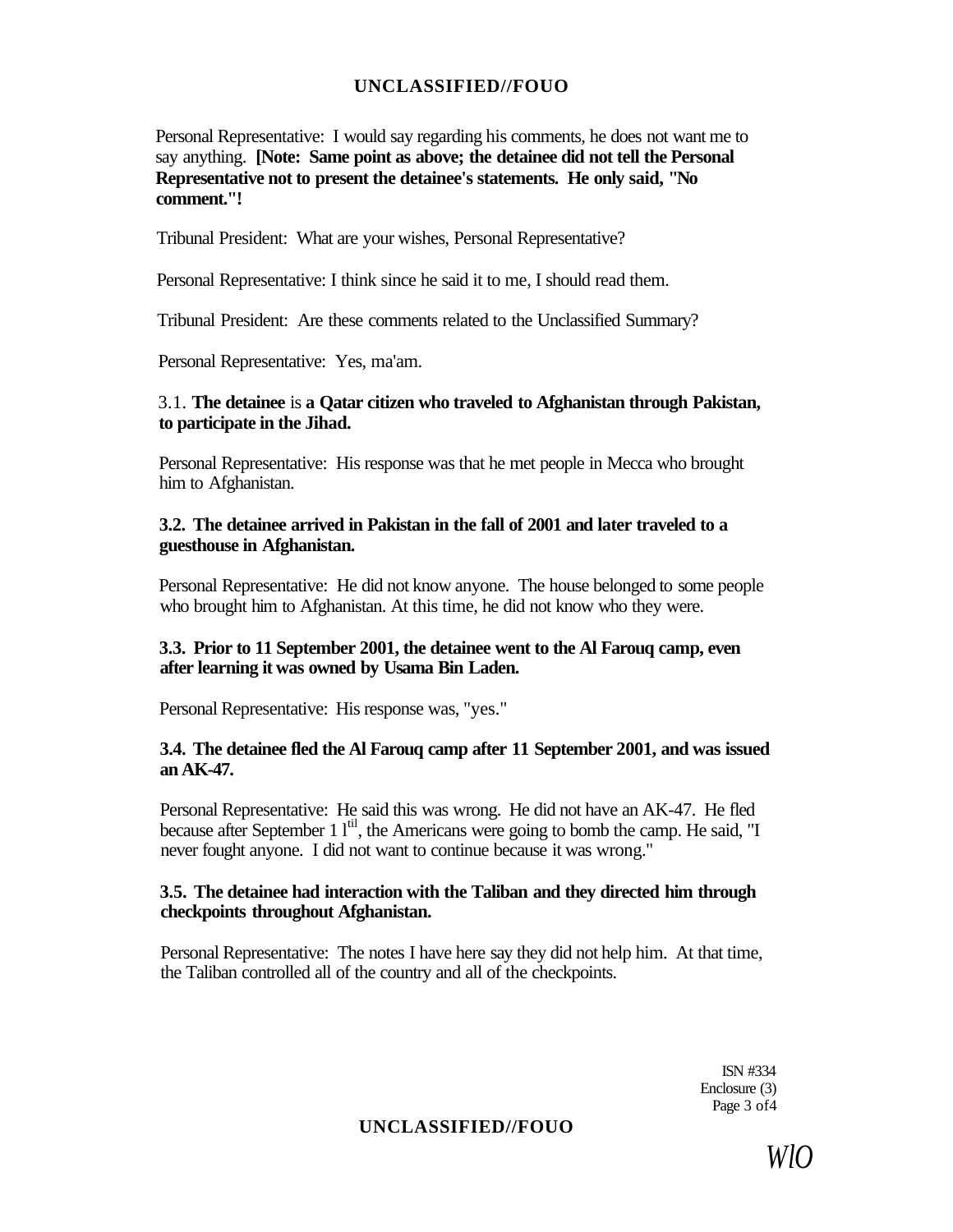# **3.6. The detainee and others fled Afghanistan, but were arrested at the Pakistan border by the Pakistani police.**

Personal Representative: He said, "Yes, but no one was with me. I was alone. From Kandahar to Pakistan, I took a taxi. I paid my money. The Taliban was all defeated, except in Kandahar. I had all my paperwork and passports."

Tribunal President: Thank you Personal Representative.

Personal Representative: May I ask one more question? I will ask him if he would like to elaborate on this. Would you like to elaborate on this?

Detainee: No comment.

Tribunal President: Jaralla, would you answer questions if the Tribunal asks you questions?

Detainee: No comment.

Tribunal President: Is that all the unclassified evidence that needed to be presented, Personal Representative and Recorder?

Recorder: I have no comment on anything that has been stated.

Personal Representative: I have no other unclassified information to present.

Tribunal President: All unclassified evidence having been provided to the Tribunal, this concludes this Tribunal session.

# **AUTHENTICATION**

1 certify the material contained in this transcript is a true and accurate summary of the testimony given during the proceedings.



Colonel, U.S. Army Tribunal President

> ISN #334 Enclosure (3) Page 4 of 4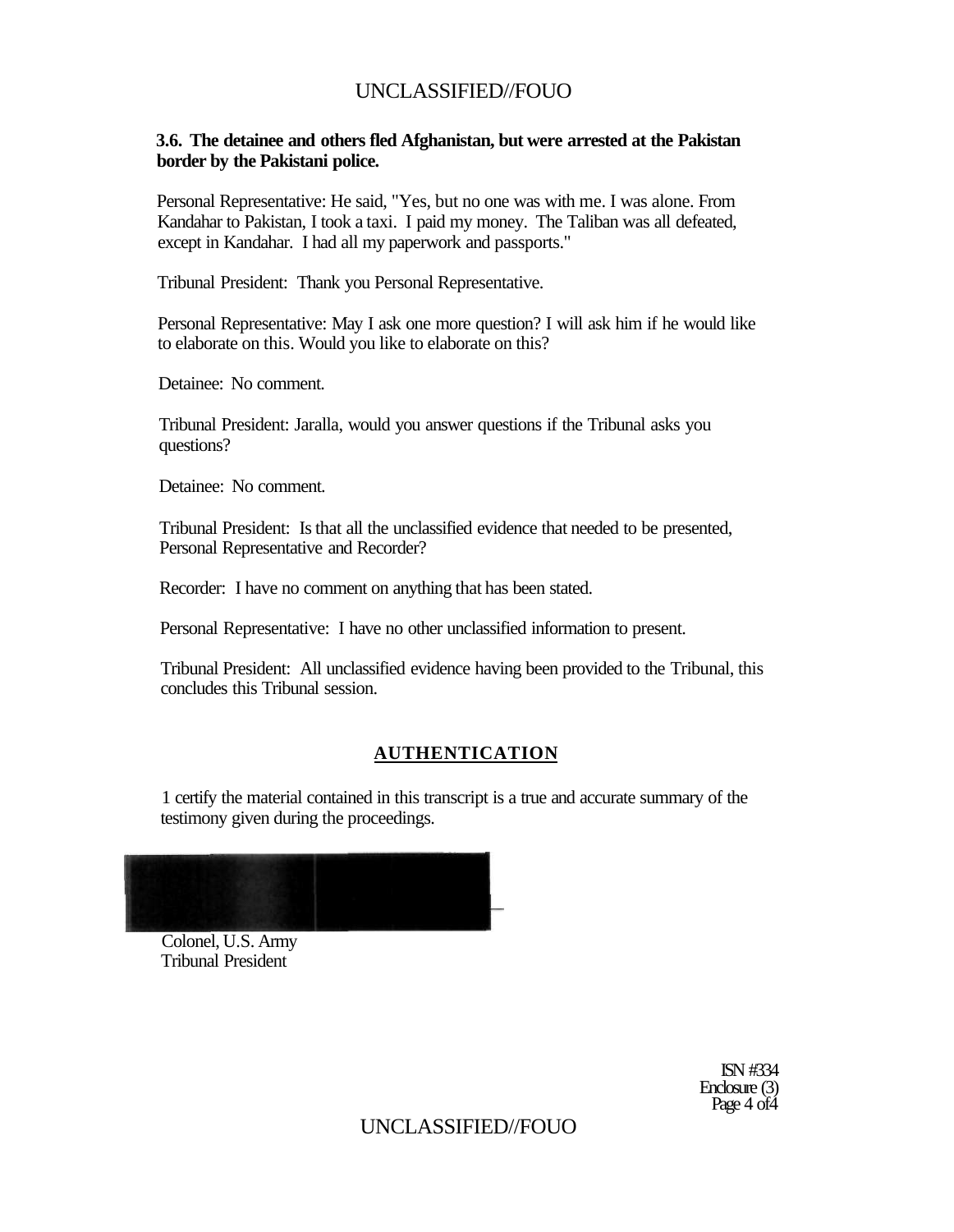#### **Summarized Unsworn Detainee Statement**

*The Tribunal President read the hearing instructions to the detainee. The detainee confirmed that he understood the process and had no questions.* 

*The Recorder presented Exhibits R-l thru R-2 into evidence and gave a brief description of the contents of the Unclassified Summary of Evidence (Exhibit R-l).* 

*3.a. The detainee is associated with al Qaida and the Taliban:* 

*3.0.1. Originally from Lahaj, Yemen, the detainee traveled to Kandahar, Afghanistan via San 'aa, Yemen; Dubai, United Arab Emirates; Karachi, Pakistan; and Quetta, Pakistan.* 

*3. a.* 2. *The detainee was a recruited in Al Baraida, Yemen by an al Qaida facilitator.* 

*3.a.3. In late June 2001, while traveling from Yemen to Afghanistan, the detainee stayed in a Taliban guesthouse in Quetta, Pakistan.* 

*3. a. 4. The detainee attended basic training at al Farouq training camp from July to September 2001, where he received instruction in the Kalishnikov rifle, Rocket-Propelled Grenades (RPG), hand grenades, landmines, and explosives.* 

*3.a.5. The detainee attended two speeches by Usama Bin Laden while, training at the al Farouq camp.* 

*3.a.6. The detainee, armed with a Kalishnikov rifle, worked for al Qaida as a guard at the Kandahar airport.* 

*3.a. 7, The al Qaida members guarding the Kandahar airport armed with Anti-Air craft guns, SA-7, Rocket Propelled Grenades (RPG), andAK-47s.* 

*3.a.8. The detainee was given \$1,000 US by an al Qaida operative for travel from Afghanistan to his home country of Yemen.* 

*3.a.9. The detainee was captured following a two and a half hour firefight in a Karachi, Pakistan apartment, along with several other members of al Qaida during raids on al Qaida safe houses on 11 September 2002.* 

*3.a, 10. Passports belonging to Usama Bin Ladin 's family members were found at the suspected al Qaida residence on Tariq Road in Karachi, Pakistan during raids on 11 September 2002.* 

*3.b. The detainee engaged in hostilities against the United States or its coalition partners:* 

*3.b.l. According to an al Qaida associate, the detainee fought north of Kabul.*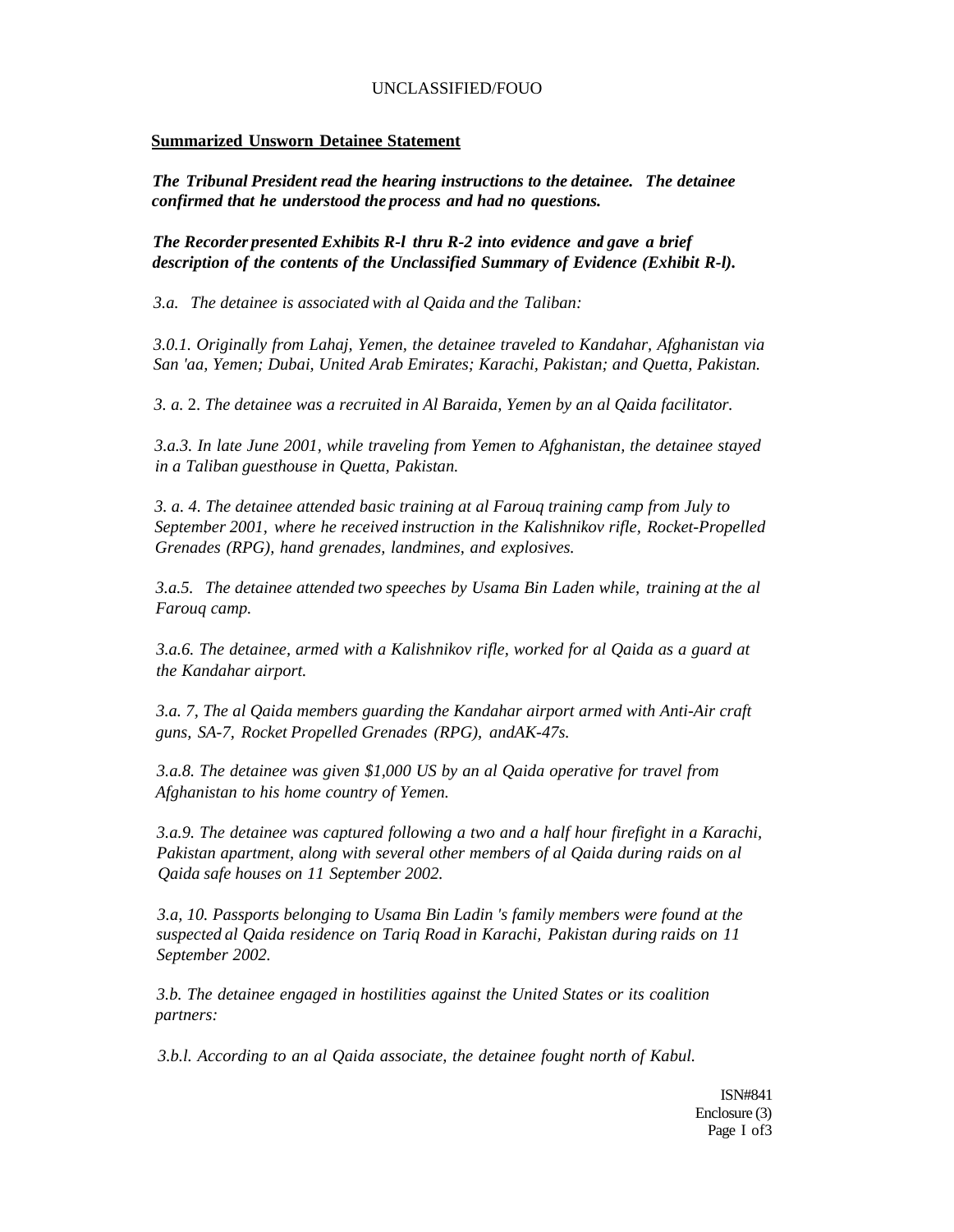*The Recorder confirmed that he had no further unclassified evidence or witnesses and requested a closed Tribunal session to present classified evidence.* 

Tribunal President: Do you want to make a statement to the tribunal?

Detamee: No

Tribunal President: I understand.

Tribunal President: I also note from the detainee election form that your Personal Representative does have some remarks obtained during a previous interview. Do you approve of the Personal Representative restating that statement at this time?

Detainee: Some of it.

Tribunal President: I would like to ask the Personal Representative to read into the record what is also listed in the detainee election form for the Detainee to comment on.

Tribunal President: Before you begin the Detainee does not have to comment on this information if he so chooses. He should know that any information he can provide us would be very helpful to us. This tribunal panel has not read any other information about you. As you heard from the recorder we may receive other information at another time; but at this time all we know is the unclassified summary information- the same information that you were read previously by your Personal Representative. And, I believe the Personal Representative's comments relate to your previous information to him responding to the unclassified summary. Personal Representative you may proceed.

Personal Representative: During our initial interview on 8 November 2004, the Detainee stated to me that he did not participate iii the firelight in Karachi. He also said he did not know anything about passports that were in the apartment in which he was captured and that he had nothing to do with those documents. He also stated that he had never been to Kabul and that he had never fought north of Kabul. That concludes the notes.

Tribunal President: Said Salih, do you have any other comments to make regarding the Personal Representative's remarks?

Detainee: No.

*The Personal Representative and the Recorder had no further questions.* 

*The Tribunal Members\* had no question for the Detainee.* 

*The Tribunal President confirms that the Detainee and the Personal Representative*  had no further evidence or witnesses to present to the Tribunal The Tribunal

> ISN#841 Enclosure (3) Page 2 of3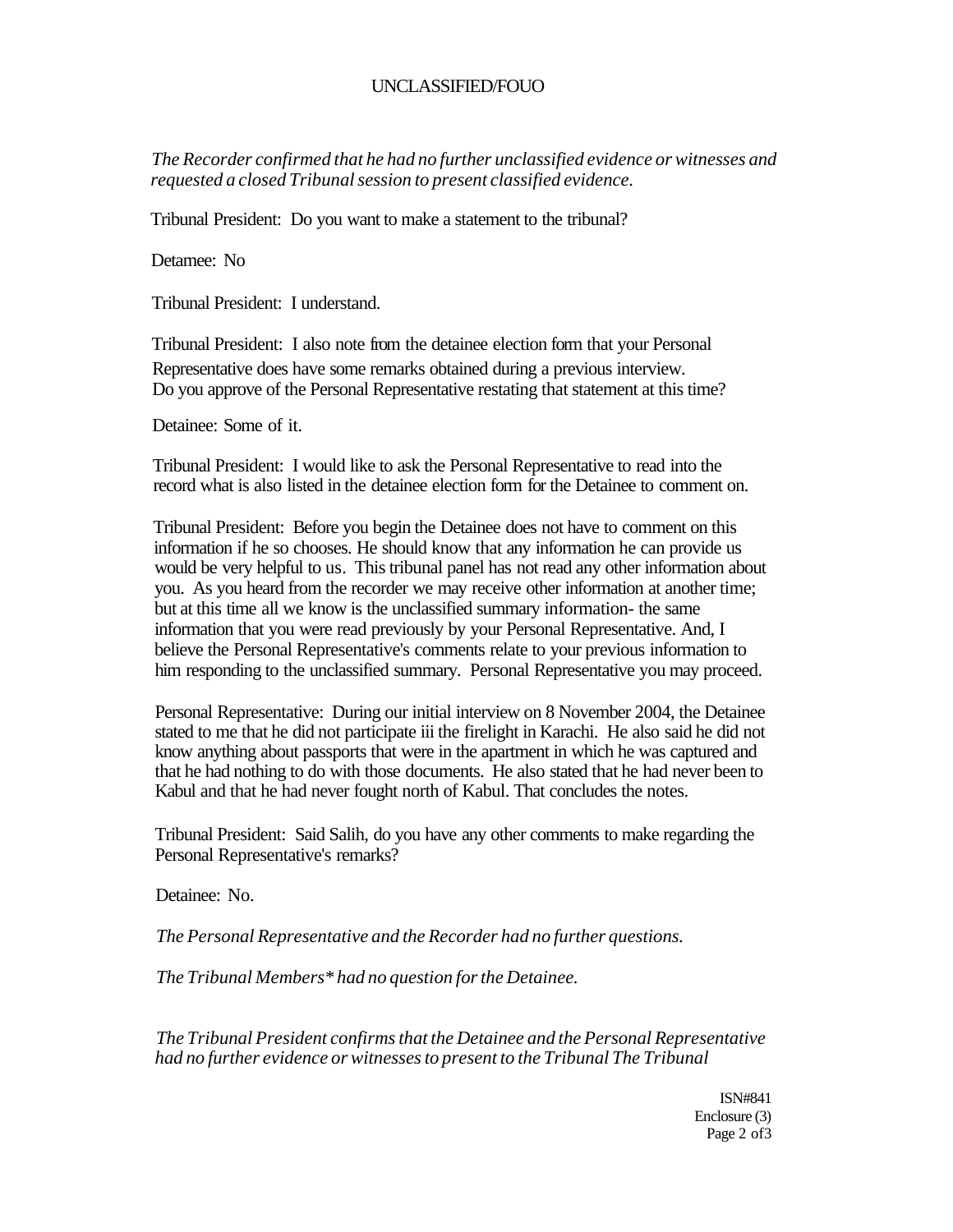*President explains the remainder of the Tribunal process to the Detainee and adjourns the Tribunal* 

*The Detainee did not take the Muslim oath.* 

# AUTHENTICATION

I certify the material contained in this transcript is a true and accurate summary of the



Colonel, United States Air Force Tribunal President

> ISN#84I Enclosure (3) Page 3 of 3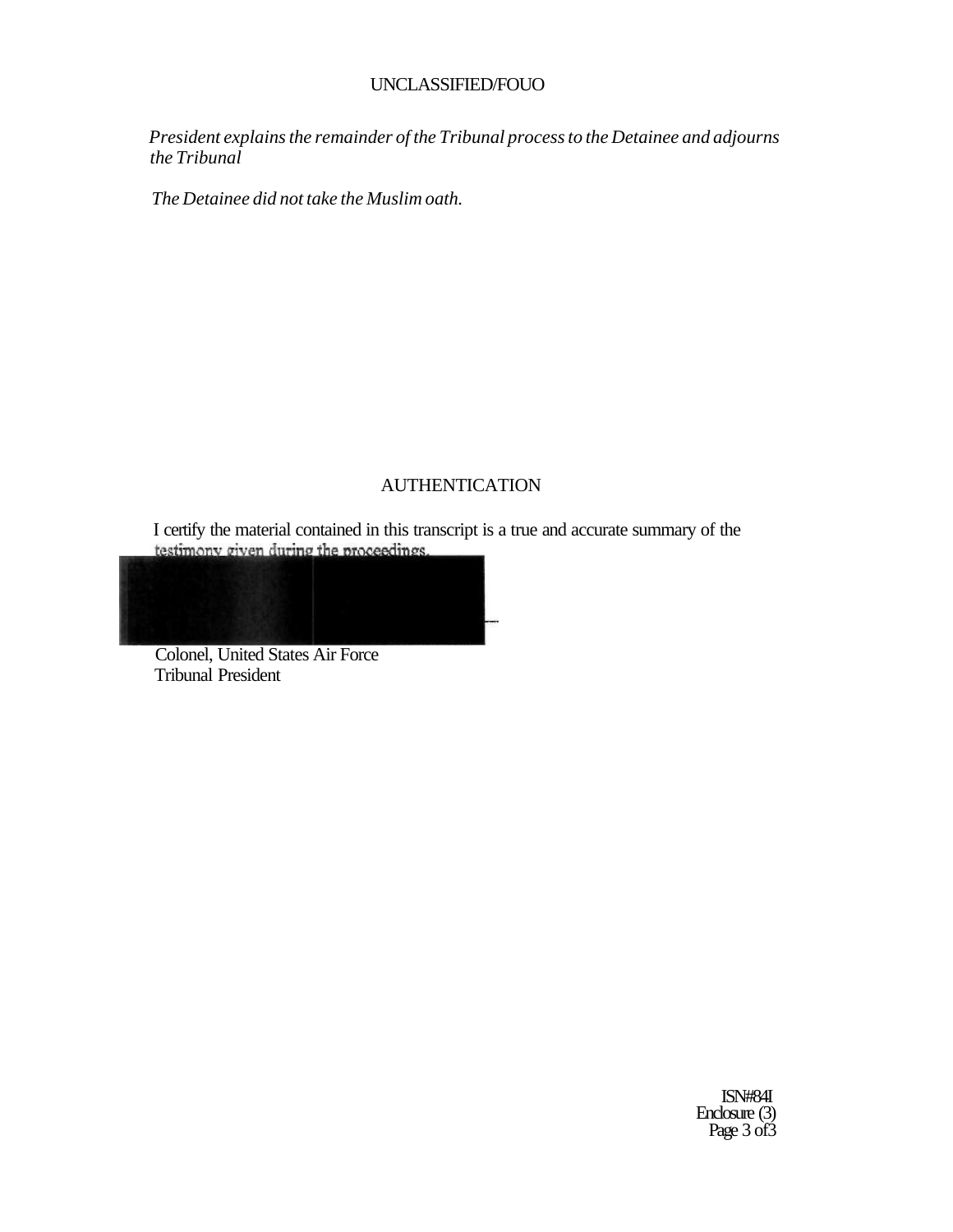#### Summarized Unsworn Detainee **Statement**

*The Tribunal President read the hearing instructions to the detainee. The detainee confirmed that he understood the process and had no questions.* 

*The Tribunal President states to the detainee that the two witnesses the detainee asked for previously have been notified and that as of 11 November 2004 no statement has been sent on the behalf of the detainee. The detainee understood the two witness have not made a statement after three attempts.* 

*The Recorder presented Exhibits R-l into evidence and gave a brief description of the contents of the Unclassified Summary of Evidence (Exhibit R-l).* 

*The Recorder confirmed that he had no further unclassified evidence or witnesses and requested a closed Tribunal session to present classified evidence.* 

*The Detainee did not want to take the Muslim oath.* 

*The Personal Representative read the accusations to the detainee so that he could respond to the allegations. The allegations appear in italics, below.* 

*3.a. The detainee is associated with al Qaida.* 

Detainee: I have not relationship what so ever between Al Qaida and me. Even the time that 1 spent in Afghanistan would allow me to have a relationship with them. My goal was not to be related with al Qaida.

*3. a. 1. The detainee traveled to Afghanistan from Saudi Arabia in approximately August of2001.* 

Detainee: My traveling to Afghanistan was a natural process. It was an Islamic country and going there was normal.

*3. a. 2. The detainee received training at a terrorist camp in Afghanistan.* 

Detainee: The training was religious it had nothing to do with terrorist group. If it happened I would have no problem telling you. It didn't happen. I stayed there for 20 days before 9-11. Even if I were to get training there I didn't have time or the chance too. After 9-11 there was a war and there was no more training.

*3.a. 3. The detainee's name was found in a document recovered from an al Qaida safe house in Islamabad that listed prisoners currently incarcerated in Pakistan.* 

> ISN#318 Enclosure (3) Page 1 of6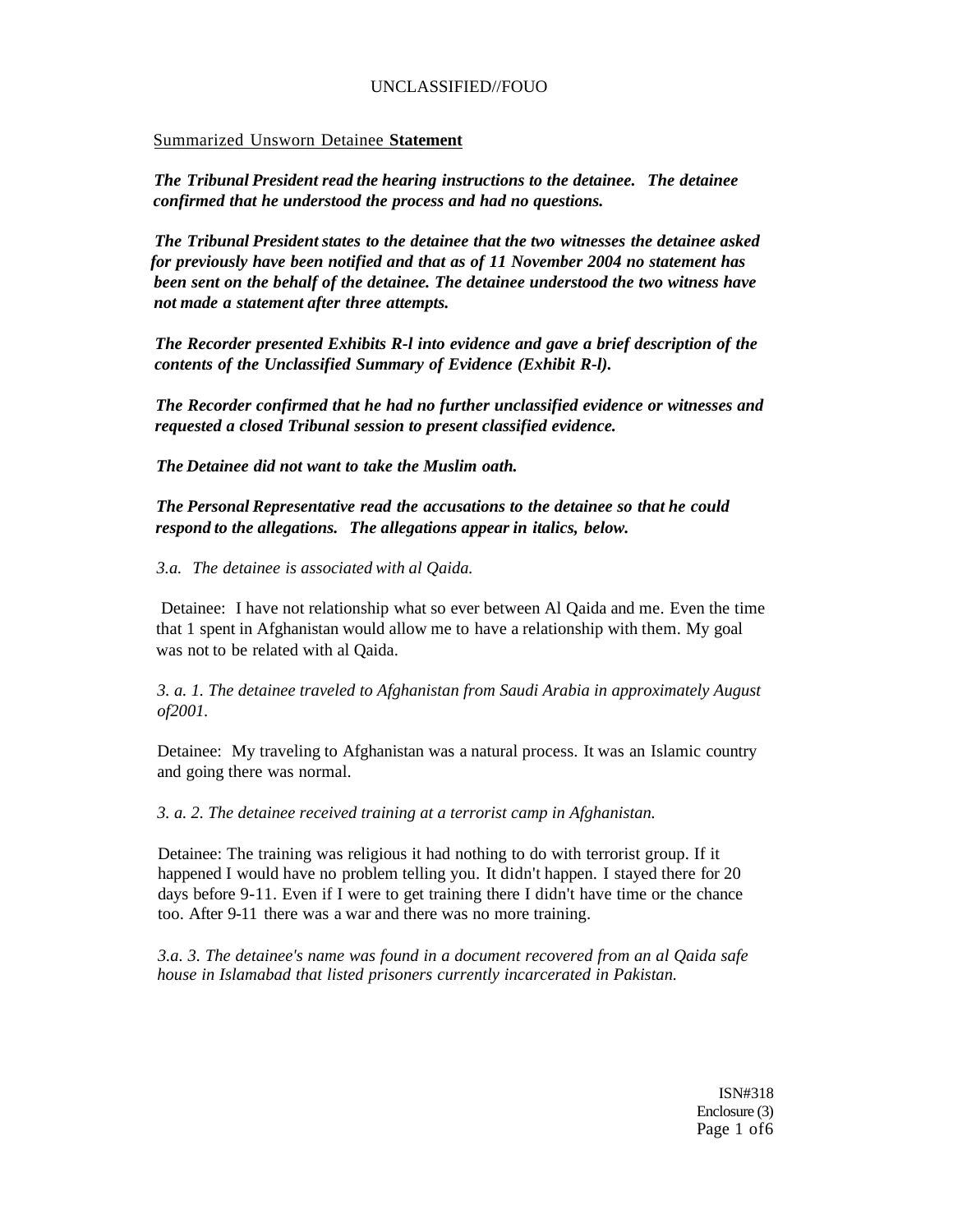Detainee: I was captured in Ok that doesn't mean I have any relationship with Al Qaida. My name was found under the captured of the detainee's captured. This is no problem to me my name was found there I don't see any problem with that. I am here in Cuba and my name is written here and it is stated that I am a detainee does that mean I am a detainee with Al Qaida?

*3.a.4. The detainee's name was found in a document recovered from an al Qaida safe house in Karachi.* 

Detainee: I have no idea about this allegation. I have not heard it form the interrogators and I have no idea. I haven't given my name to anybody. After I was captured in Pakistan I gave my name to everyone so that they can tell my father since then they have probably found my name. I am not sure how my name was brought up.

*3. a. 5. The detainee's name was listed as al Qaida Mujahadin who had not yet completed training in a document recovered from an al Qaida safe house in Rawalpindi, Pakistan.* 

Detainee: This is not my name, I am sure this is not my name. I don't know anything about it. I am one hundred percent sure it's not me. I am sure my name isn't there.

*3. a. 6. One of the detainee's known aliases was on a list of captured al Qaida members that was discovered on a computer hard drive associated with a senior al Qaida member.* 

Detainee: I have not idea what so ever about this list of names. This is not true I have not alias name.

Tribunal President: Does this conclude your statement Rami?

Detainee: After about three years in prison, a lot of things happened. I have been able to mature. I wish I never had visited Afghanistan. I hope in the future I would be a better person.

Personal Representative: Are you the only son in your family?

Detainee: Yes.

Personal Representative: Is there some significance regarding in being the only son in Jihad?

Detainee: If you are the only son/male child in the family you are exempt in going to Jihad.

*The Personal Representative and the Recorder had no further questions,* 

1SN#318 Enclosure (3) Page 2 of 6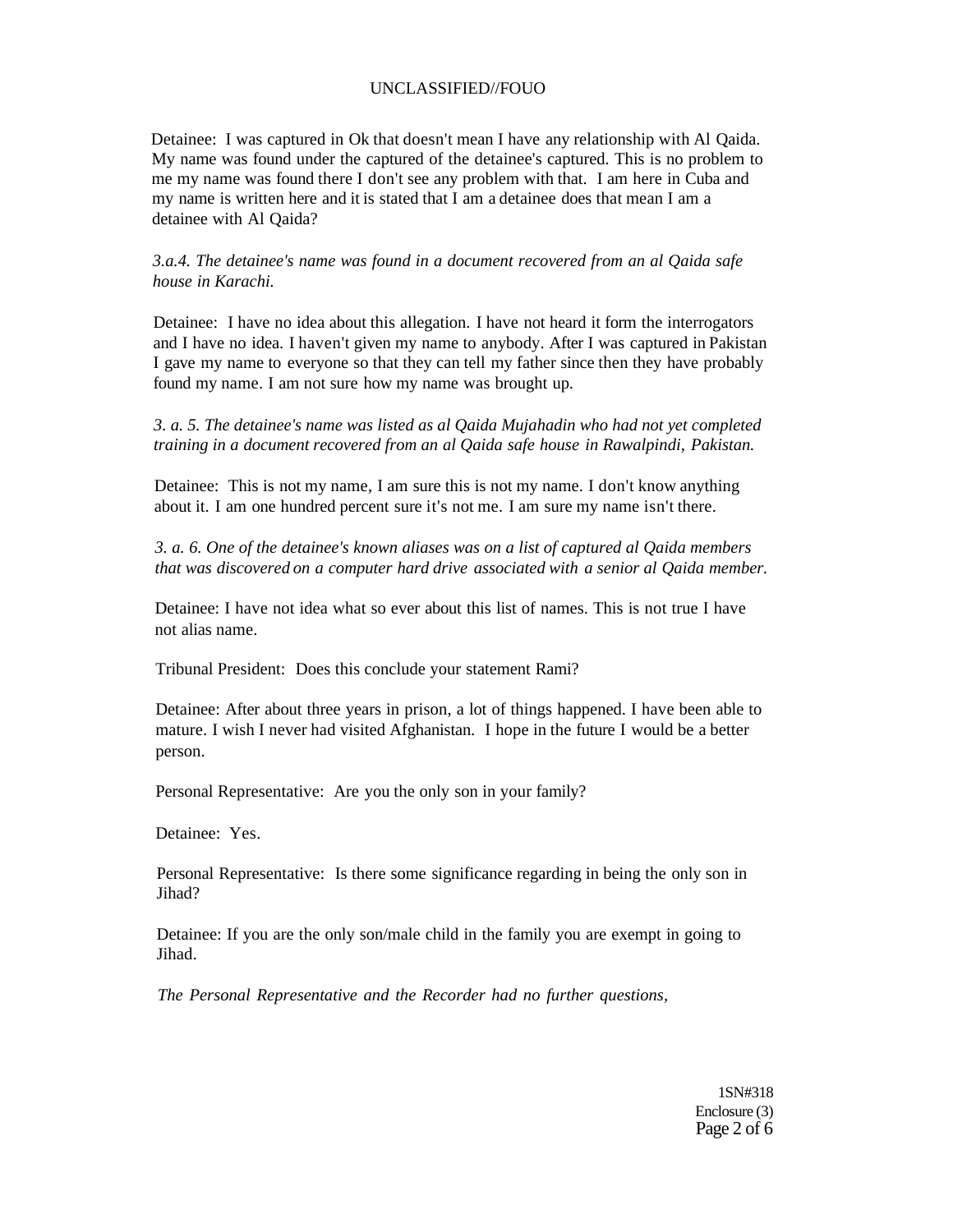# Tribunal Members' questions

Q. Did you originally go to Afghanistan for Jihad prior to September 11 ? A. I have Hathwa that I don't go to Jihad, I am the only male person in my family. I am exempt to go to Jihad.

- Q. Why did you go to Afghanistan?
- A. It was my first time it was for tourism. To visit.
- Q. When did you entered to Afghanistan?
- A. 2 or 3 weeks before 9-11.
- Q. When did you leave Afghanistan?
- A. During the month of Ramadan.
- Q. What did you intend to see as a tourist in Afghanistan?
- A. Just to confirm that Taliban Islamic.
- Q. Do you contact the Taliban?
- A. They exist on roads everywhere and anywhere.

Q. Did anyone try to recruit you in armed forces of Taliban?

A. No.

- Q. Have you ever had any military training?
- A. I am a civilian, I am a civil person I didn't get any training on any military process.

Q. You requested that your father to be here. What would he have told us if he were here?

A. He would tell that I went to Afghanistan. To tell you I was exempt from being involved with the Jihad. He allowed me to go on vacation for about 3 weeks.

Q. What about your witness, what he would he tell us?

A. He is a big chief there and he is the one that gave me the Hathwa to be exempt from the Jihad. I cannot do the Jihad I am the only male I am exempt I had vacation for three weeks the University.

# Tribunal President's questions.

Q. What was the camp name that you attended while in Afghanistan?

- A. There was not camp.
- Q. You said you attended a religious camp.
- A. There was not camp there, I was at a Mosque. I was on the street, I met people.

ISN#318 Enclosure (3) Page 3 of6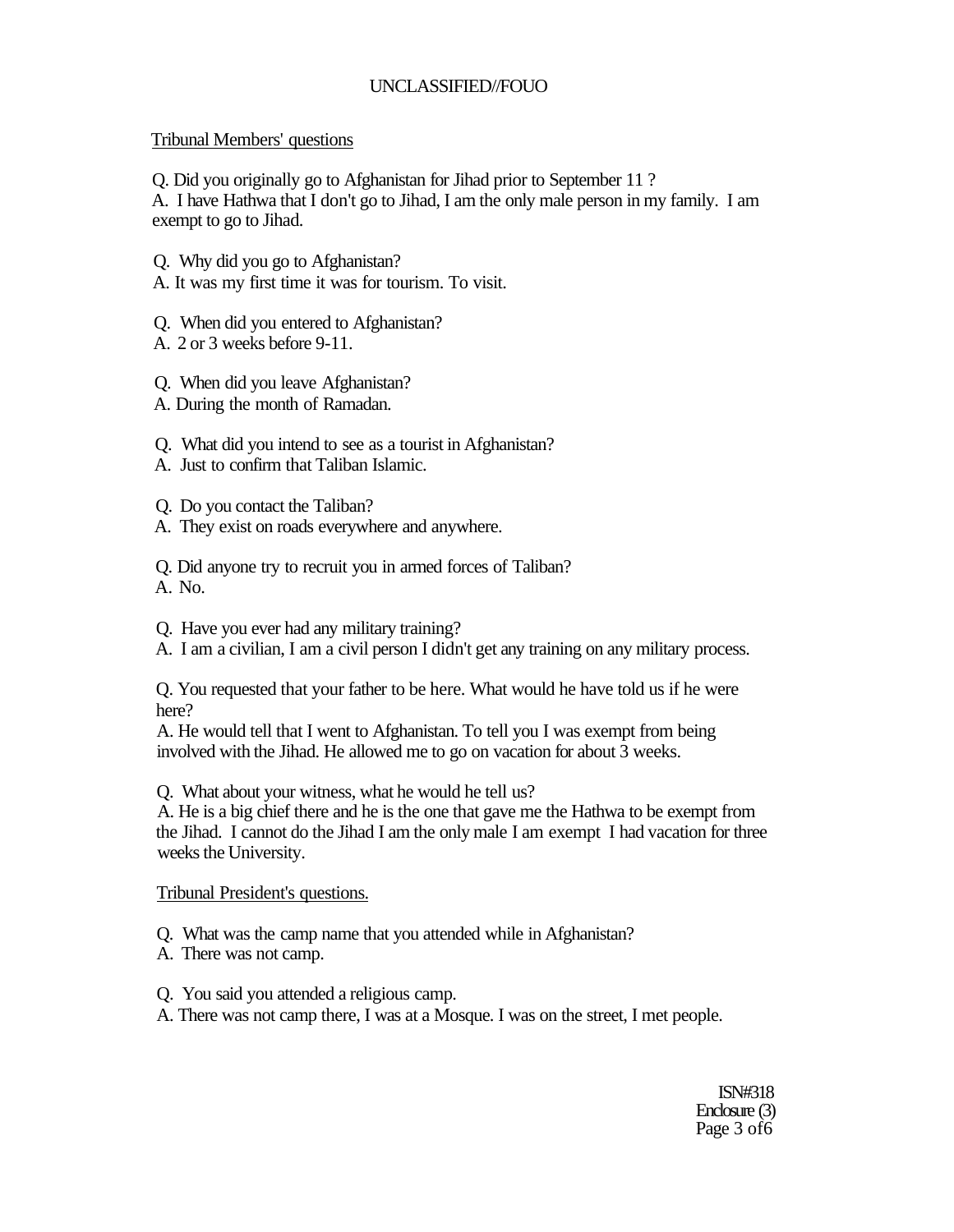- Q. Where did you go in Afghanistan? What cities?
- A. Kandahr.
- Q. When you were ready to leave Kandahr where did you go?
- A. Go back to Saudi Arabia
- Q. How did you get out of Kandahr?

A. Car.

Q. You traveled through towns and cities?

A. I tried to go back to the border but the border was closed. There were a lot of Pakistani military everywhere. This would detain my going out of Afghanistan.

- Q. Where were you captured?
- A. Inside Pakistan.

Q. So you did cross the border?

- A. Yes, I did in a difficult situation.
- Q. Through the Tora Bora mountains?
- A. I just crossed the boarder not the mountains.
- Q. How did you pay for your trip?
- A. I had money.
- Q. Did you have a passport?
- A. Yes, of course.
- Q. Did you have your passport when you were captured?

A. No.

Q. What happened to your passport?

- A. I gave it to a member in Saudi's Council.
- Q. In Afghanistan?
- A. In Pakistan.

Q. You were not captured right away?

- A. It was only days before then they captured me.
- Q. What location in Pakistan were you captured?
- A. Inside a city called Kuhat.
- Q. Where were you staying in Kuhat?
- A. With a Pakistani man.

ISN#318 Enclosure (3) Page 4 of6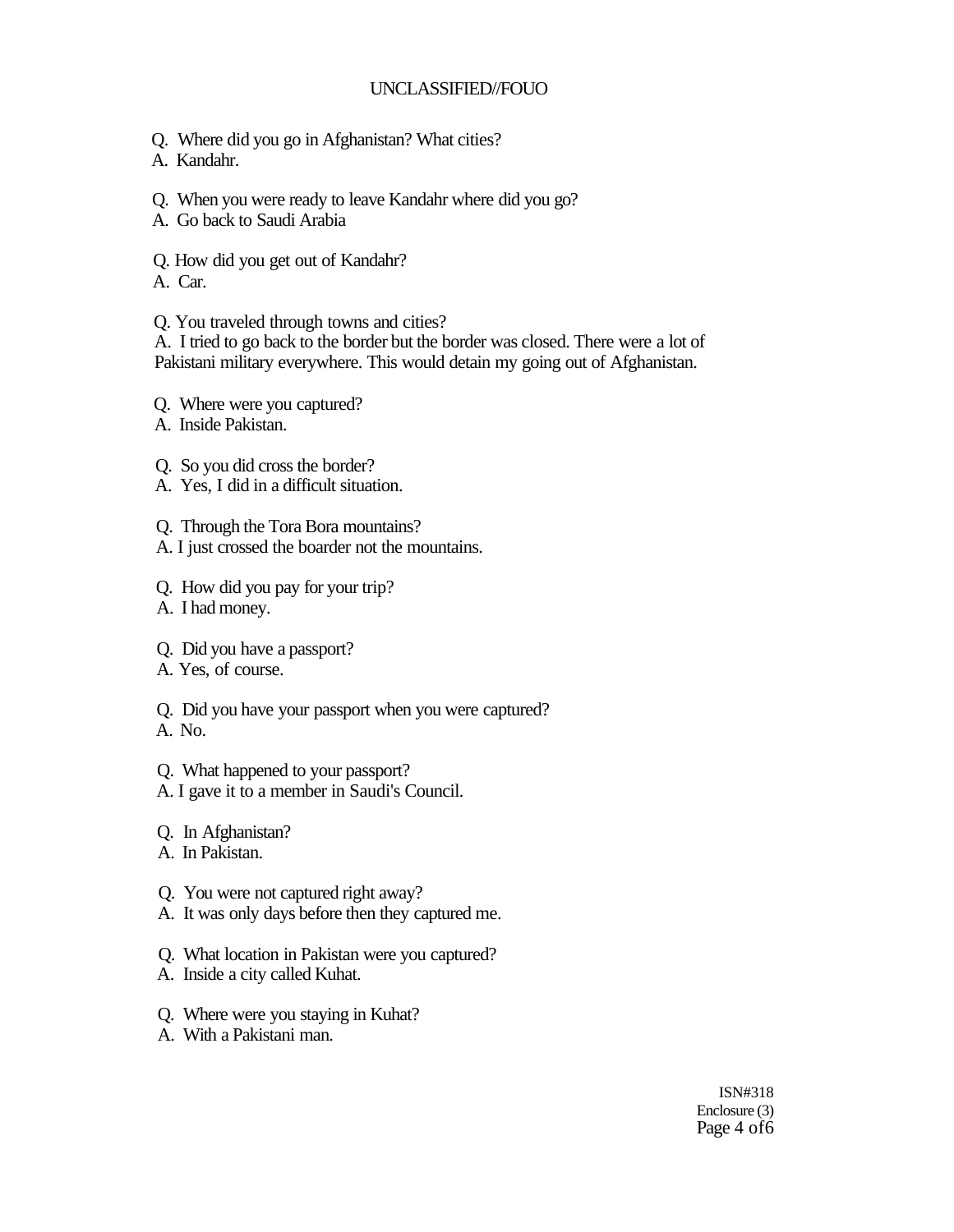Q. Was it a hotel, guesthouse?

A. I was a guest at this Pakistani mans house.

- Q. Did you have help crossing the border?
- A. Of course.
- Q. You had a guide?
- A. I was riding in a car with an Afghan man

Q. Was that the same guy you were with before getting captured? A. No.

Q. How did you meet this guy you stayed with in Pakistan?

Detainee: The questions are increasing now and I think you are asking too many questions.

Tribunal President: The reason you are hear is for us to get answers to get the right decision. It is up to if you want to answer the questions or not.

Detainee: What was the last question you asked.

- Q. Did you know the Pakistani guy that you stayed with?
- A. We are Muslims and we help each other.
- Q. How did you know him?
- A. The same man that was with me in the car. That is how we met in the car.
- Q. Did you have a weapon with you when you crossed the border?
- A. No, I didn't
- Q. Did you have any weapons in Afghanistan?
- A. I never had any personal weapons.

*The Tribunal President confirms that the detainee had no further evidence or witnesses to present to the Tribunal. The Tribunal President explains the remainder of the Tribunal process to the detainee and adjourns the Tribunal.* 

> 1SN#318 Enclosure (3) Page 5 of6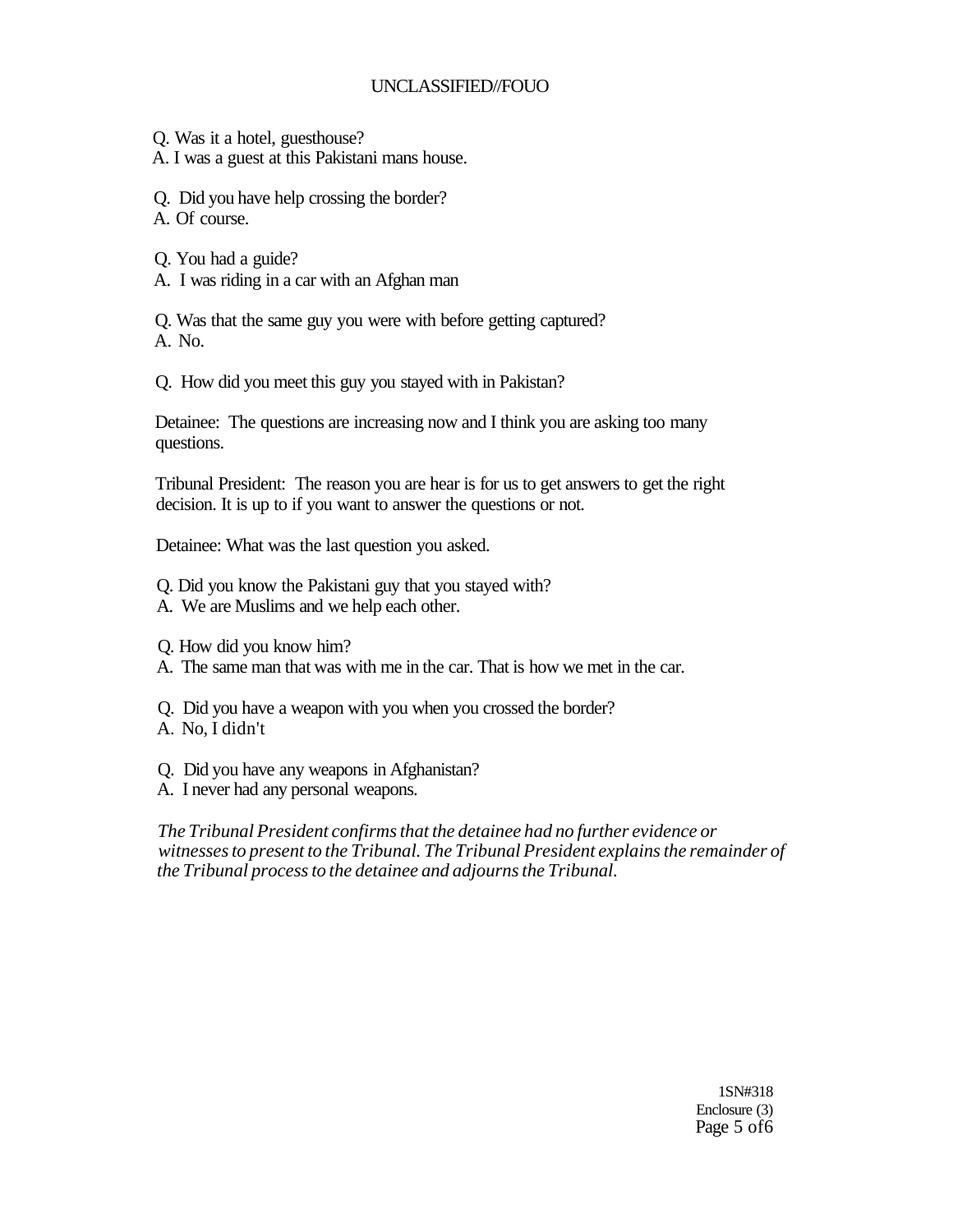# **AUTHENTICATION**

**I** certify the material contained in this transcript is a true and accurate summary of the testimony given during the proceedings.



Colonel, United States Army Tribunal President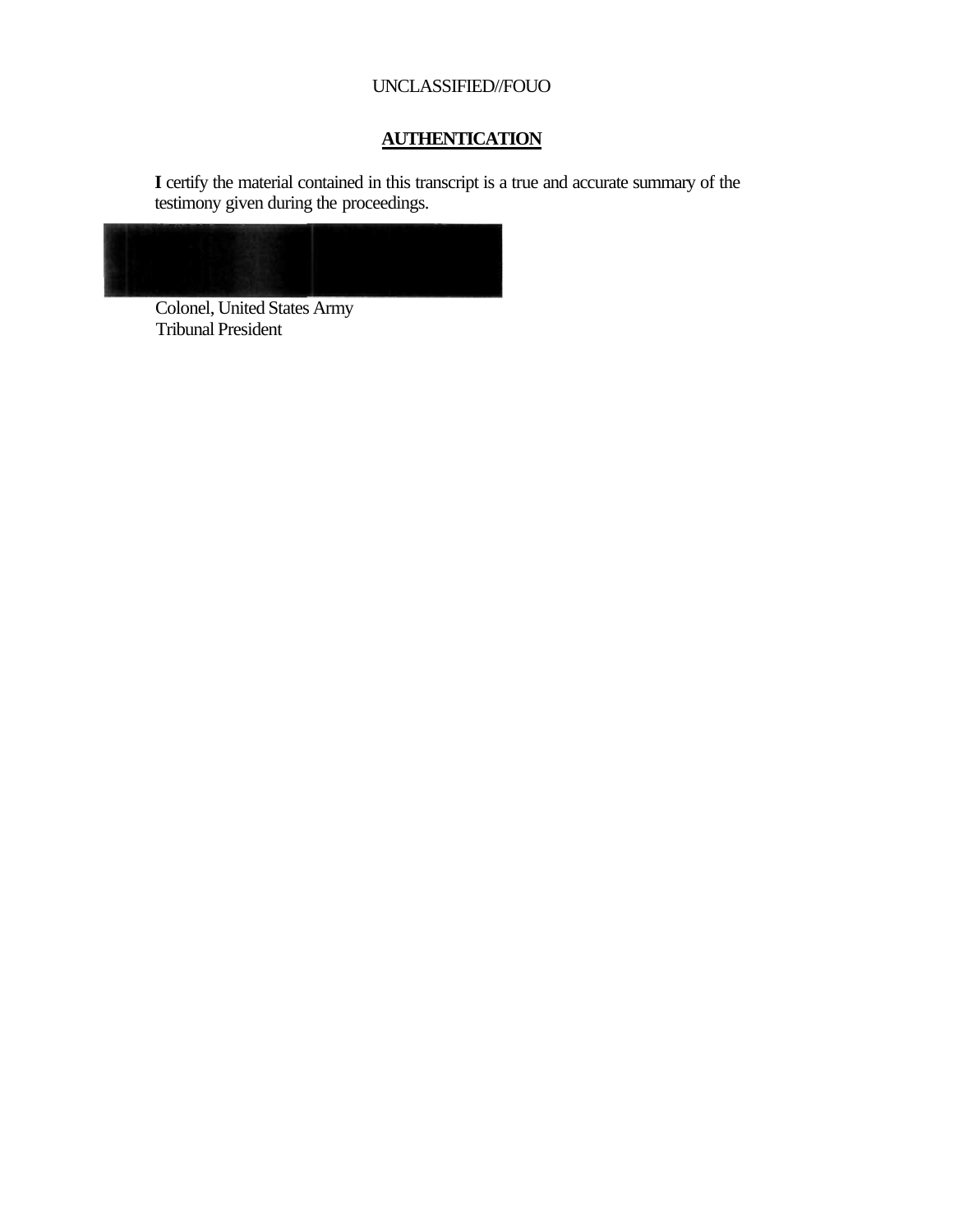#### PERSONAL REPRESENTATIVE NOTES FROM ISN^fclNTERVTEWS

PR: 3 or 4 digit ISN: Date: *WE*  **Start Time:** End Time: 1500 1620

#### PR NOTES FROM INITIAL INTERVIEW WITH DETAINEEJ|p(Buiyam Ahmed Mohammed) ^^^ ^

"During the initial interview on 18 Nov 0\*, detainee elected JD.NQT to participate in the Tribunal. He had no witnesses or documentary evidence bdfrequested that his Personal Representative provide statements made during the initial interview. Those statements follow:

• Detainee informed PR mat rhe interrogators told him that the tribunals were a "pass by" to get to the courts. He stated that he had no evident<sup>\*</sup> on Mm (plans, materials, weapons, etc.) when captured and was interrogated by the British Secret Service (M6) who said that he was not accused of anything. He told me he made statements while being (mentally and physically) tortured while in Pakistani jails. Detainee admitted hems 3A1-4 on the UNCLASS summary of evidence, but stated he went for training to fight in Chechnya, which was not illegal. The detainee stated that the other items were rubbish or m<sup>o</sup>ffo under duress. He further stated mat he traveled before 11 Sop 2001, which means he had different plans other than going to fight America. Arte 9/U, there was no way out of AF other than the groups who could get him out of AF, through PK, and back to Britian (namely al Qaida). Finally, detainee stated that his plane ticket at time of capture was a ticket from Karchi to Zur4ich to England, so how could be have plans to carry out attacks in the United States.

"ReaJe <sub>Li</sub>JSAF iresentative i

**->\*** 

**&U.W i>**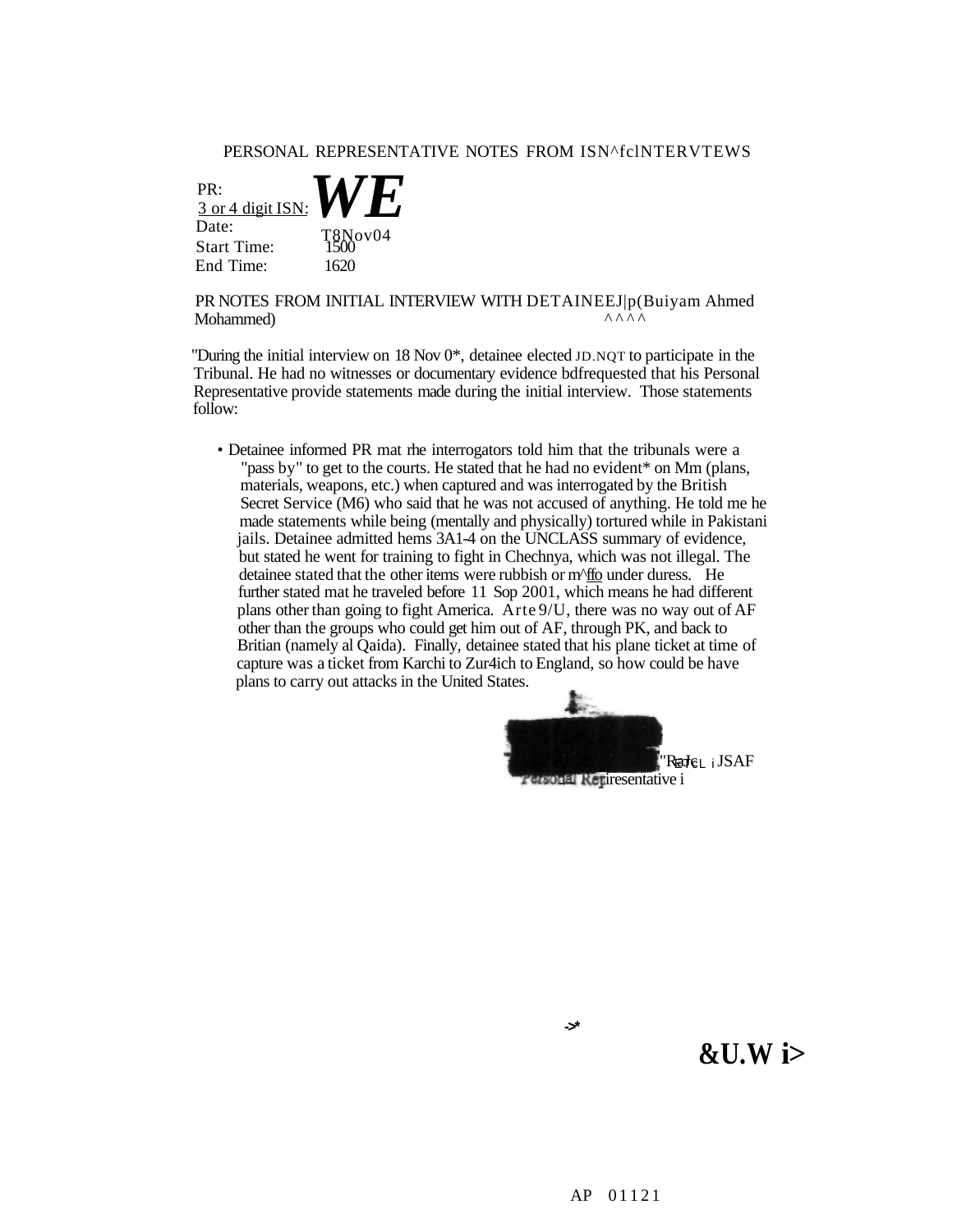# Summarized Sworn Detainee Statement

When asked by the Tribunal President the detainee stated he understands the process and he did not have any questions.

When asked by the Tribunal President if he wanted to make a statement the detainee stated yes and agreed to make his statement under oath.

I have evidence I am not an enemy combatant, I was taken by force. I joined the Taliban by force not by choice. Everyone in Afghanistan knows if the Taliban asks you to go with them you cannot say no. The Taliban were fighting against two Generals and they were recruiting people from all over the country. They wanted people to help fight and they took me by force. Our area was under Taliban control, so we could not fight them. We were so poor I could not move my family, that's why I stayed in the area. The Taliban were there taking things from people, taking money, they were there by force. That is all I am going to say, I said it under oath and it is the truth.

# Summarized Answers in Response to Questions by the Personal Representative

Q, The evidence said you had a Kalashnikov but did you have any ammunition?

A. No.

Q. Were you continuously under guard while under the control of the Taliban?

- A. Yes.
- Q. Where you ever left alone?
- A. No.

# Summarized Answers in Response to Questions by the Tribunal Members

Q. The evidence states that you were trained in the use of the AK-47.

- A. Yes.
- Q. Where were you trained?
- A. In our district.
- Q. What type of military training did you undergo?
- A. They only showed us how to fire the AK-47.

ISN#118 Enclosure (4) Page L of 4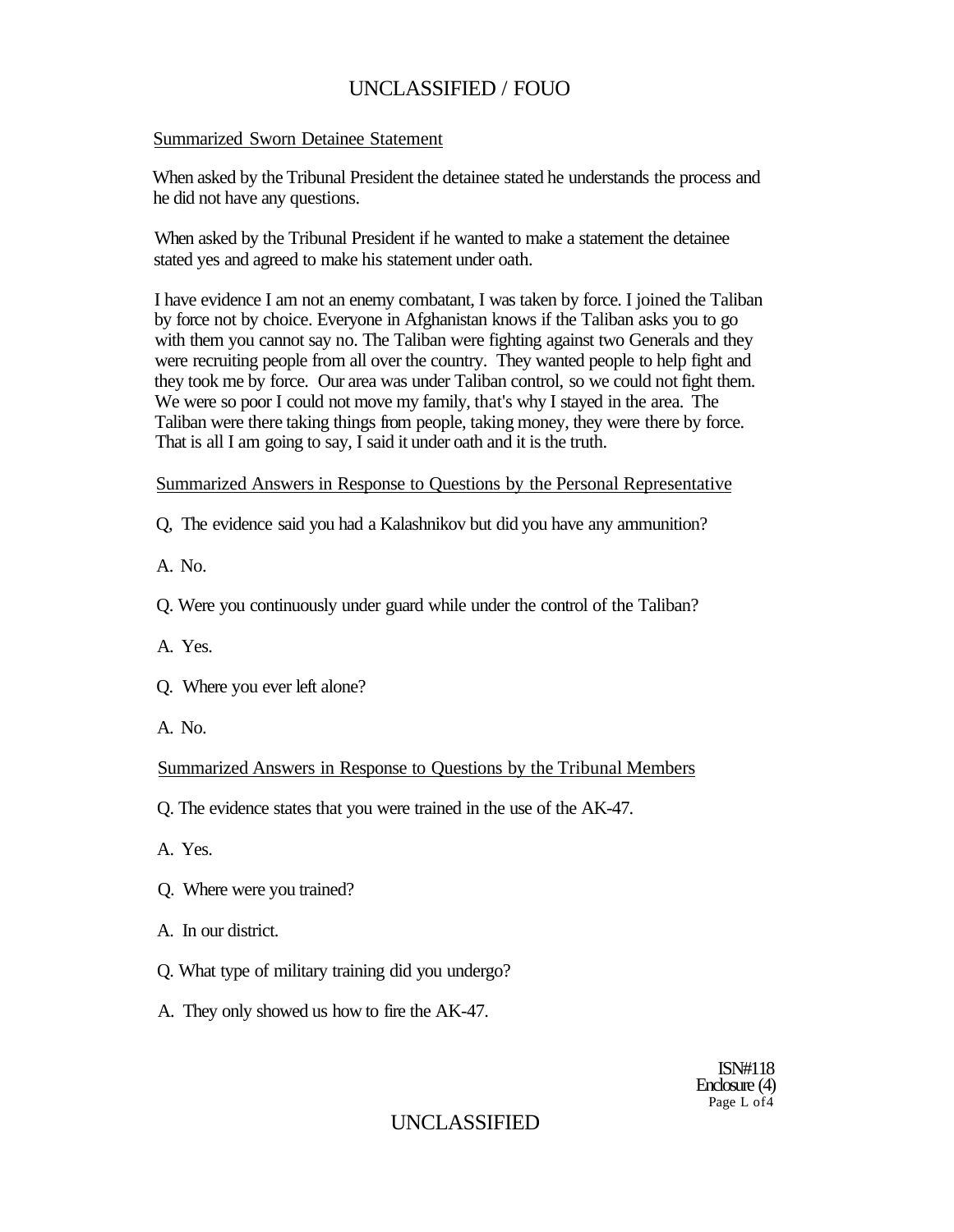Q. Was this over the course of a week, a month?

A. 4 days.

Q. Your military training was only 4 days long?

A. Yes.

Q. Did you ever fight with the Taliban?

A. No.

- Q. What was your job in the Army?
- A. They did not give me a job.
- Q. So, your days were spent under guard in detention?

A. Yes.

- Q. How long were you with the Taliban?
- A. 1 month.
- Q. From when to when?
- A. I don't remember the month.
- Q. Where were you during that month?
- A. A couple of days from my house in a compound, in Konduz.
- Q. When you were in the compound in Konduz, could you have walked away?
- A. No.
- Q. What would have happened if you walked away from the compound?
- A. They would have shot me.
- Q. You stated when you were captured you had no ammunition for your rifle.

A. Yes.

ISN#118 Enclosure (4) Page 2 of 4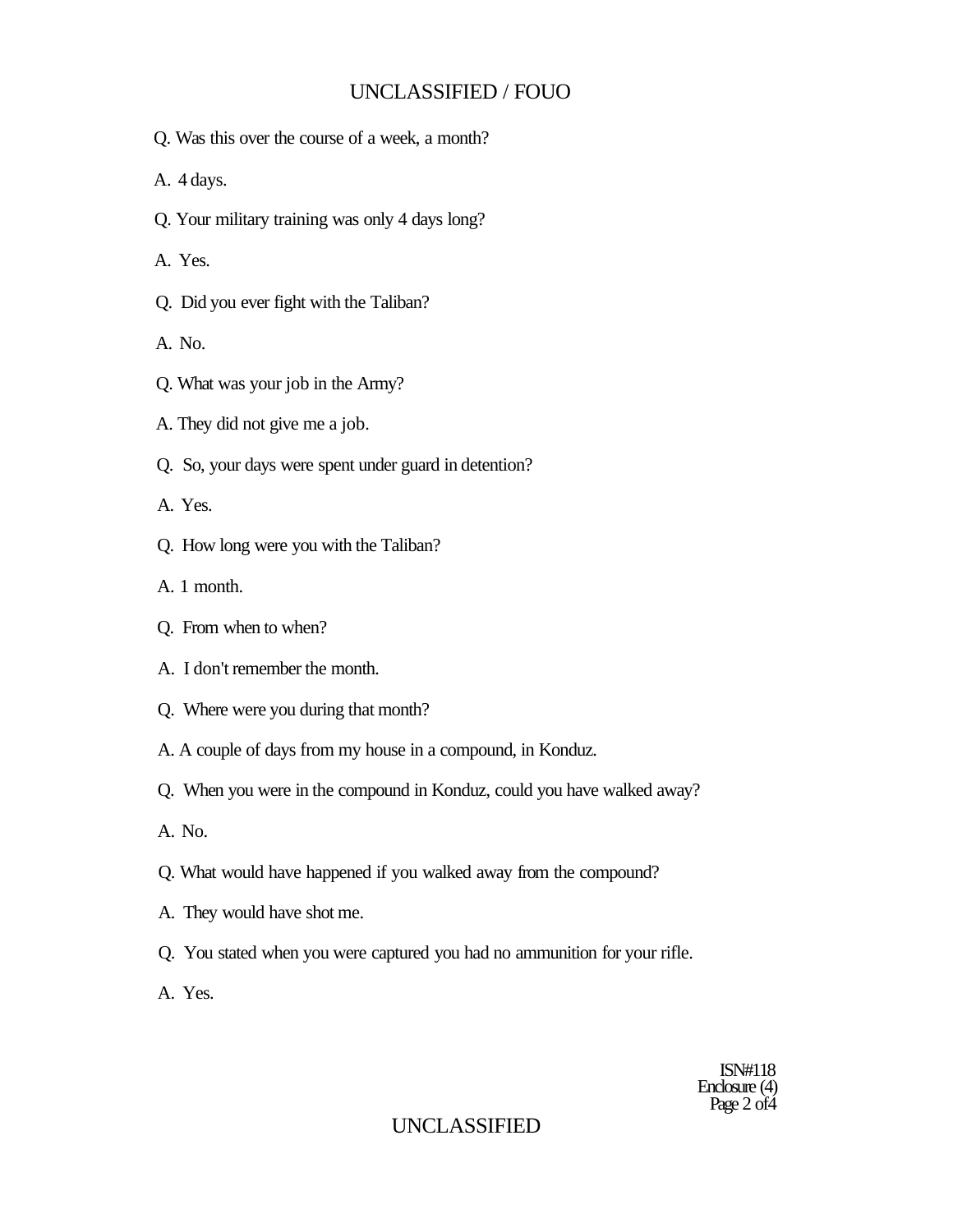- Q. What did you do with the ammunition when the rifle was given to you?
- A. I was never given any ammunition.
- Q. You never had ammunition for the rifle?
- A. No.
- Q. Were you trained in heavy weapons or any other type of weapon besides the Kalashnikov.
- A. No.
- Q. How many children do you have?
- A. 6.
- Q. Are you married?
- A. Yes.
- Q. What would have happened to you if you hadn't gone with the Taliban on the day they came for you?
- A. They would have taken me by force and placed me in prison.
- Q. Do you have any other evidence to present to this Tribunal?
- A. If the Tribunal allows it, I can give them the names of more people from my country.

Tribunal President: We do not need that information at this time.

Q. Is there anything else you would like to say?

A. No.

ISN#118 Enclosure (4) Page 3 of 4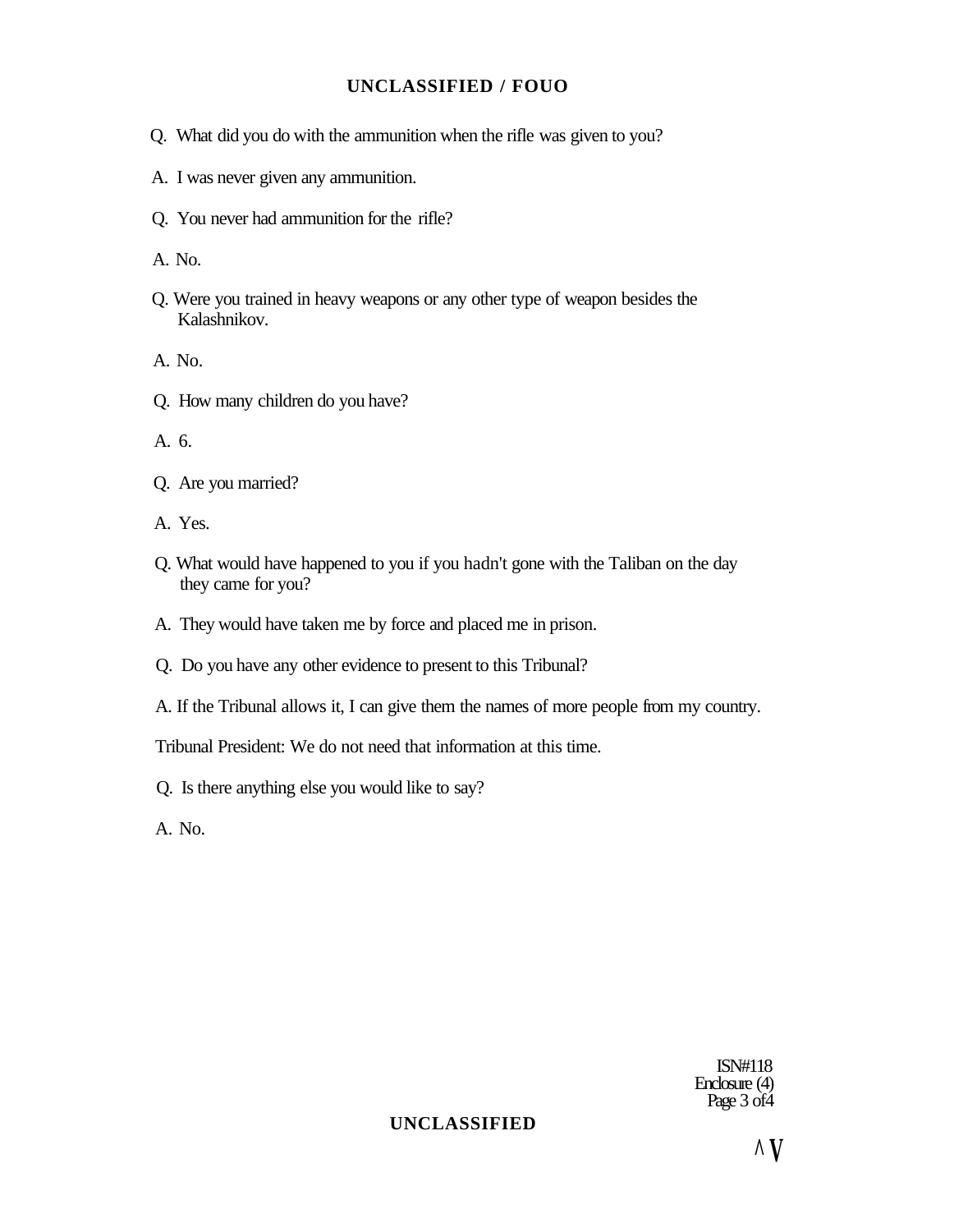# **AUTHENTICATION**

I certify the material contained in this transcript is a true and accurate summary of the testimony given during the proceedings.

| Tribunal President | Col. USAF |
|--------------------|-----------|

ISN#118 Enclosure (4) Page 4 of 4

 $\sqrt{z}$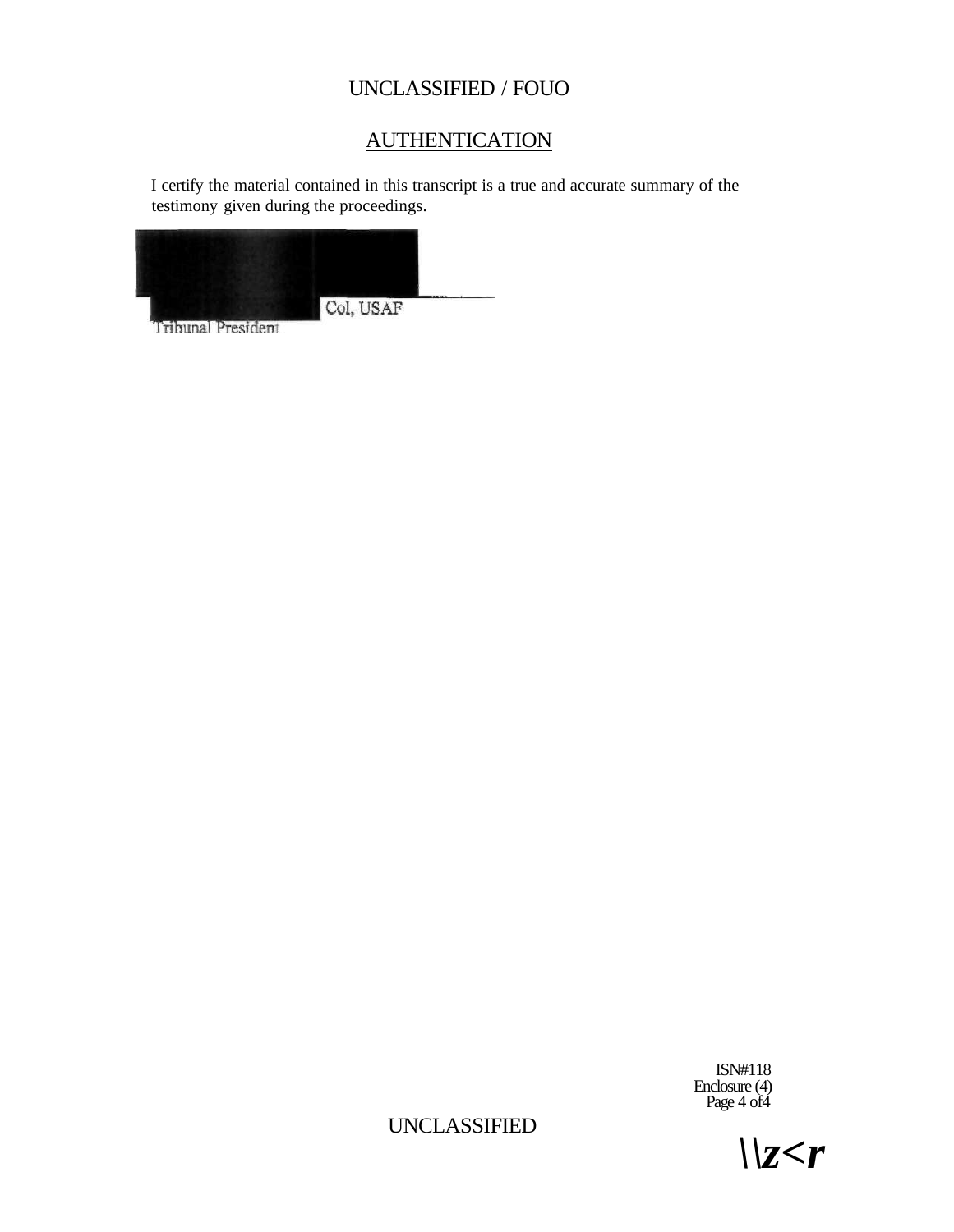# **Summarized Unsworn Detainee Statement**

Tribunal President: Adnan Muhammed Ali Al Saigh, do you understand this process?

Detainee: Are you going to give me the accusations so I can respond to it?

Tribunal President: That's correct.

Detainee: Go ahead and accuse me and 1 will respond.

Tribunal President: When you respond, please speak up in volume a little bit.

Detainee: Do you understand Arabic?

Tribunal President: No, but we need to have your responses recorded as well.

Detainee: Bring the microphone closer to me then.

Tribunal President: The microphone will stay where it is, I ask that you speak up so not only can the microphone pick you up, but so the translator can understand clearly what you say.

Detainee: This is the way I talk, this is the way my voice is.

Tribunal President: Very well then.

**Personal Representative hands Tribunal the Detainee Election Form (Exhibit D-a); Recorder hands Unclassified Summary to Tribunal (Exhibit R-l) and Exhibit R-2. Recorder reads Unclassified Summary.** 

**President clarifies with Translator that the Unclassified Summary is the same one previously discussed with the Detainee.** 

Detainee: I want to answer all these accusations.

Tribunal President: You will have that opportunity in just a minute.

Detainee: Fine.

# **Recorder has no witnesses or further unclassified evidence, requests a closed session a later time to present classified information.**

Tribunal President: Adnan Muhammed Ali Al Saigh, you may now present evidence you have to this tribunal and you have the assistance of your Personal Representative in doing so. Do you want to present evidence to this tribunal?

> 1SN# 105 Enclosure (3) Page 1 of7

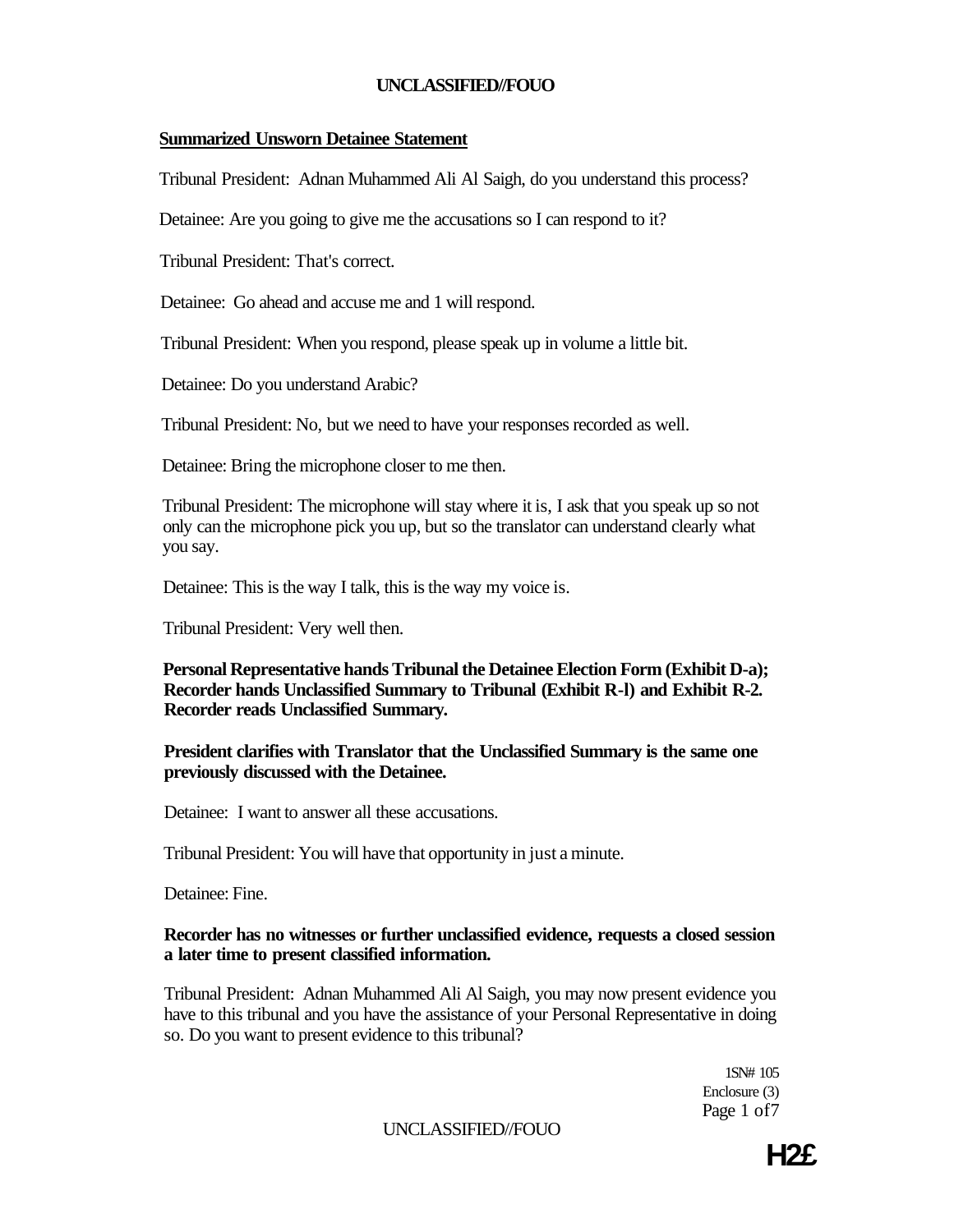Detainee: I would like you to read the accusations and I will respond to it.

Tribunal President: When you respond would you like to make your responses under oath? If you like we can administer the oath at this time.

Detainee: Is this the infidel's oath or is it my oath?

Tribunal President: It is the Muslim Oath.

Detainee: Is it necessary for me to be sworn in?

Tribunal President: It's not necessary but we provide you the opportunity if you would like to take the Muslim Oath.

Detainee: When am I going to swear to it?

Tribunal President: Recorder, please administer the Muslim Oath?

Detainee: Am I going to swear to what he is going to read?

Tribunal President: Yes.

#### **Recorder administers Muslim Oath to Detainee.**

Tribunal President: Adnan Muhammed Ali Al Saigh, with the assistance of your Personal Representative, you may now begin.

*3a. Detainee in associated with the Taliban.* 

Detainee: Is that the first evidence?

Tribunal President: Yes that is the first piece of evidence as identified on the Unclassified Summary.

Detainee: If I am with the Taliban, why is that an accusation?

Tribunal President: What do you have to say about that, are you or are you not with the Taliban?

Detainee: I am.

*Sal. Detainee stated he answered an Islamic fatwah in Saudi Arabia to fight for the Taliban forces in Afghanistan.* 

> ISN# 105 Enclosure (3) Page 2 of7

**X** 

UNCLASSIFIED//FOUO  $n \times k = M$ <sup>^</sup>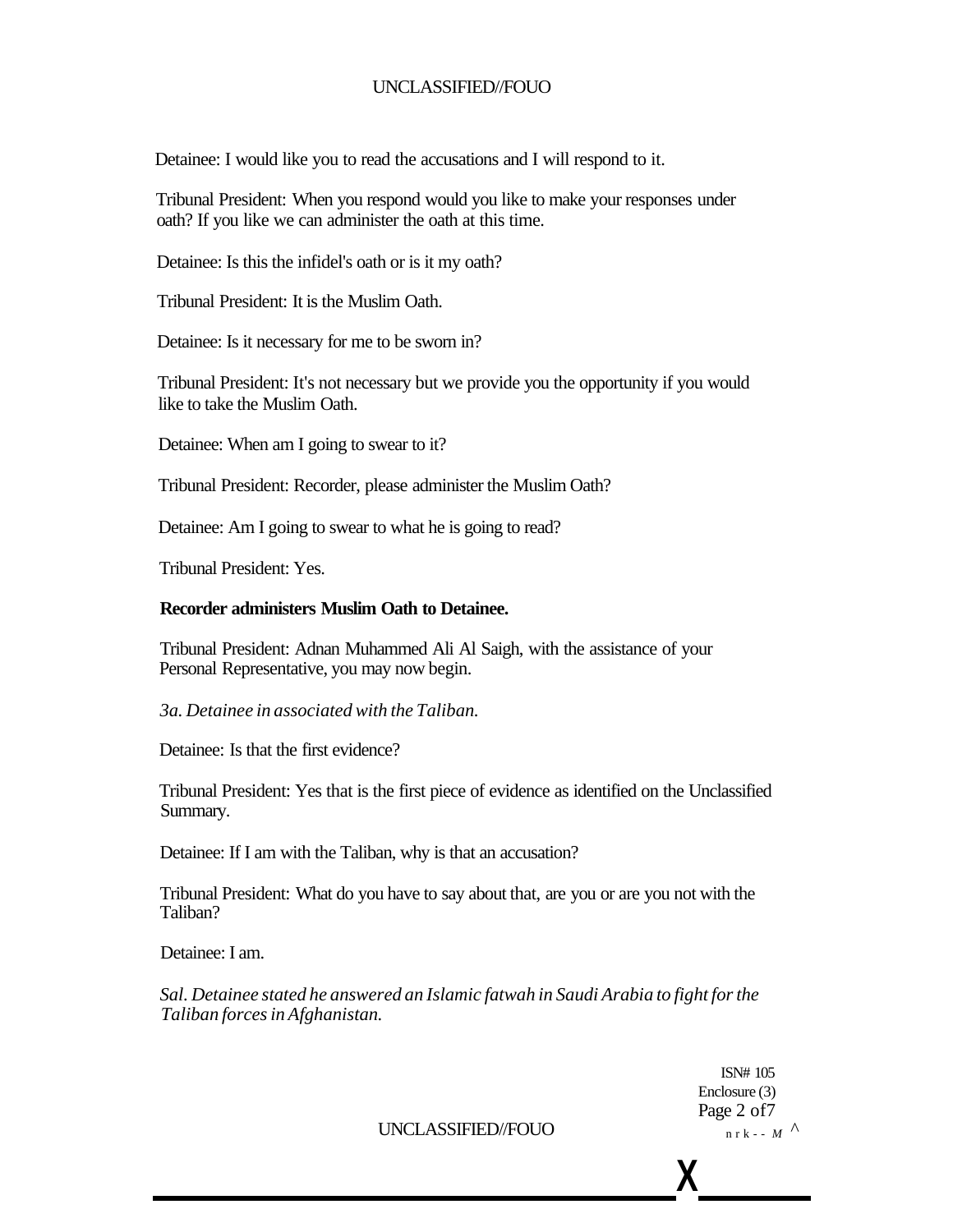Detainee: That is a religious activity, are you fighting my cause?

Personal Representative: When I spoke to the Detainee, he said, "this is true but I did so to answer a religious calling."

Detainee: That is what I told the guy and I'm wondering why you are fighting my religion?

Tribunal President: The reason we are here today is to determine today whether or not you are properly classified as an enemy combatant.

Detainee: I don't consider myself an enemy combatant because all the accusations have no harm or effect on America.

Tribunal President: Very well, if we could continue then he has an opportunity to tell his side against the unclassified evidence.

Detainee: I agree to that.

*3b. The Detainee participated in military operations against the coalition.* 

#### **Recorder provided translator an English copy of unclassified summary.**

Detainee: I never participated.

Personal Representative: When I spoke with the Detainee, he said he fought with the Taliban against the (forces led by General) Massoud but not against the American allies.

Detainee: That's true.

*3b 1. Detainee went to Afghanistan to fight in the Jihad with the Taliban for approximately six months before being captured in Qualajinki, Afghanistan.* 

Detainee: That's true, but only 4 months.

*3b2. Detainee served at the front lines near Khanajah Gar, Afghanistan.* 

Detainee: Is that an accusation?

Tribunal President: That's right.

Detainee: Strange, that's strange.

Personal Representative; He told me he did not fight on the front lines but was just providing support.

> ISN# 105 Enclosure (3) Page 3 of7 **OOjLi\***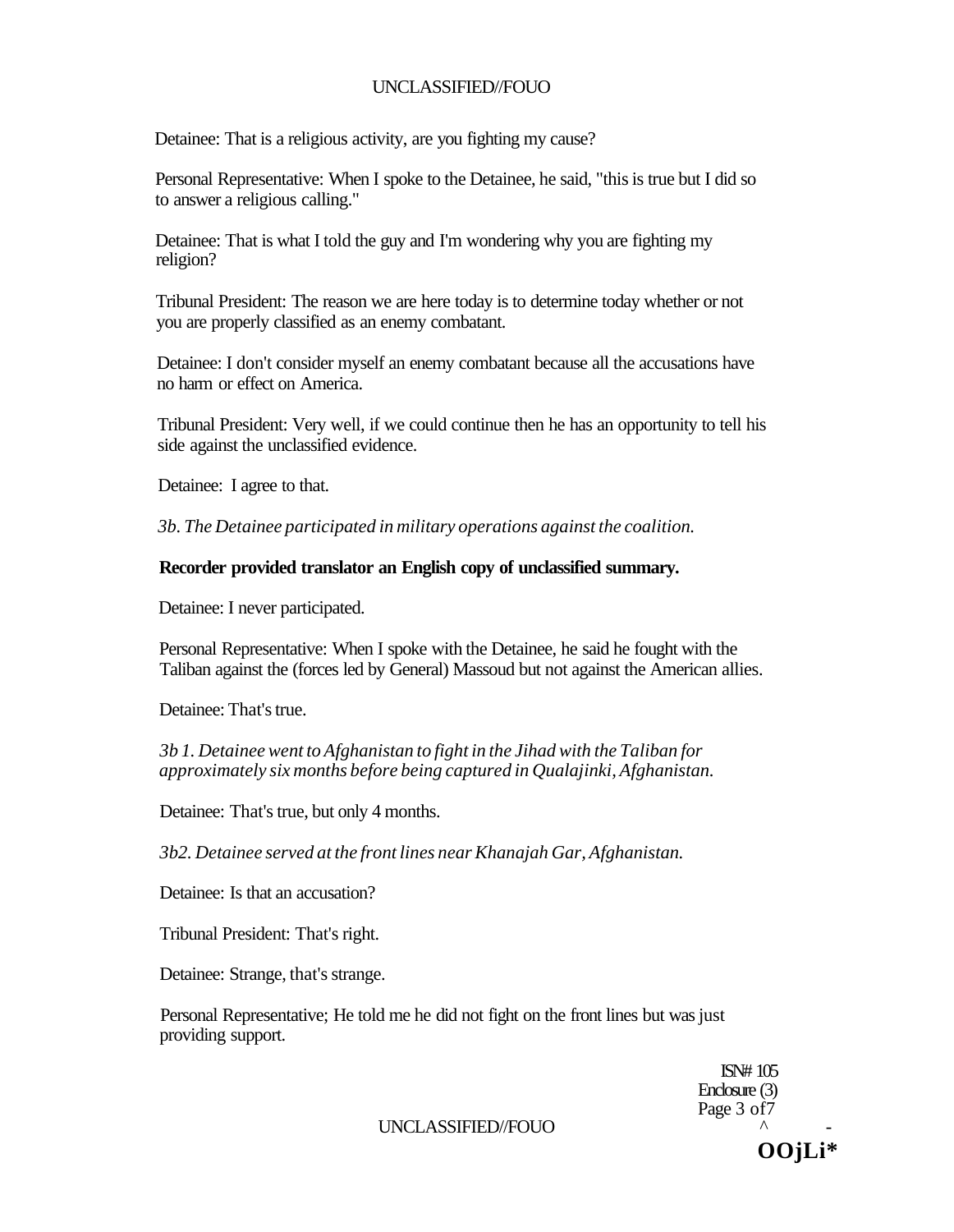Detainee: I was giving support to people that owned horses.

Tribunal President: Adnan Muhammed AH Al Saigh, does this conclude your statement?

Detainee: I have nothing else to say.

Tribunal President: We may have some questions, do you mind if we ask you questions?

Detainee: Is that an interrogation or court?

Tribunal President: This is a non-judicial hearing, this is not a court of law.

Detainee: What's the difference between the two?

Tribunal President: In a judicial setting, you would have a judge and lawyers representing the Detainee. Lawyers would also represent the Government in a judicial session. In a nonjudicial session, which this is, the Detainee is not represented by a lawyer, the Government's information is not presented to the tribunal by a lawyer, although it is a legal proceeding it is purely administrative in nature.

Detainee: What is the reason for this hearing?

Tribunal President: The reason is to determine whether you are properly classified as an enemy combatant. An enemy combatant has been defined as an individual who was part of or supporting the Taliban or al Qaida forces or other associated forces who are engaged in hostilities against the United States or its coalition partners. This includes any person who committed a belligerent act or has directly supported hostilities in aid of the enemy armed forces. We are here to make that determination of whether you meet that definition of enemy combatant

Detainee: "The Massoud"; is he one of your allies?

Tribunal President: Yes.

Detainee: When did he become your ally or coalition partner?

Tribunal President: I think officially after September 11,2001.

Detainee: I never fought after 2001.

Tribunal President: We have not been exposed to any of the unclassified evidence or the classified information, and that's why we are interested in your story.

Detainee: I was wondering how "the Massoud" became one of your allies.

ISN# 10S Enclosure (3) Page 4 of  $\overline{7}$ 

UNCLASSIFIED//FOUO OOLi i.9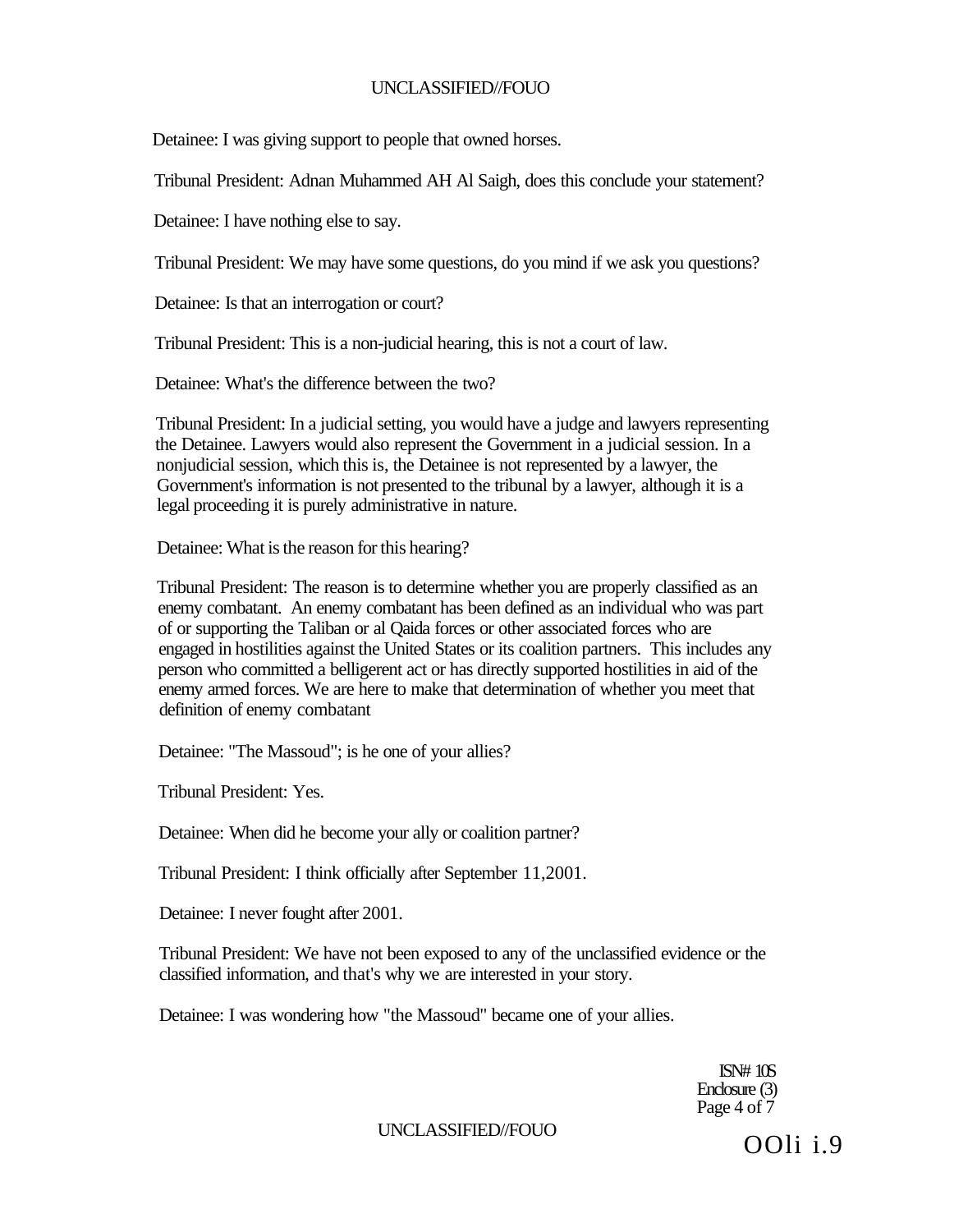Tribunal President: I don't have that information, that is above my pay grade and not available to me.

Detainee: I didn't think the Massoud was one of your allies.

Tribunal President: May we ask you some questions?

Detainee: I am not going to answer any questions; the only thing I am going to do is defend these accusations.

Tribunal President: The questions we would like to ask are relevant to this.

Detainee: You are going to ask me and I will respond to you?

Tribunal President: If you would be so kind.

Detainee: If its new questions I will answer them, if its old questions I'm not going to answer.

Tribunal President: Very well, we'll take whatever level of cooperation you choose to give us. I want you to understand we are here to determine your enemy combatant status. And in doing that, it's to your benefit to help us understand what your position was and in order to do that we have to ask questions. Do you understand?

Detainee: Fine, go ahead and ask the questions.

Tribunal President: Thank you very much.

Personal Representative has no questions for the Detainee.

Personal Representative: I just want to repeat that the Detainee was fighting against "the Massoud" starting March 2001.

Detainee: I do not know the exact date,

# **Recorder has no questions for** the **Detainee. Tribunal Members begin questioning.**

Tribunal Member: Did you answer a fatwah from a religious leader in Saudi Arabia to go to Afghanistan?

Detainee: Yes.

Tribunal Member: What did the leader say?

Detainee: Who is the leader?

ISN# 105 Enclosure (3) Page 5 of 7

# UNCLASSIFIED//FOUO

OOl:\* 30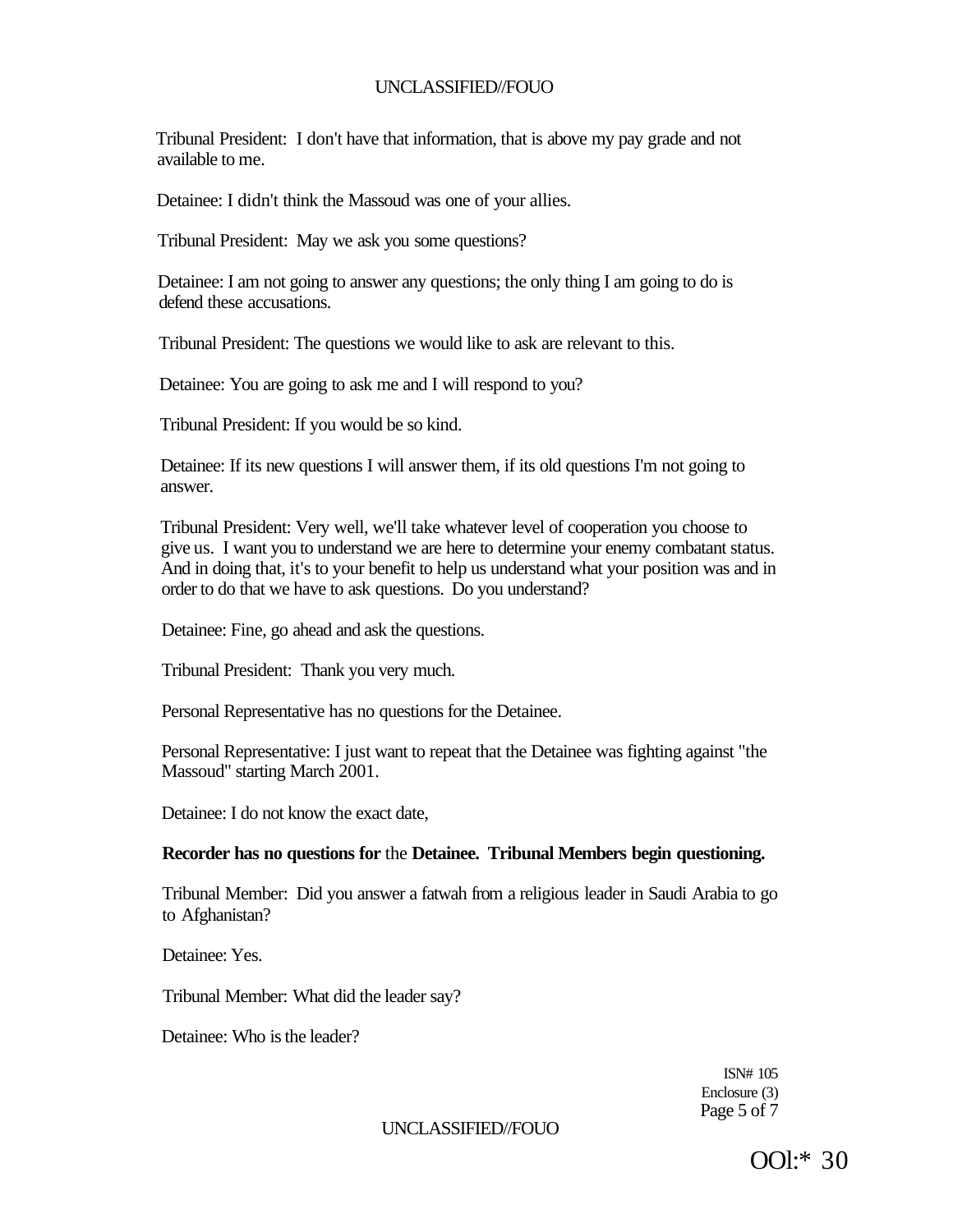Tribunal Member: The sheik or the religious authority who convinced you to go to Afghanistan.

Detainee: I went there to fight with the rest of the people.

Tribunal Member: What did the Sheik or Imam tell you about Massoud and the people allied with him?

Detainee; I don't know who the Sheik or Imam is.

Tribunal Member: Did you realize when you went to Afghanistan that Massoud and his people were also Muslim?

Detainee: Yes.

Tribunal Member: So why did you choose to fight against them?

Detainee: This is none of your business.

Tribunal Member: We'll give you one more chance to answer that if you would like to reconsider.

Detainee; Again for the second time, that does not concern you.

Tribunal Member: You said that when you were in Afghanistan, you didn't fight but just provided support.

Detainee: What's the next question?

Tribunal Member: What kind of support did you provide?

Detainee: You have that in my file from the interrogators.

Tribunal Member: The Tribunal has not seen any of the files of the interrogators and that is why we are asking you this question.

Detainee: Do you have the file?

Tribunal Member: Again for the second time, the Tribunal does not have access to this file and that is why we are asking you this question.

Detainee: Everything is in my file.

ISN# 105 Enclosure (3) Page 6 of 7

UNCLASSIFIED//FOUO

**OOi i3 1**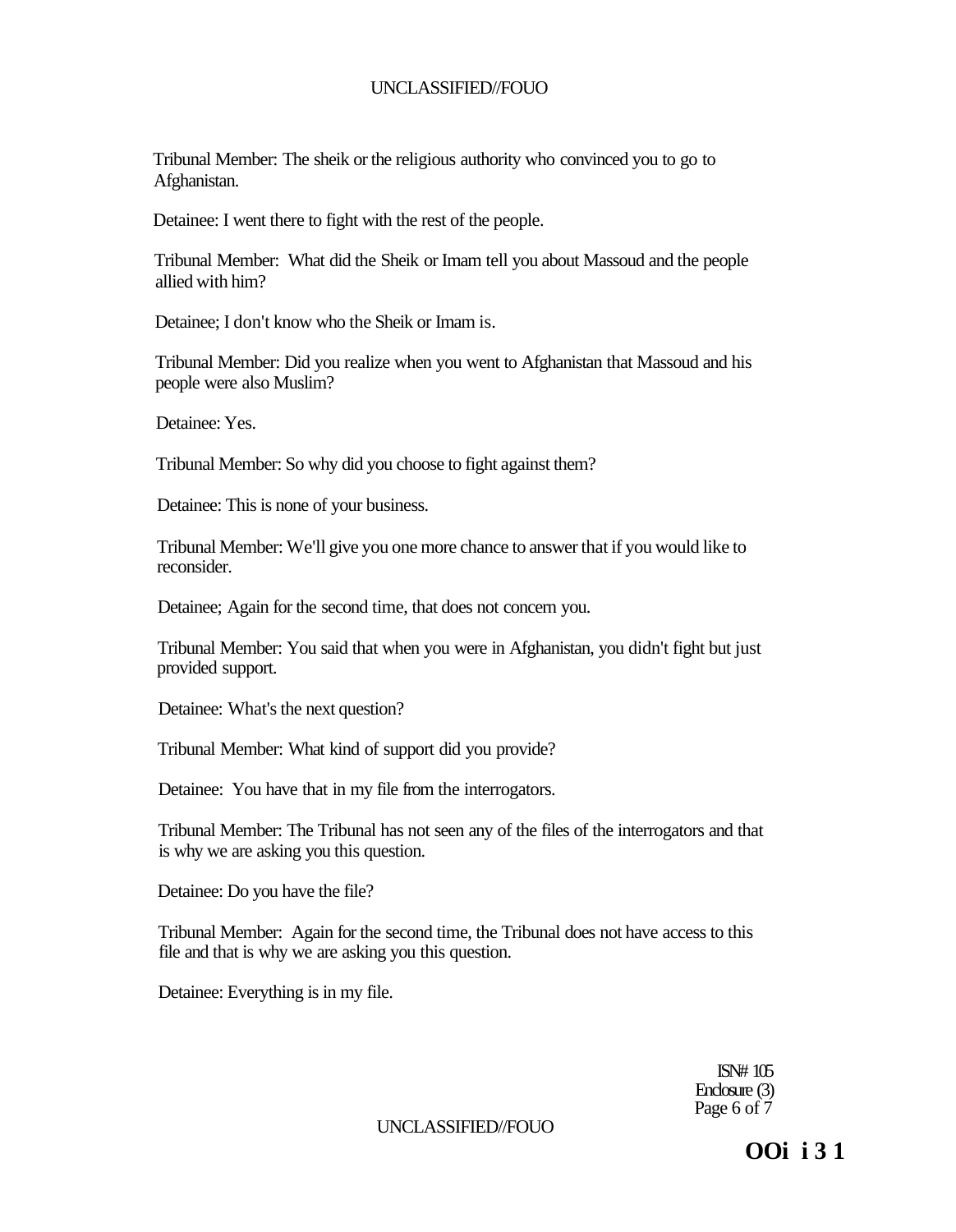Tribunal President; I might say that I find it disappointing that you are not cooperating. I thought I had explained to you to determine your enemy combatant status and to your benefit it would be good to answer to our questions. But if you choose not to, then we would not gain very much if we continued to ask questions if you're not going to answer them.

Tribunal President: Adnan Muhammed Ali Al Saigh, do you have any other information to present to this tribunal?

Detainee: There is none.

#### **Recorder had no further questions**

Tribunal President: All unclassified evidence having been provided to this tribunal, this concludes the open session of the tribunal.

# **AUTHENTICATION**

I certify the material contained in this transcript is a true and accurate summary of the testimony given during the proceedings.



Tribunal President

ISN# 105 Enclosure (3) Page 7 of 7

UNCLASSIFIED//FOUO

00±i 32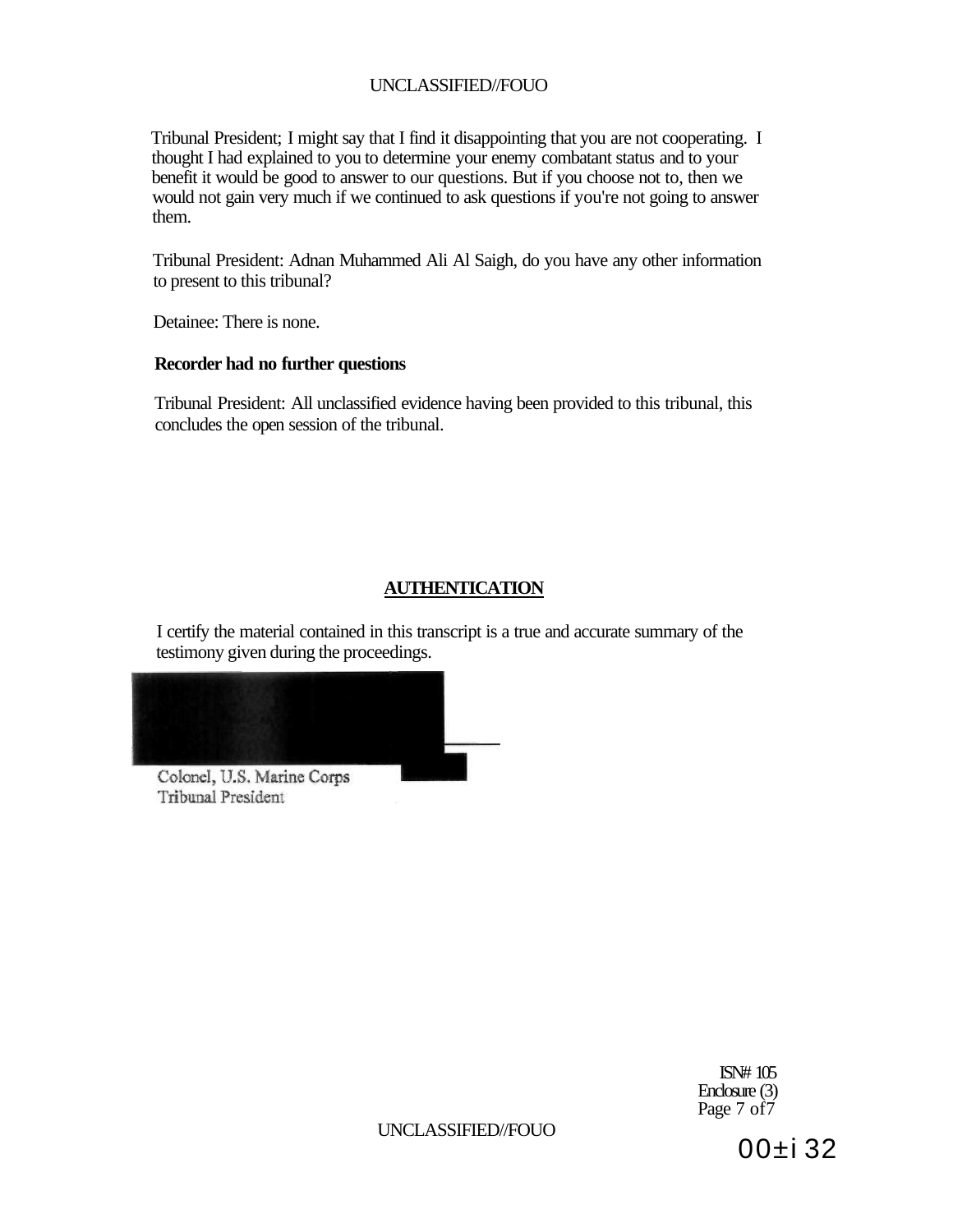#### Summarized Unsworn Detainee Statement

*The Tribunal President brought the Tribunal Session to order noting that the Detainee had elected to not attend the session.* 

*The Recorder read the Unclassified Summary of Evidence and presented it to the Tribunal The Recorder then confirmed that was no further unclassified evidence and requested a closed session to present classified evidence relevant to the Detainee*<sup>*f</sup>s*</sup> *status as an Enemy Combatant.* 

*The Personal Representative stated that the Detainee requested a statement be made on his behalf in regard to the information presented on the Unclassified Summary of Evidence. The Personal Representative proceeded to read the folio wing n umbered paragraphs contained in Exhibit R-l and provided the Detainee's unsworn responses to each:* 

*Item 3a. The detainee is associated with al Qaida and is a Taliban fighter.* 

That is not correct.

*Item 3.0. 1. The detainee accepted afatwafrom the Saad Bin Moad Mosque in Riyadh, Saudi Arabia to fight for the Taliban against the Northern Alliance.* 

The Saad Bin Moad Mosque is just a small mosque next to my house.

*Item 3.0.2. The detainee traveled from Saudi Arabia to Afghanistan via Pakistan during Summer 2001.* 

This is true.

*Item 3.a.3. The detainee received weapons training on the Kalashnikov rifle at a Kandahar guesthouse.* 

This is true.

*Item 3.0.4. The detainee's name is on a computer list of al Qaida mujahidin seized during raids of al Qaida safe houses in Pakistan.* 

This is a lie, I didn't use my real name while I was in Afghanistan. I only used a nickname, Abu Ahmed.

*Item 3. b. 2. The detainee carried a Kalashnikov while on the front lines in the Konduz area.* 

This is true.

ISN# 095 Enclosure (3) Page 1 of 2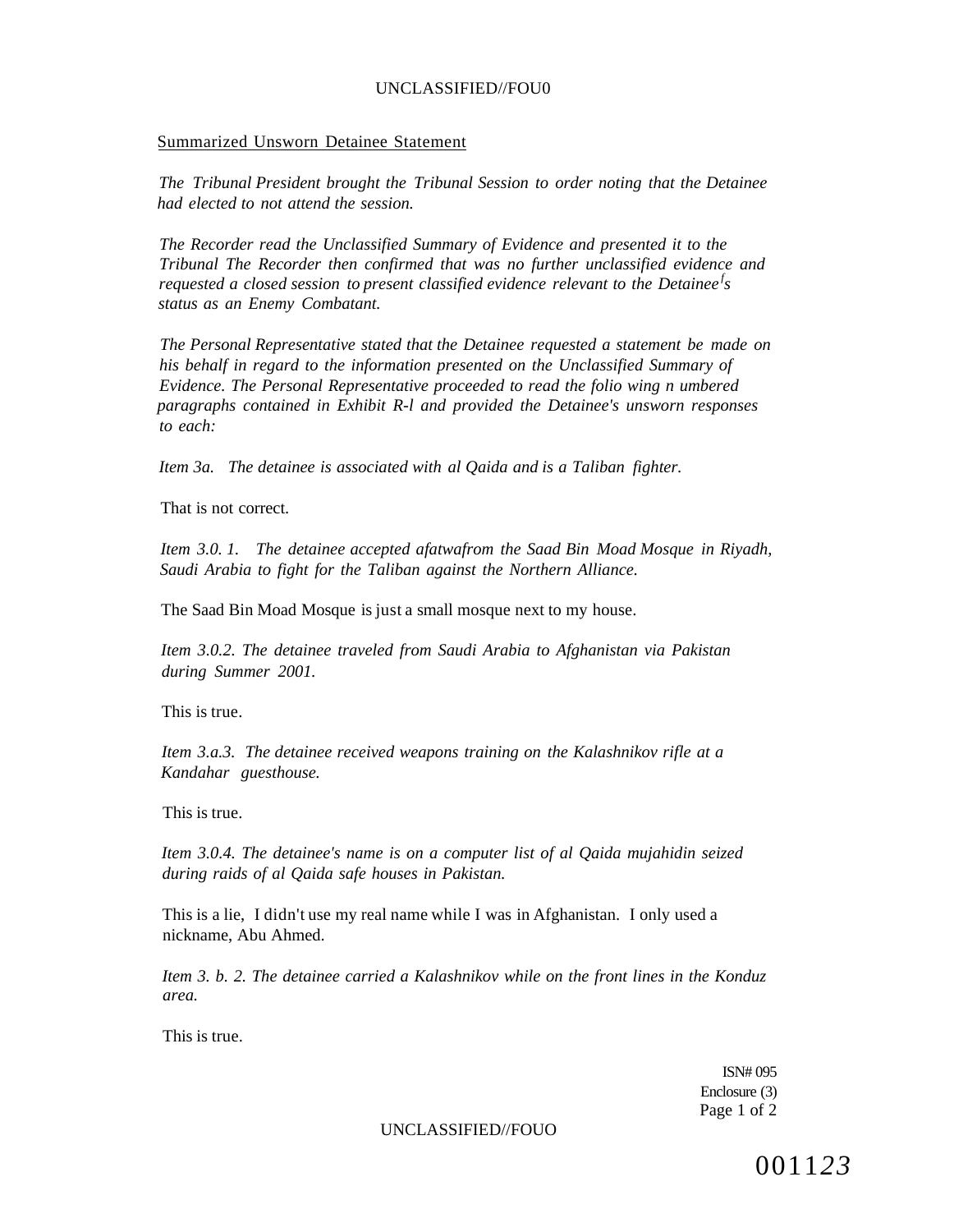*Item 3.b.2. The detainee fought on the Konduzfiont lines with an Arab unit led by Abu Moazh.* 

This is false. There was no fighting there. We were surrounded at Khost then came the uprising during Ramadan in the ninth month.

*Item 3.b.3, The detainee was on the battlefield on II Sep 01.* 

True. But there was no fighting and it didn't start for a month.

*Item 3.b.4. The detainee surrendered to General Dostum, along with 450-600 other Taliban fighters.* 

This is true.

*Item 3.b.5. The detainee was sent to the Al-Jankiprison in Mazar-e-Sharif, where he was present during the uprisings.* 

This is true.

*In addition to the answering the items on the Summary the detainee requested the following statement be made.* 

I had never seen an American until I was jailed. Is there something about Saudis and Yemenis that's special? I believe that they are kept longer in interrogations than any other group and are not being released like other groups. I was fighting with some of the Pakistanis and Afghans that were here and they have been released and sent home. I don't understand what the difference is between them and me.

*The Tribunal President confirmed that all unclassified evidence had been heard by the panel and adjourned the Open Session.* 

# AUTHENTICATION

I certify the material contained in this transcript is a true and accurate summary of the testimony given during the proceedings.



Colonel, United States Army Tribunal President

> ISN# 095 Enclosure (3) Page 2 of2

UNCLASSIFIED//FOUO

00li34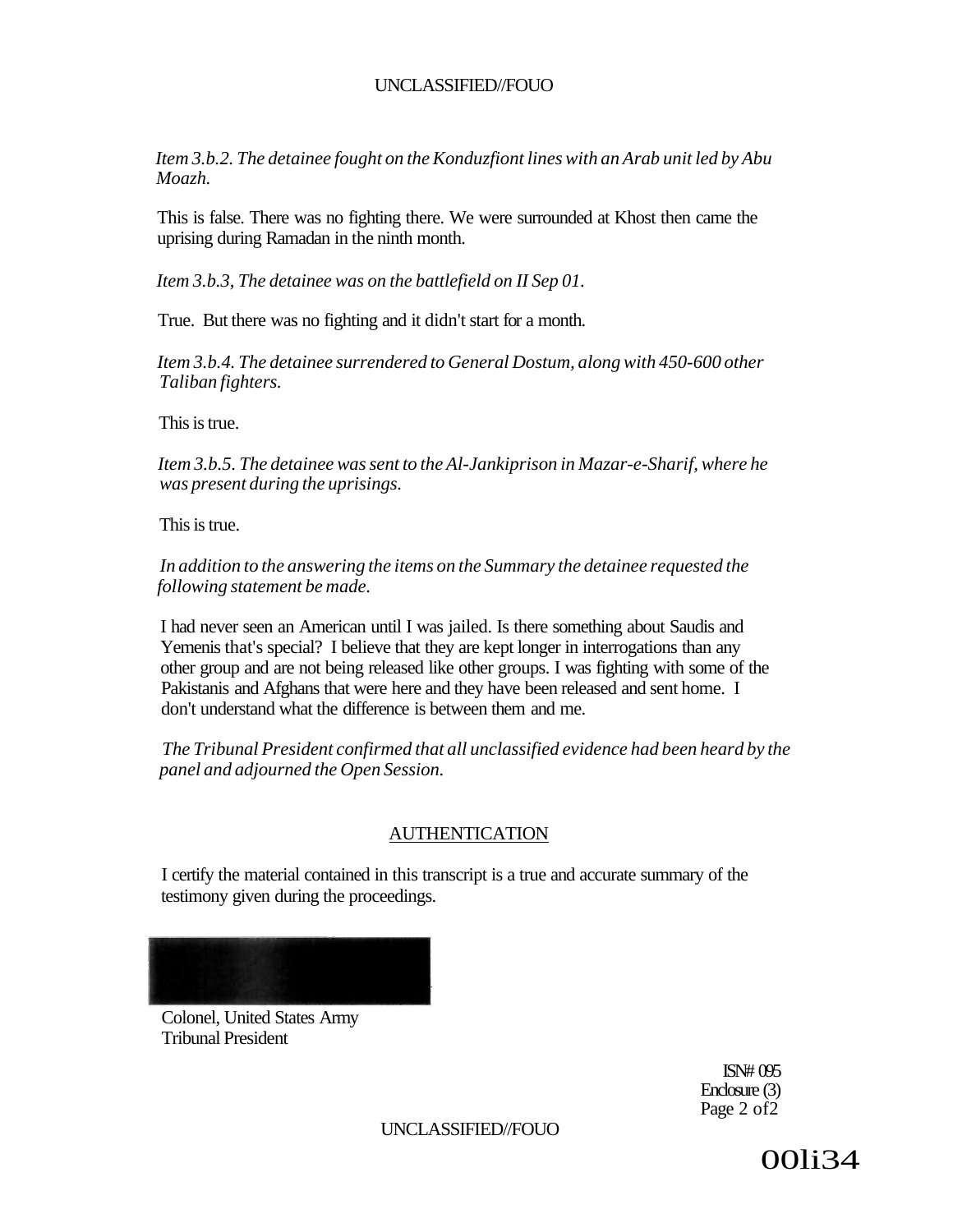# Summarised Unsworn Detainee Statement

*The Tribunal President read the Hearing Instructions to the Detainee. The Detainee understood the process but requested that the documents be read to him in Uzbek rather than in Russian.* 

*The Tribunal President confirmed that the Tribunal could comply with the Detainee's request* 

*The Detainee confirmed that the closed session would be for the Tribunal only, and he would not be participating in that portion. The Tribunal President advised the Detainee that he was right.* 

In the summary of evidence, it says I associated with Taliban forces, but I have nothing to do with them. 1 know nothing about them.

*The Tribunal President interrupted the Detainee to give him the opportunity to make his statement under oath, if the Detainee,chose to do so.* 

I never in my life have sworn before. Even when a representative from Kazakhstan came and presented me a Koran, I didn't want to swear on it.

*The Tribunal President advised the Detainee that was fine and it was not necessary to take the oath and the Tribunal Members would still take his statement into consideration.* 

I have nothing to do with the Taliban forces. I've never been associated with them. What else can 1 say? I've never in my life been in America, I've only heard about it. I am all the way on the East side of the globe and America is on the west side. I have never had anything against America. I'm not even sure why I was brought here.

I am speaking from my heart; you can believe me. I knew America as a democratic country and I still believe it is a democratic country.

There is not much I can say about it. I believe you probably have some kind of statements in my case.

I was tortured badly; they [unknown] even tried to kill me, after I was brought here by the Northern Alliance forces.

I never had a weapon. I never carried a weapon with me and I've never been in any kind of armed fight. That is all I can say.

> ISN# 084 Enclosure (3) Page 1 ofS

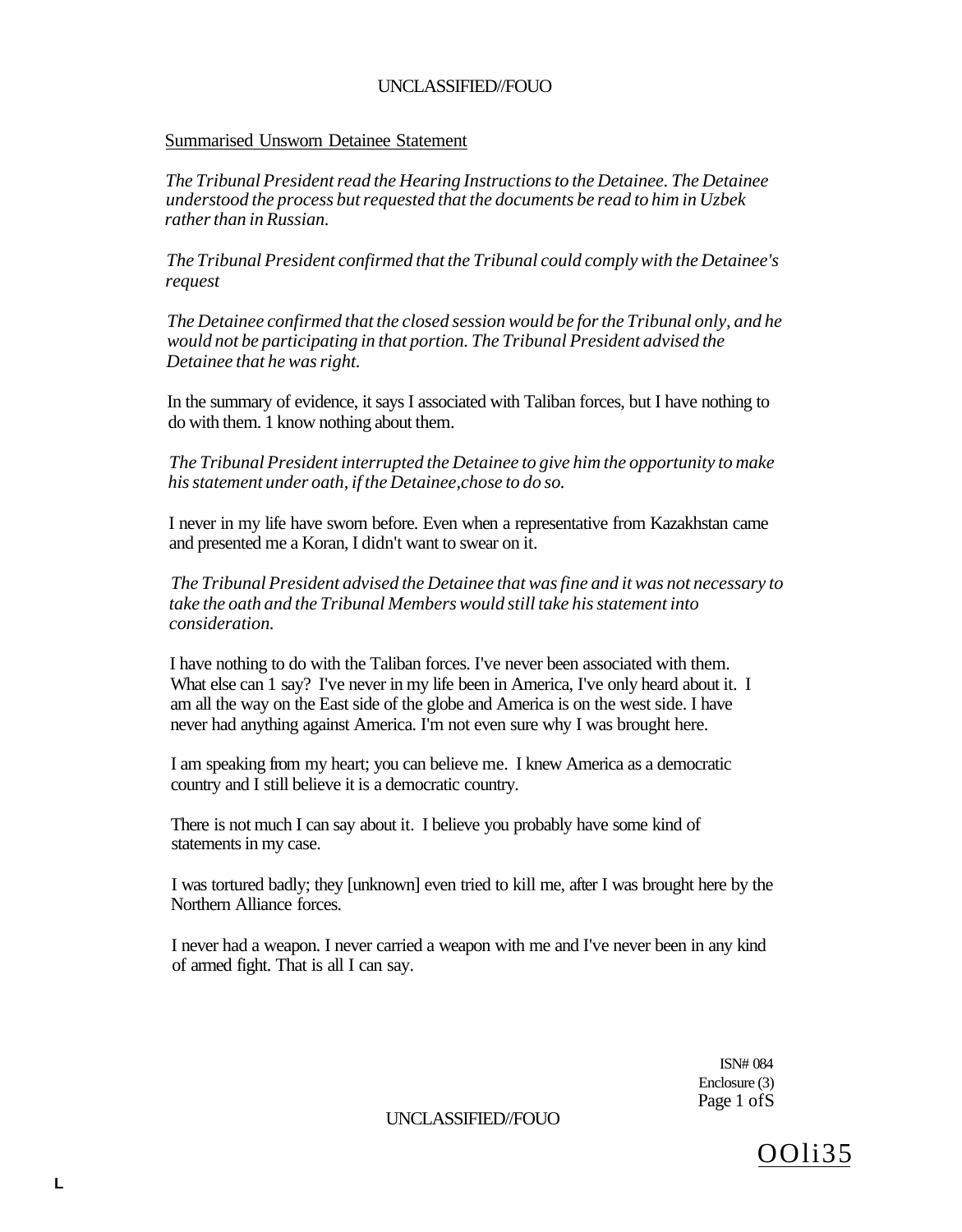In your summary of evidence, it says I have been a cook for the Taliban. I never cooked for them, I was only a helper. I don't believe it's fair for you to include me as a Taliban combatant or fighter just because I was a helper for the cook. That's all I can say.

*The Tribunal President advised the Detainee that the Tribunal Members have some questions they would like to ask.* 

It has been mentioned that is my choice to answer your questions or not, and according to that, I believe you are still going to make your own decisions. I believe it is worthless for me to answer your questions anyway,, because you are going to make your own decisions. I told you everything.

I believe, by law, I am entitled to have a lawyer.

*The Tribunal President explained to the Detainee that if this were a judicial proceeding, the Detainee would be entitled to a lawyer, but this was an Administrative Bearing, The Tribunal Members are here to determine if the Detainee is properly classified as an enemy combatant* 

I am trying to understand, but it is still my understanding that during the questions and answers I have to have a lawyer.

*The Tribunal President stated the Detainee did not have to have a lawyer for this proceeding. The Tribunal President further stated all the information the Tribunal Members have about the Detainee is in the Unclassified Summary and have seen no other evidence. It would be beneficial to the Detainee to allow the Tribunal Members to ask questions.* 

*The Detainee agreed and allowed the questions.* 

Questions by Tribunal Members

You are from Uzbekistan?

No.

Tajikistan?

I'm from Kazakhstan.

Q The evidence indicates that you were conscripted into serving with the Taliban by men from Tajikistan. Could you explain how that happened, please?

A: These are [answersj I've already said so many times. They just took me away.

ISN# 084 Enclosure (3) Page 2 of8

UNCLASSIFIED//FOUO

OOl:\* 36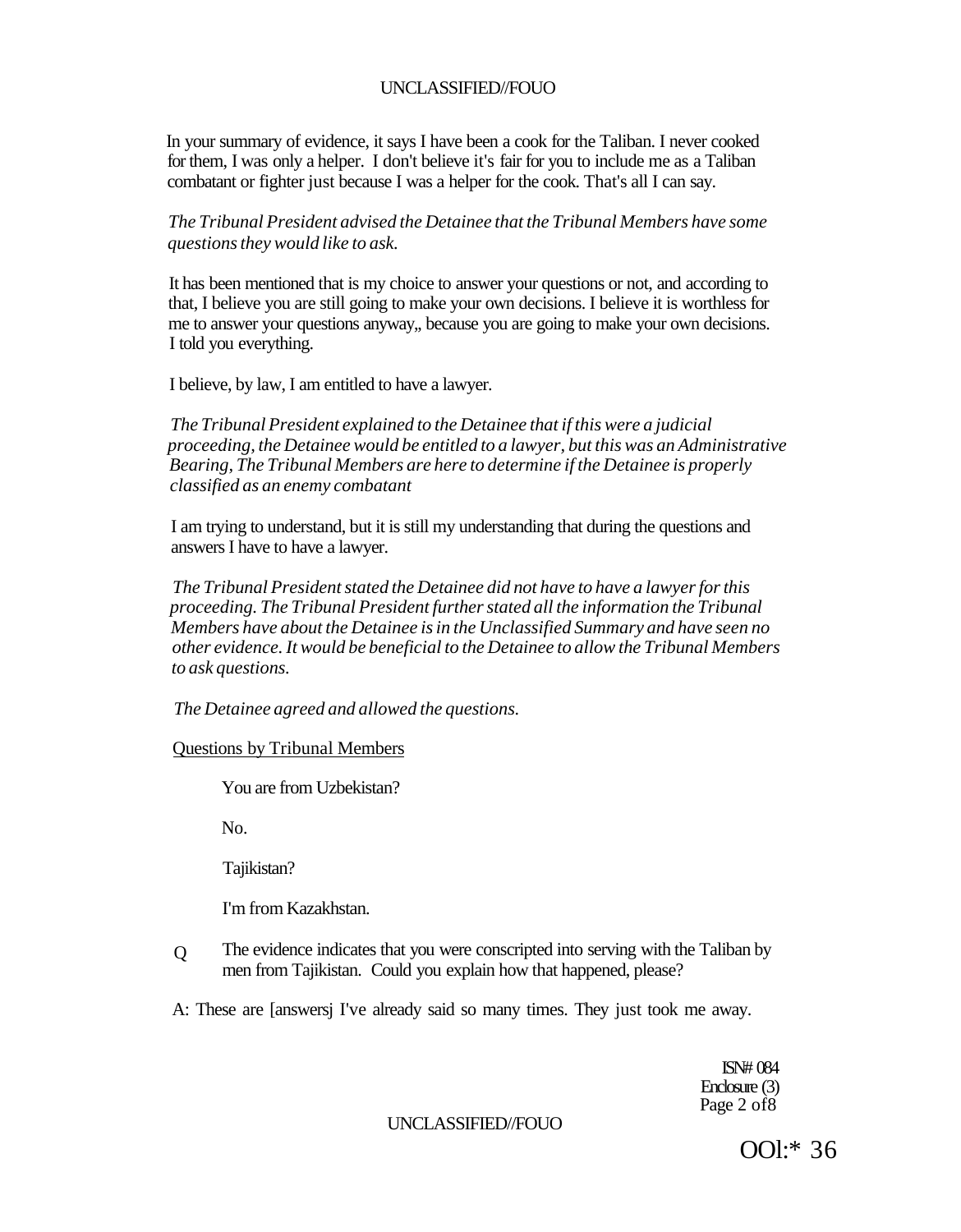- Q: Were you in Tajikistan at the time or Kazakhstan, or somewhere else?
- A: Which time?
- Q: Was there more than one time?
- A: I'm confused. Is there a specific date you are talking about, or something else?
- Q: We don't know any of your story. It would be helpful if you told us how you came from Kazakhstan to Afghanistan, to help us understand. Are you willing to do that?
- A: I was doing trading. That's how I ended up in Tajikistan.
- Q: Tajikistan?
- A: I went to Tajikistan due to trading business.
- Q: Then what happened?
- A: I went there [Tajikistan] to sell apples and they captured me and took me away.
- Q: Did you know who these men were?
- A: I don't know. They didn't tell me who they were,
- Q: Did they take anyone besides you?
- A: I don't know but there is a possibihty.
- Q: Were you with anyone when you were taken?
- A: No.
- Q: We're not familiar with this group called the Islamic Movement of Uzbekistan. Can you tell us anything about that?
- A: I don't know anything about them. I've just heard about them.
- Q: So, the men took you when you were in Tajikistan. Then what happened?
- A; After that I was in Afghanistan for about a month and then they gave me away to different people.
- Q: What people were those?

ISN# 084 Enclosure (3) Page 3 of 8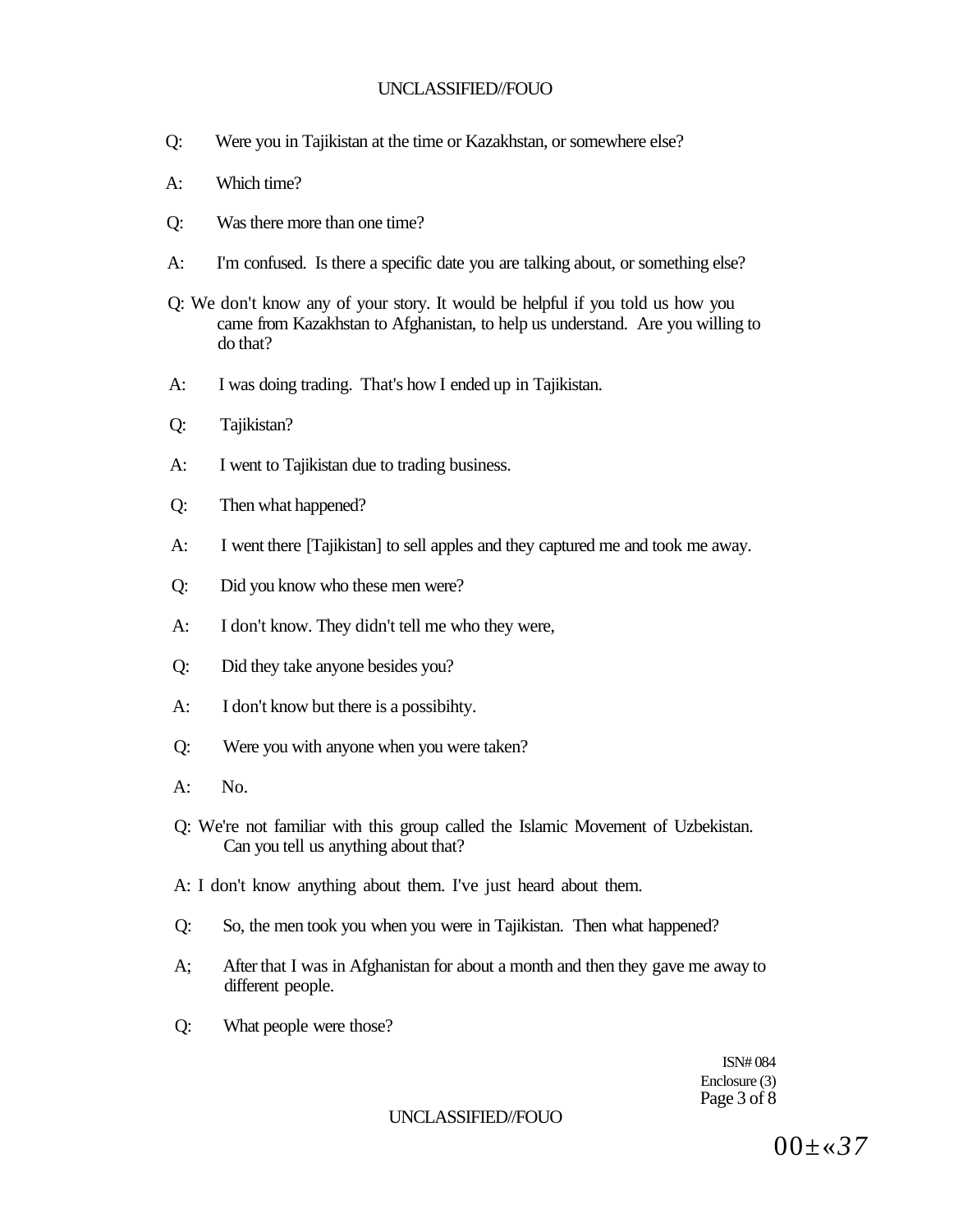- A: I don't know. They didn't tell me who they were. They just took me away and then they put me in labor, into work.
- Q: What responsibilities did you have?
- A: Like mentioned in the summary of evidence, I was working in the kitchen. I was just helping a chief cook, but I never cooked myself.
- Q: How long did you do that?
- A: Five to six months.
- Q: What happened at that end of that time? Was this when the Northern Alliance overran your position where you were?
- A: After the attack from America, everyone ran away. I was just let out of there. There was a car heading to Iran with a bunch of people. I just jumped in and decided I was going to go along with them. They were heading to Herat. I was going to continue my way to Iran and go from there.
- Q: You were on your way to Herat, and then what happened?
- A: We stopped at night, and in the morning we were surrounded by the Northern Alliance forces. Prior to that, I wasn't feeling good, for about 3 months. I was sick.

We were surrounded by Northern Alliance forces and taken to a place with walls around it. They [Northern Alliance] let everybody out of the cars and were searching all of the clothes and luggage. After that, they put all of us in the basement.

I spent one day there. I don't know the exact time because I was in the basement. At some point, they told us to get out of the basement. I was sick and decided I was going to go behind everybody. Everybody lined up to get out of the basement. It was group of about 20-30 people.

At that time, I noticed there were two entrances to the basement, one on the left and one on the right. We were standing in the one that goes on the left side. When I was close to the entrance on the left side, I heard gunshots. Everybody panicked and tried to get out I thought the gunshots were coming from the right entrance. I was running behind the people who were running from the left entrance.

> ISN# 084 Enclosure (3) Page 4 of 8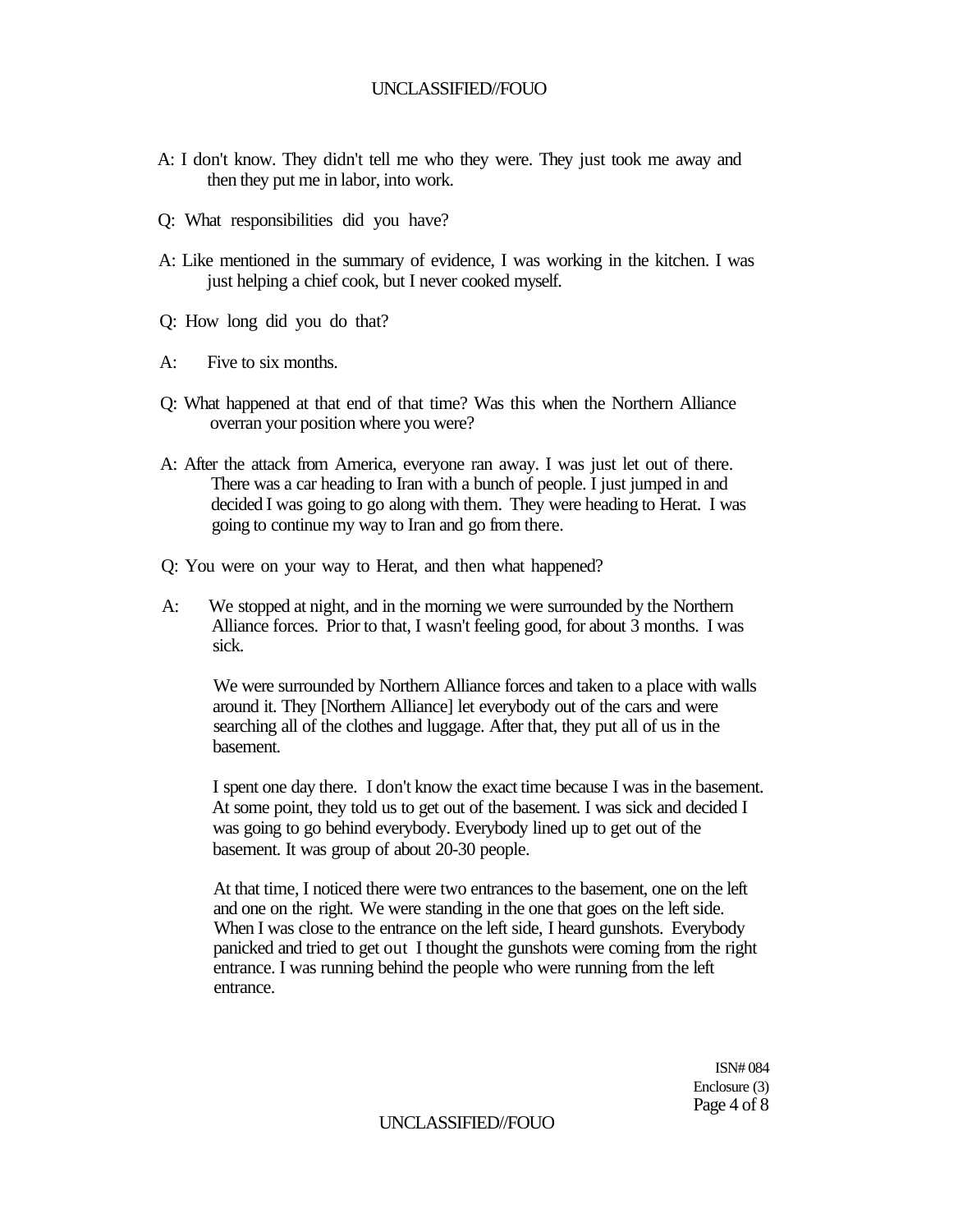As soon as I got out of the left entrance, in order to save my life, I turned to the right and there was a grenade explosion and I was injured. From the corner of my eye, as I turned around, I saw there were a lot of people laying or sitting on the ground. Since I was injured, I could only take a couple steps and I collapsed.

It wasn't outside yet. It was only as you got out of the basement, it took place in some sort of foyer.

So, when I collapsed, I noticed that both of my legs and my back were bleeding. I saw some fabric lying around, so I picked some up and tied my legs.

While I was lying on the ground, I heard a lot of gunshots close to me. Another explosion took place; it was close to me. Pieces of debris, like steel, not just regular debris...

In order to save my life, I figured it wasn't good for me to lie there. I decided to crawl back into the basement.

I went back to the basement and probably spent about 5 or 6 days and beside me there were a few more injured people. I lost lots of blood and was almost unconscious. I remember someone was giving me water, but I'm not sure who it was.

It was very hard without water. I believe I was hallucinating when I was injured and I'm not even sure what I was seeing.

There was another explosion and it felt almost like an earthquake. I'm not sure which side it was from; which forces did it.

Then we smelled gas and believed somebody actually spilled gas or oil and lit it on fire. Since I was unconscious, it smelled like someone cooking something, that somebody was actually frying meat. Then, it is my understanding that somebody actually caught on fire. It was somebody's body.

Then they started to fill the basement with water. I'm not sure how much time I spent in the water. After that, I totally lost control of myself. I remember hearing some voices. I remember somebody lifted me up and took me out of there [the basement].

They took me to the hospital and started treating me. My legs were swollen. I don't remember if they operated or did something. Then I was handed to you and since then, I'm here.

Q: How long did it take you to recover from your injuries?

ISN# 084 Enclosure (3) Page 5 of 8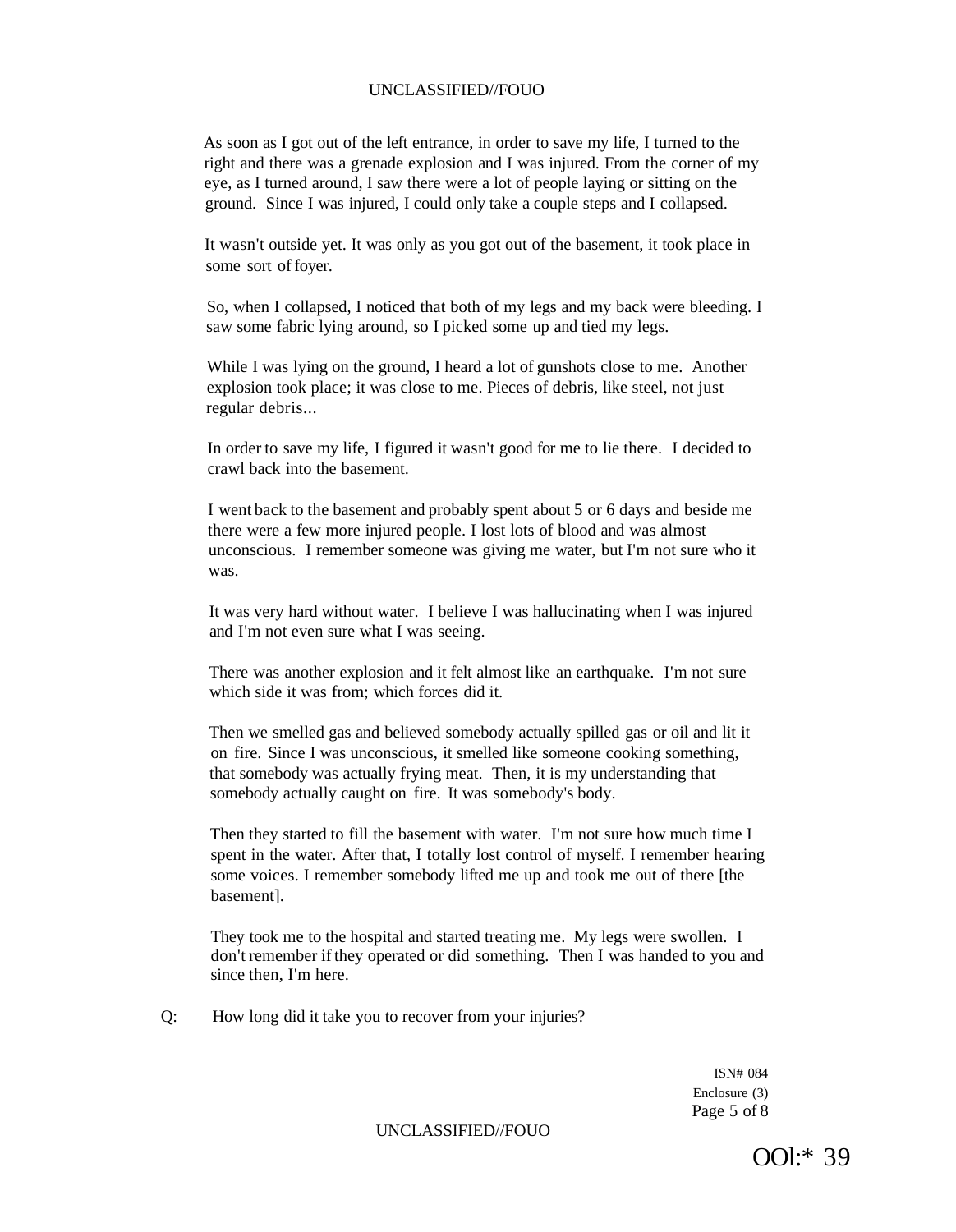- A: When I was in Kandahar in the prison, it was very cold. My injuries got worse. After I came over here, they treated me and I am well. Much better.
- Q: Most of the Detainees in the camp wear orange. We notice you are wearing white. Why is that?
- A: That is a question I intended to ask you.
- Q: If I knew the answer, I wouldn't have asked you myself.
- A: I don't know.
- Q: During the time you were helping the head cook, do you feel you could have just left?
- A: I thought about it, but I couldn't. 1 wasn't feeling good at that time. If you want, I can tell you what kind of sickness I have.
- Q: Did it [sickness] keep you from moving around very much?
- A: The problem was with my wisdom teeth. They tried to pull them out and actually broke them. After that, I caught Malaria. They didn't have a specific treatment for that illness, so everybody was giving me all kinds of medications, but nothing helped me.

# Questions by the **Tribunal President**

Q: Did you do any other chores or work related activities in support of the Taliban?

- A: I was there helping cook. I didn't even know who I was helping because no one told me it was the Taliban.
- Q: While you were helping the cooks, did you travel to many places in Afghanistan or stay in one place?
- A; I stayed only in one place.
- Q: And where was that?
- A: Konduz.
- Q: Have you ever had weapons training, either in your home country or in another country?

ISN# 084 Enclosure (3) Page 6 of 8

#### UNCLASSIFIED//FOUO

001140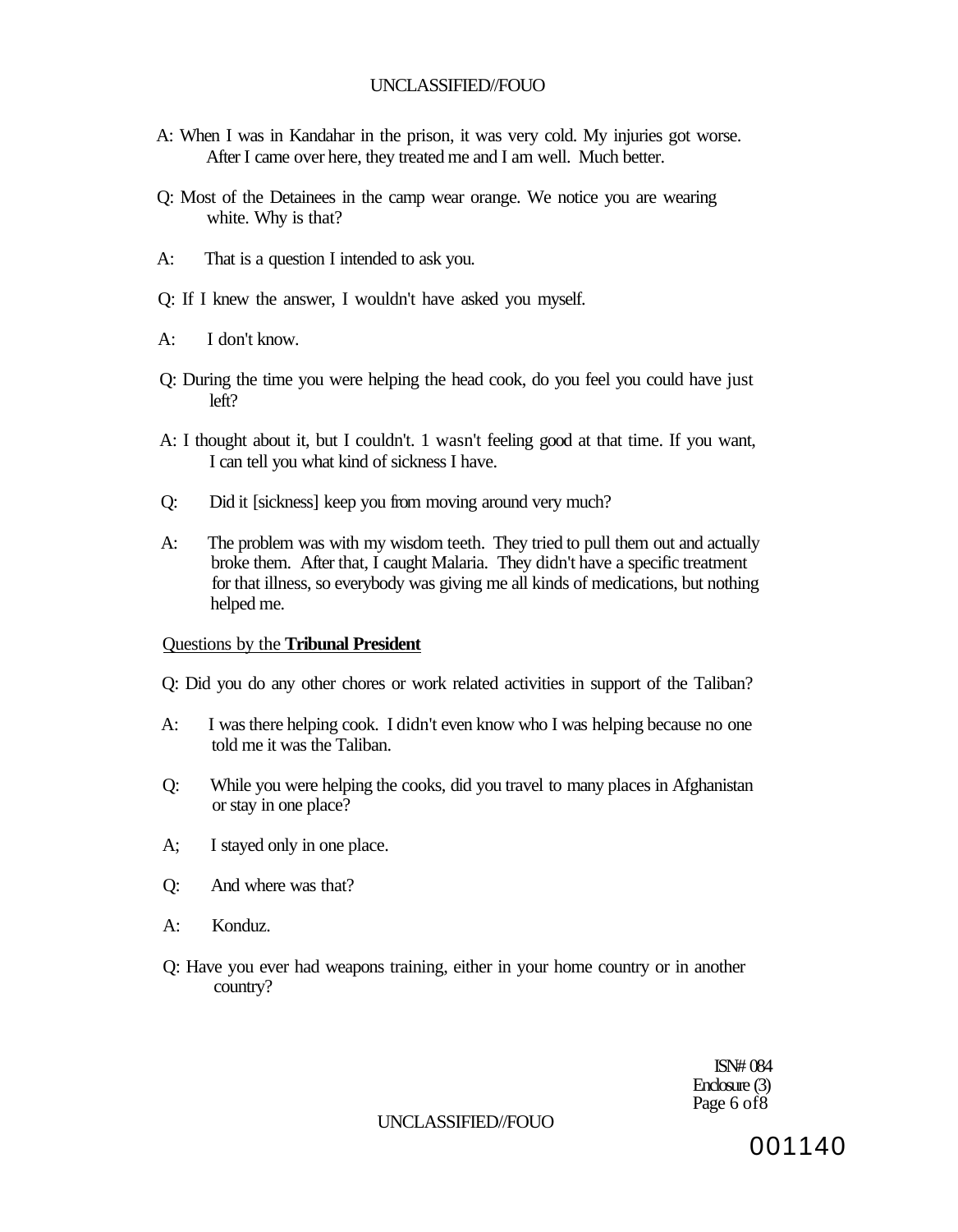- A: I didn't have any training on it, but since the Translator is from that area of the world, she knows, back in high school there would be classes where you learn military basics.
- Q: On rifles?
- A: In high school we were trained on rifles as preparation for the future or to join the military.
- Q: At any time, when you were in Afghanistan, did you carry a weapon?
- $A: N<sub>0</sub>$

#### Questions by Tribunal Members

- Q: When you were in Afghanistan, were you ever familiar with any people associated with Al Qaeda?
- A: I never heard about Al Qaeda until the U.S. invaded Afghanistan. Even after that I heard about Northern Alliance forces. Only after that I heard about Northern Alliance also.

#### *The Tribunal President thanked the Detainee for answering the questions.*

Thank you so much for your cooperation also. I believe it's one step forward to me to get released.

According to the statement, I was associated with the Taliban and Northern Alliance. As I mentioned before I was sick for almost 3 months. I didn't even have the strength in my body to do anything of that nature.

I just want to tell you I have nothing to do with those forces. That's all I can say.

*As the Tribunal President was reading the instructions regarding the Tribunal decision, the Detainee interrupted and made the following statement* 

I need to interrupt you because you said if I still pose a threat to the U.S. or its allies. I have never had anything against the United States and I didn't see anything against me from the U.S., so there is no reason for me to fight against you.

I always knew America as a democratic country and always heard positive things about America. I believe that after 9/11 America became very aggressive and that's probably the only reason I'm here.

> ISN# 084 Enclosure (3) Page 7 of 8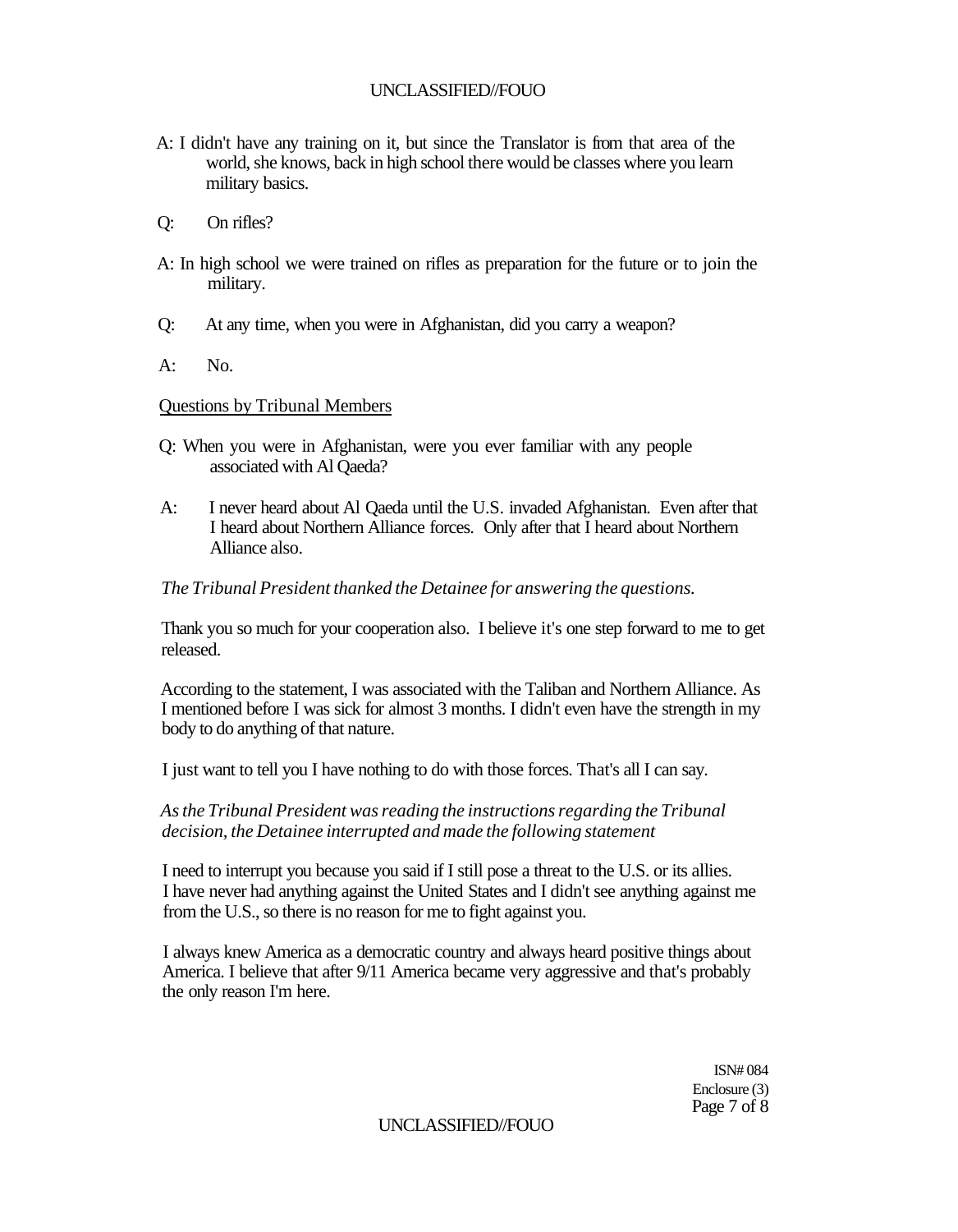# UNCLASSIFIED//roUO

*The Tribunal President stated he was explaining the processes that lie ahead if the Detainee is found to be properly classified as an enemy combatant.* 

# AUTHENTICATION

I certify the material contained in this transcript is a true and accurate summary of the testimony given during the proceedings.



Colonel, U.S. Marine Corps Tribunal President

> ISN# 084 Enclosure (3) Page 8 of 8

UNCLASSIFIED//FOUO

**OOli42**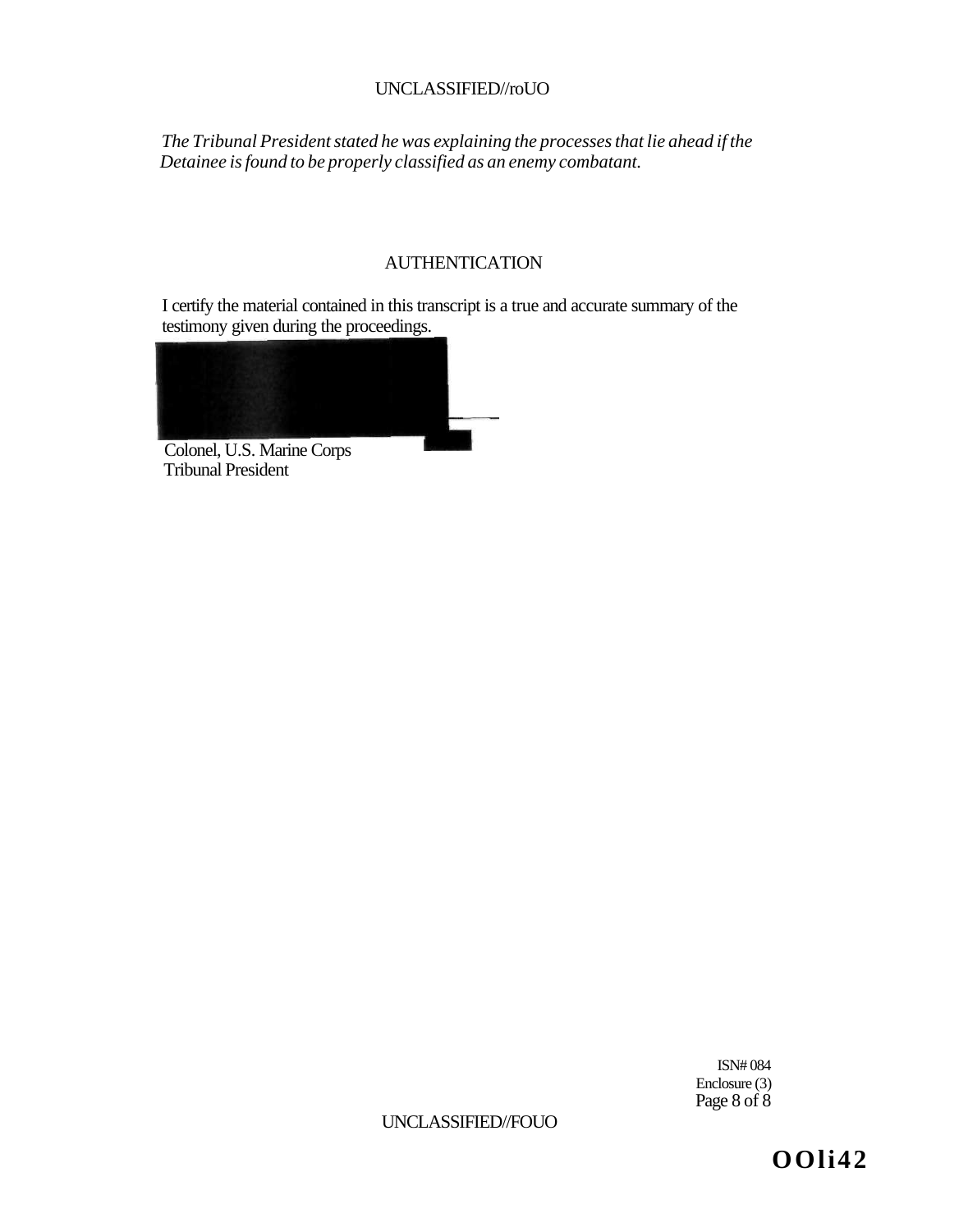# Summarized Detainee **Statement**

*The Detainee elected not to attend the Tribunal proceeding, but requested the Personal Representative make a statement on his behalf. The Personal Representative made the following statement:* 

# **• 3(a) The Detainee is a member of the Taliban and/or Al Qaeda.**

Yes, I was with the Taliban.

# • **3(a)l The Detainee traveled from Yemen to Afghanistan in 2001**

I entered Afghanistan about eight to nine months before 11 September. I didn't hear about al Qaida until from the media in the front lines.

# • **3(a)2 The Detainee joined the Taliban while in Afghanistan.**

Yes, but that doesn't mean I supported Usama Bin Laden.

# • **3(a)3 The Detainee stayed at four different Taliban guesthouses during his travels between Pakistan and Afghanistan.**

The first house was in Pakistan on the boarder, a place called Qatar. The second house was in Bulldock (Spin Buldak), Afghanistan across the boarder. The third house was in Kandahar and the fourth house was in Kabul.

# • **3(a)4 Usama Bin Laden spoke to the Detainee's group while they were in Tora Bora.**

Not true. I have never been in Tora Bora. When I entered Kabul twenty days later, I went up North.

# • **3(b) The Detainee participated in military operations against the United States or its coalition partners.**

The first time, I fought against Massoud's group. The first time I saw Americans was in Kandahar.

# • **3(b) 1 The Detainee fought on the front lines against the Northern Alliance.**

True.

ISN# 078 Enclosure (3) Page 1 of 2

# UNCLASSIFIED//FOUO

**OOli 43**